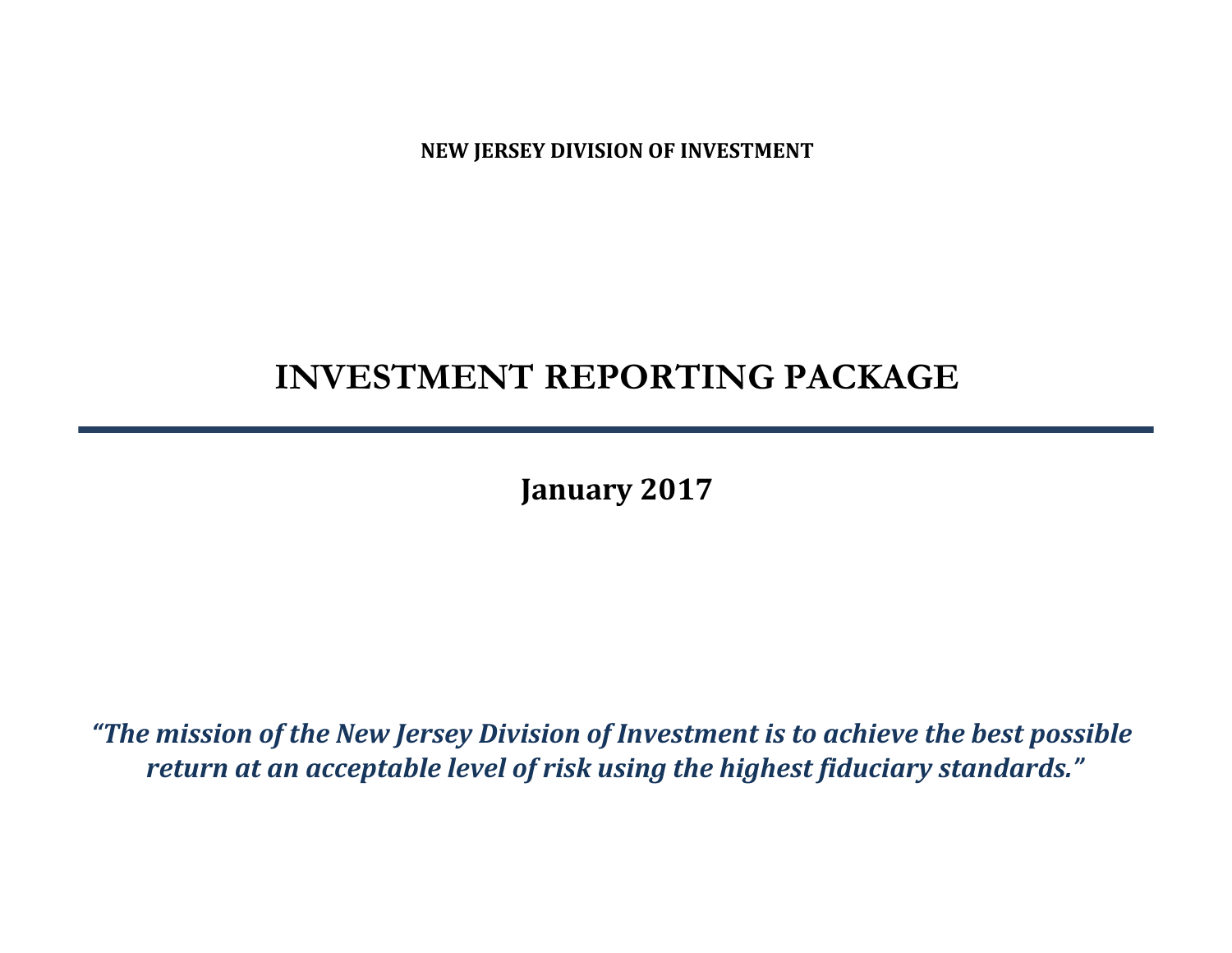### **New Jersey Division of Investment Actual Allocation vs FY 2017 Investment Plan Target 01/31/2017**

|                                                 | <b>Actual</b>       |                 |                     |                      |
|-------------------------------------------------|---------------------|-----------------|---------------------|----------------------|
|                                                 | <b>Allocation %</b> | <b>Target %</b> | <b>Difference %</b> | <b>Allocation \$</b> |
| Absolute Return/Risk Mitigation                 | 5.03%               | 5.00%           | 0.03%               | 3,648.46             |
| <b>Risk Mitigation</b>                          | 5.03%               | 5.00%           | 0.03%               | 3,648.46             |
| Cash Equivalents <sup>(1)</sup>                 | 3.68%               | 5.50%           | $-1.82%$            | 2,667.96             |
| <b>Short Term Cash Equivalents</b>              | 0.59%               | 0.00%           | 0.59%               | 427.29               |
| <b>TIPS</b>                                     | 0.65%               | 0.00%           | 0.65%               | 472.18               |
| <b>US Treasuries</b>                            | 1.79%               | 3.00%           | $-1.21%$            | 1,300.25             |
| <b>Total Liquidity</b>                          | 6.71%               | 8.50%           | $-1.79%$            | 4,867.68             |
| <b>Investment Grade Credit</b>                  | 8.78%               | 10.00%          | $-1.22%$            | 6,372.02             |
| Public High Yield                               | 2.25%               | 2.50%           | $-0.25%$            | 1,632.96             |
| <b>Global Diversified Credit</b>                | 4.42%               | 5.00%           | $-0.58%$            | 3,207.22             |
| Credit Oriented Hedge Funds                     | 2.93%               | 1.00%           | 1.93%               | 2,122.66             |
| Debt Related Private Equity                     | 0.97%               | 2.00%           | $-1.03%$            | 700.66               |
| <b>Debt Related Real Estate</b>                 | 0.61%               | 1.00%           | $-0.39%$            | 441.97               |
| <b>Total Income</b>                             | 19.96%              | 21.50%          | $-1.54%$            | 14,477.49            |
| Commodities                                     | 0.44%               | 0.00%           | 0.44%               | 318.43               |
| <b>Private Real Assets</b>                      | 2.42%               | 2.50%           | $-0.08%$            | 1,756.56             |
| <b>Equity Related Real Estate</b>               | 5.22%               | 6.25%           | $-1.03%$            | 3,786.66             |
| <b>Total Real Return</b>                        | 8.08%               | 8.75%           | $-0.67%$            | 5,861.65             |
| <b>US Equity</b>                                | 29.33%              | 30.00%          | $-0.67%$            | 21,277.20            |
| Non-US Developed Markets Equity                 | 10.68%              | 11.50%          | $-0.82%$            | 7,745.66             |
| <b>Emerging Markets Equity</b>                  | 6.07%               | 6.50%           | $-0.43%$            | 4,400.60             |
| <b>Equity Oriented Hedge Funds</b>              | 2.09%               | 0.00%           | 2.09%               | 1,516.04             |
| <b>Buyouts/Venture Capital</b>                  | 9.37%               | 8.25%           | 1.12%               | 6,795.20             |
| <b>Total Global Growth</b>                      | 57.53%              | 56.25%          | 1.28%               | 41,734.70            |
| Opportunistic Private Equity                    | 0.43%               | 0.00%           | 0.43%               | 289.24               |
| Police and Fire Mortgage Program <sup>(2)</sup> | 1.53%               | 0.00%           | 0.21%               | 1,135.28             |
| <b>Other Cash and Receivables</b>               | 0.73%               | 0.00%           | 0.73%               | 530.82               |
| <b>Total Pension Fund</b>                       | 100.00%             | 100.00%         | 0.00%               | 72,545.32            |

**1 The cash aggregate comprises the two common fund cash accounts, in addition to the seven plan cash accounts.** 

**2 For Financial Reporting Police and Fire Mortgage Program is considered a receivable under GASB 72.**

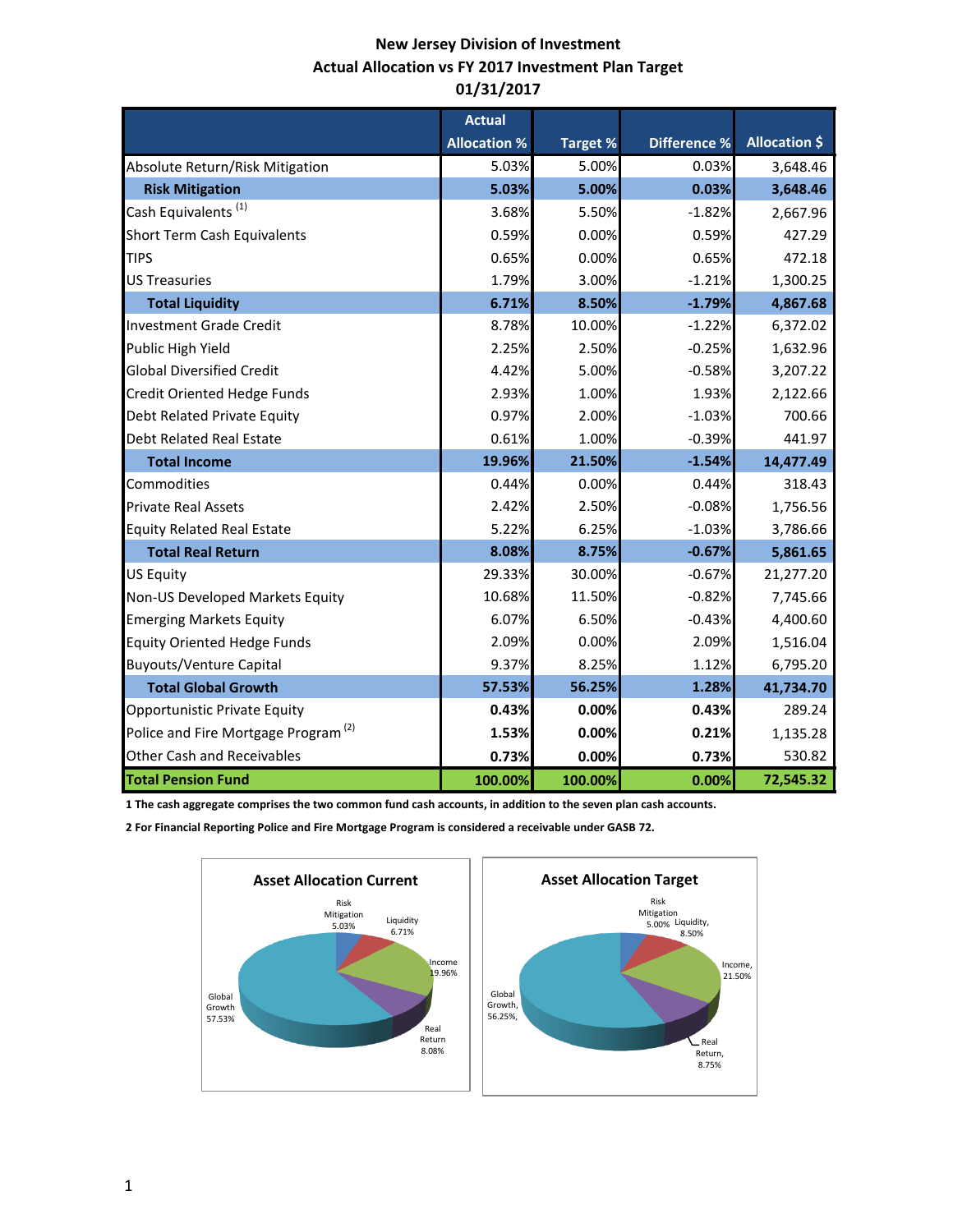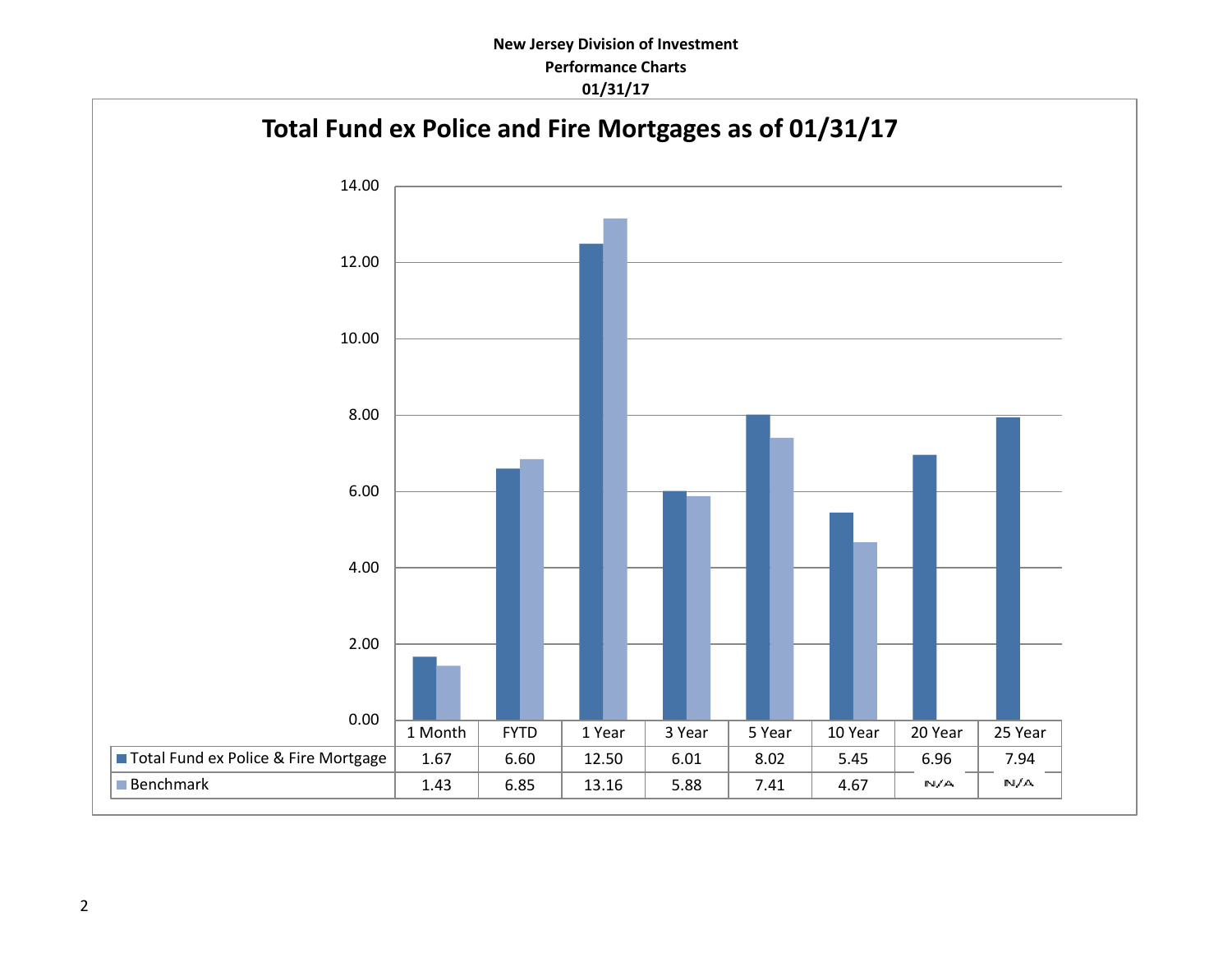### **New Jersey Division of Investment Performance Charts 01/31/17**



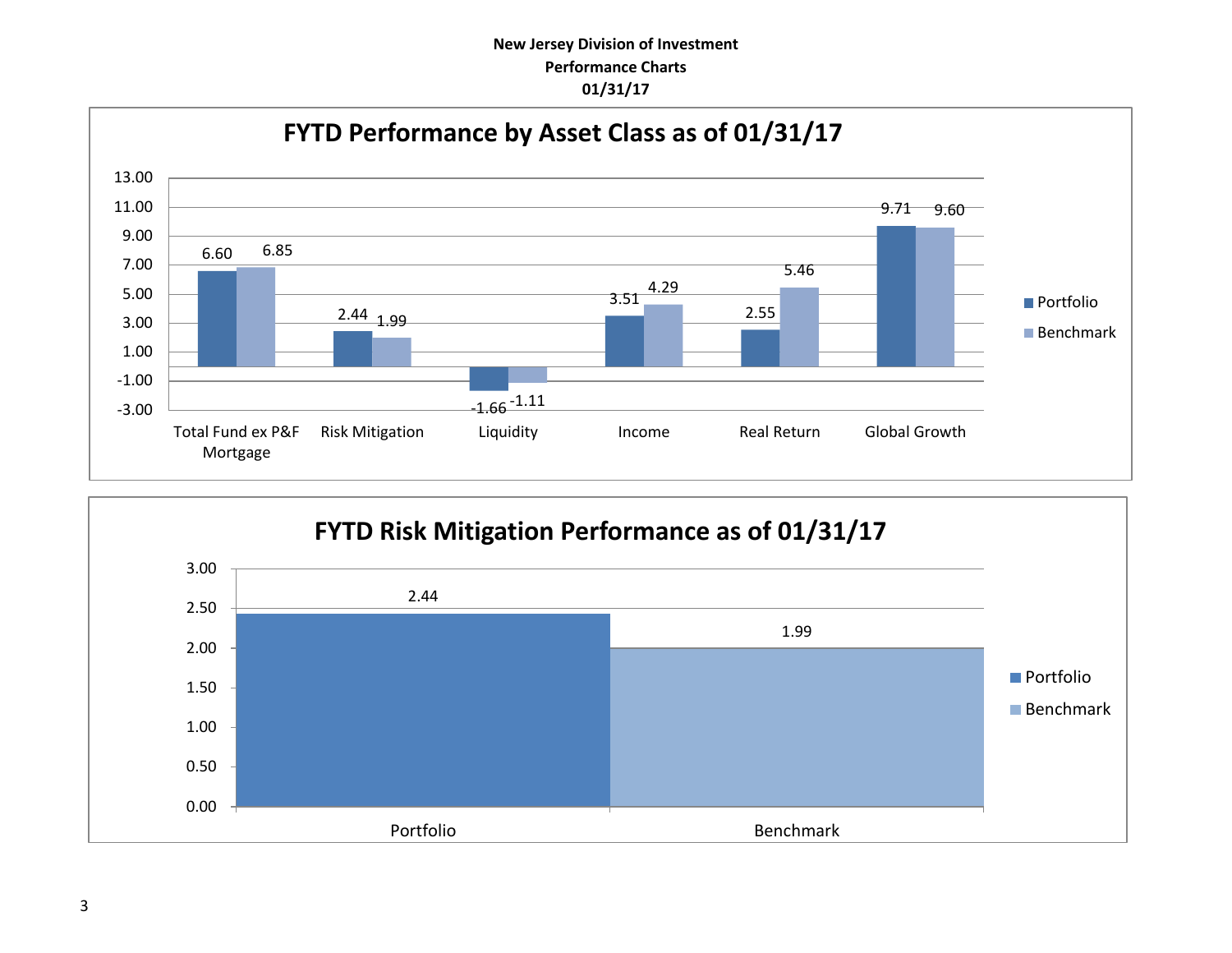### **New Jersey Division of Investment Performance Charts 01/31/17**



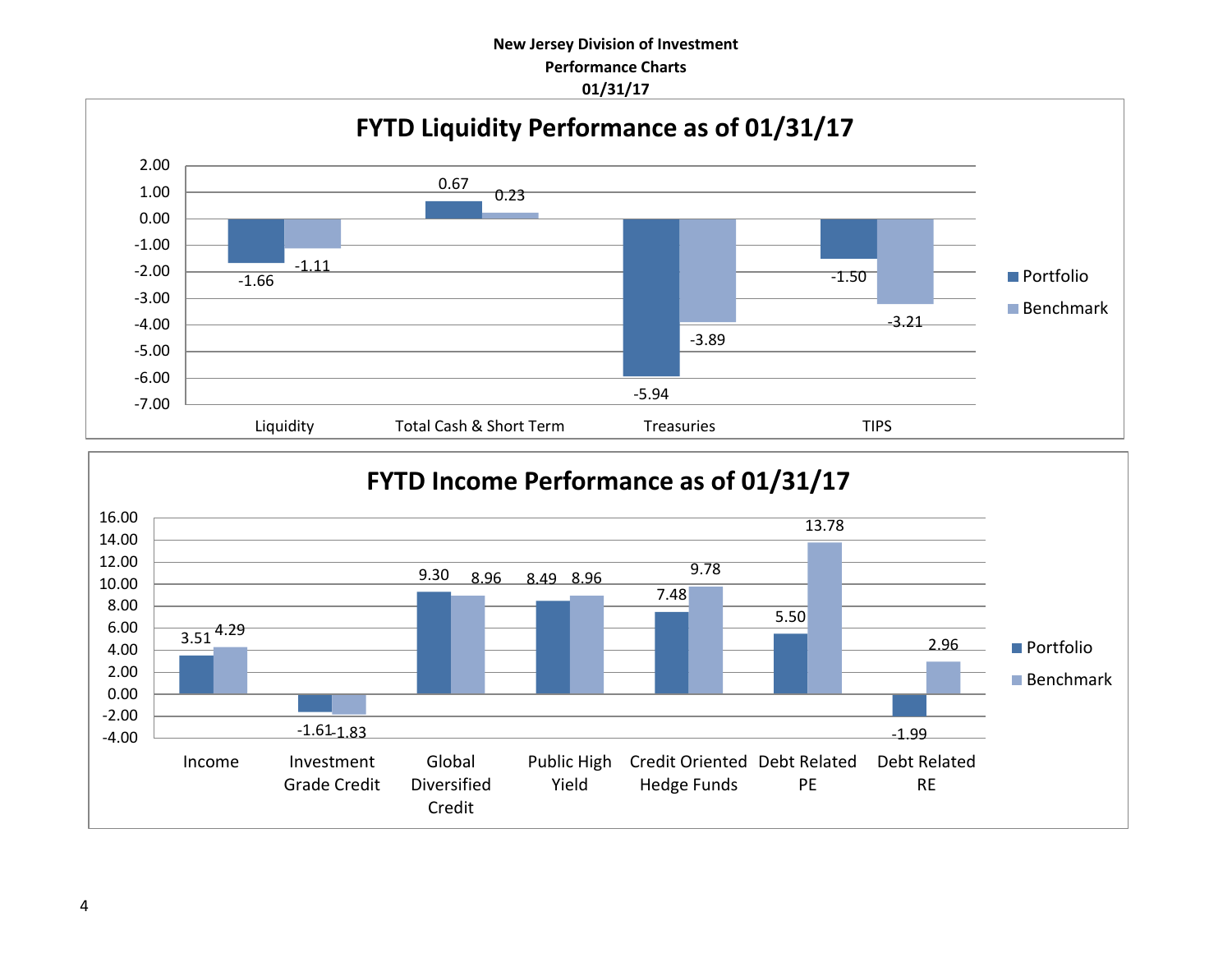### **New Jersey Division of Investment Performance Charts 01/31/17**





\*Reported on a 1 month lag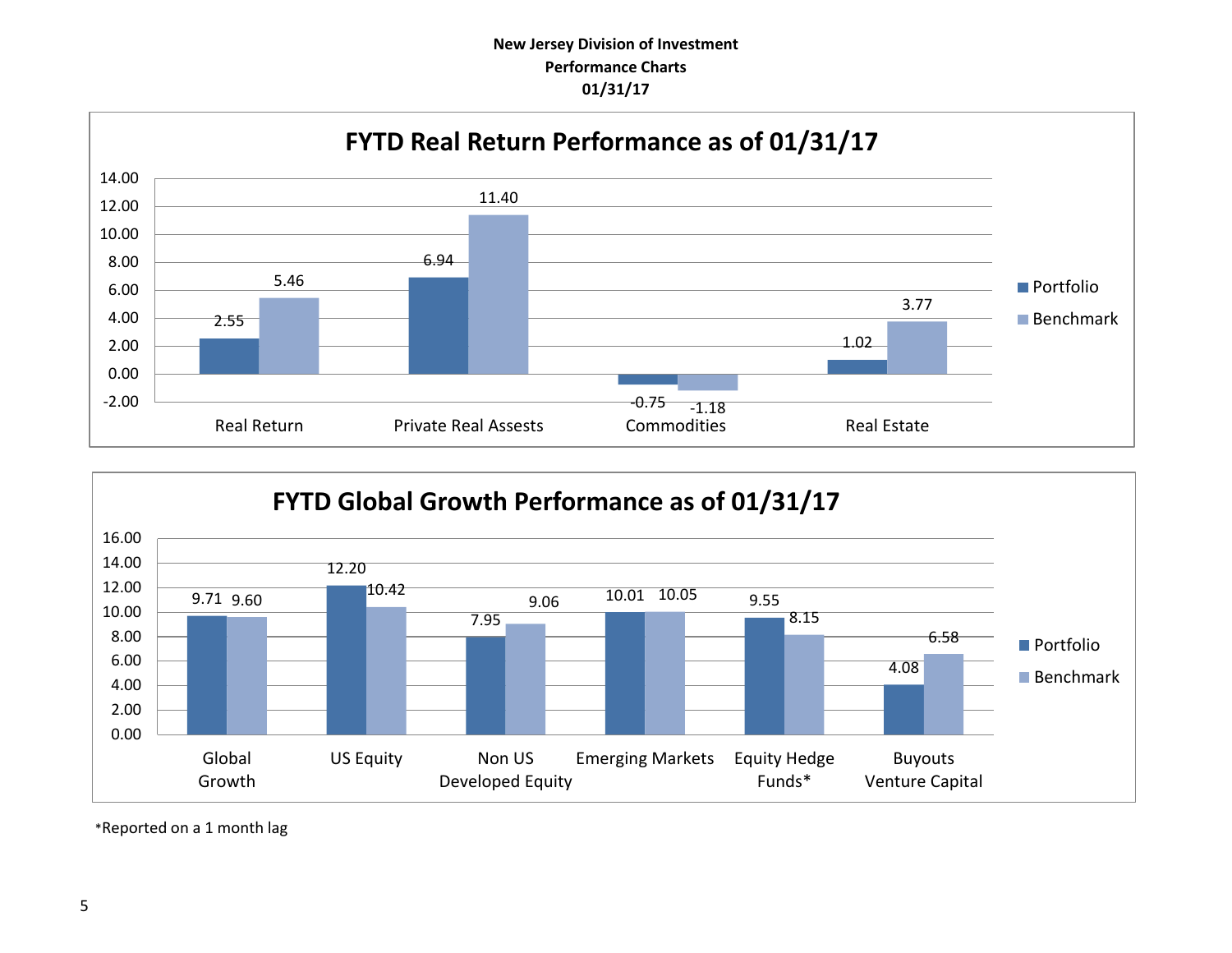#### **New Jersey Division of Investment**

**Pension Fund Performance Versus Benchmark**

| 01/31/17                                                          |         |             |        |         |         |                 |
|-------------------------------------------------------------------|---------|-------------|--------|---------|---------|-----------------|
|                                                                   | 1 month | <b>FYTD</b> | 1 Year | 3 Years | 5 Years | <b>10 Years</b> |
| Domestic Equity with Cash, Hedges, Miscellaneous                  | 2.25    | 12.12       | 22.39  | 9.41    | 13.53   | 7.70            |
| <b>S&amp;P 1500 Composite</b>                                     | 1.80    | 10.42       | 21.19  | 10.80   | 14.13   | 7.20            |
| Equity Only (Ex Cash)                                             | 2.27    | 12.20       | 22.46  | 9.49    | 13.70   | 7.81            |
| Equity Only-Diversified Fund                                      | 1.79    | 11.05       | 21.36  | 9.90    | 13.54   |                 |
| Equity Only-Concentrated Fund                                     | 2.74    | 13.54       | 23.87  | 9.28    | 14.23   |                 |
| Domestic Fixed Income with Cash, Hedges, Miscellaneous            | 0.80    | 1.77        | 7.56   | 4.22    | 4.27    | 7.12            |
| <b>Fixed Income Blended Benchmark</b>                             | 0.68    | 1.92        | 10.08  | 3.73    | 3.65    | 6.23            |
| <b>Investment Grade</b>                                           | 0.38    | (2.23)      | 2.95   | 2.78    | 2.65    | 6.24            |
| <b>Investment Grade Blended Benchmark</b>                         | 0.20    | (2.29)      | 3.74   | 2.96    | 2.60    | 6.29            |
| High Yield                                                        | 1.53    | 9.17        | 16.65  | 7.79    | 10.62   |                 |
| <b>Barclays High Yield Index</b>                                  | 1.45    | 8.96        | 20.77  | 4.92    | 7.03    |                 |
| <b>International Equity with Cash, Hedges, Miscellaneous</b>      | 3.81    | 8.82        | 15.67  | 0.85    | 3.80    | 0.37            |
| <b>MSCI All World Country Index (ex US)</b>                       | 3.54    | 9.31        | 16.09  | 0.92    | 4.36    | 1.28            |
| <b>Custom International Equity Markets Index</b>                  | 3.93    | 9.40        | 17.31  | 1.27    | 4.07    |                 |
| Developed Markets Equity                                          | 3.07    | 7.95        | 12.23  | 0.88    | 5.95    |                 |
| Custom International Equity Developed Markets Index               | 3.05    | 9.06        | 13.51  | 0.80    | 5.77    |                 |
| <b>Emerging Markets Equity</b>                                    | 5.74    | 10.01       | 25.55  | 0.96    | (0.03)  |                 |
| Custom International Equity Emerging Markets Index                | 5.49    | 10.05       | 25.15  | 1.68    | 0.74    |                 |
| <b>Alternative Investments</b>                                    | 0.61    | 3.89        | 6.70   | 7.50    | 8.65    | 4.59            |
| <b>Hedge Funds</b>                                                | 1.01    | 5.64        | 4.18   | 2.89    | 5.90    | 3.47            |
| HFRI Fund of Funds Composite (one month lag)                      | 0.89    | 2.70        | 0.51   | 1.19    | 3.42    | 1.31            |
| <b>Private Equity</b>                                             | 0.19    | 4.20        | 8.97   | 14.78   | 14.72   | 8.39            |
| Cambridge Associates (Data only available quarterly) <sup>1</sup> | 0.00    | 6.58        | 7.35   | 10.31   | 12.86   | 10.61           |
| <b>Real Estate</b>                                                | 0.55    | 0.65        | 8.57   | 10.80   | 11.22   | (1.77)          |
| Real Estate Index (Data only available quarterly) <sup>1</sup>    | 0.00    | 3.77        | 9.08   | 11.42   | 11.55   | 7.24            |
| Real Assets/Commodities                                           | 0.80    | 4.19        | 8.63   | (0.80)  | (1.66)  |                 |
| <b>Bloomberg Commodity Index</b>                                  | 0.14    | (1.18)      | 13.83  | (11.31) | (9.37)  |                 |
| Plan Cash <sup>2</sup>                                            | 0.18    | 0.88        | 1.59   | 1.28    | 0.83    |                 |
| <b>US Treasury Bills (3 month)</b>                                | 0.04    | 0.19        | 0.30   | 0.12    | 0.10    | 0.73            |
| <b>Total Pension Fund</b>                                         | 1.65    | 6.51        | 12.33  | 5.96    | 7.94    |                 |
| <b>Total Pension Fund ex Police and Fire Mortgages</b>            | 1.67    | 6.60        | 12.50  | 6.01    | 8.02    | 5.45            |
| <b>Total Fund Benchmark</b>                                       | 1.43    | 6.85        | 13.16  | 5.88    | 7.41    | 4.67            |

**<sup>1</sup>Cambridge Associates & NCREIF (NPI) Benchmarks are only reported on an quarterly basis, non quarter-end months are reported as 0%**

**2 The cash aggregate comprises the seven plan cash accounts**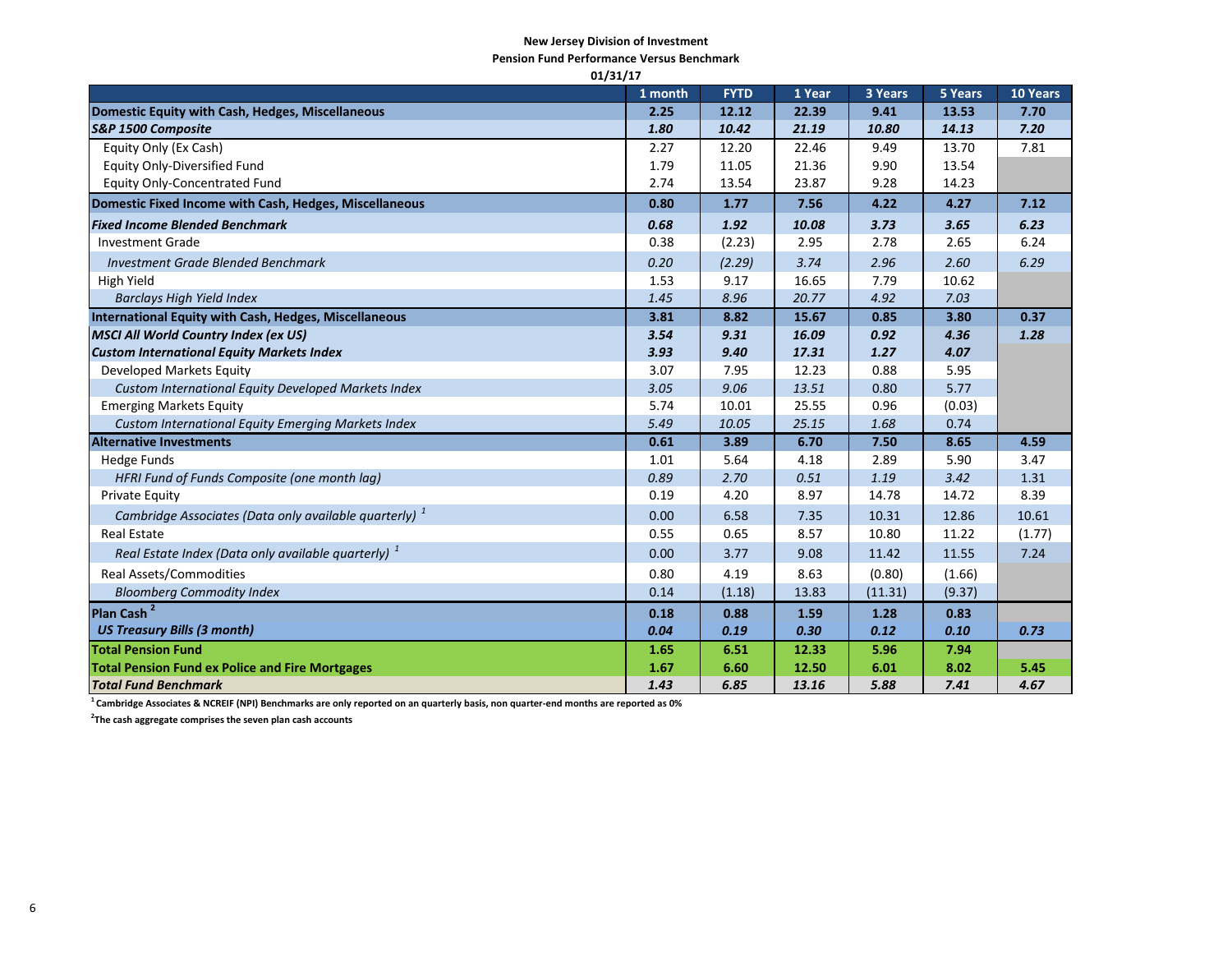### **New Jersey Division of Investment Domestic Equity January 31, 2017**

### **Top Holdings**

|                              | % of             |
|------------------------------|------------------|
| Company                      | <b>Portfolio</b> |
| <b>APPLE INC</b>             | 3.19             |
| <b>ALPHABET INC</b>          | 2.85             |
| <b>MICROSOFT CORP</b>        | 2.84             |
| <b>FACEBOOK INC</b>          | 2.31             |
| AMAZON.COM                   | 1.90             |
| <b>EXXON MOBIL</b>           | 1.82             |
| <b>JOHNSON &amp; JOHNSON</b> | 1.80             |
| <b>JP MORGAN CHASE</b>       | 1.67             |
| <b>WELLS FARGO</b>           | 1.61             |
| <b>WALT DISNEY</b>           | 1.53             |

# **Portfolio Sector Weightings**

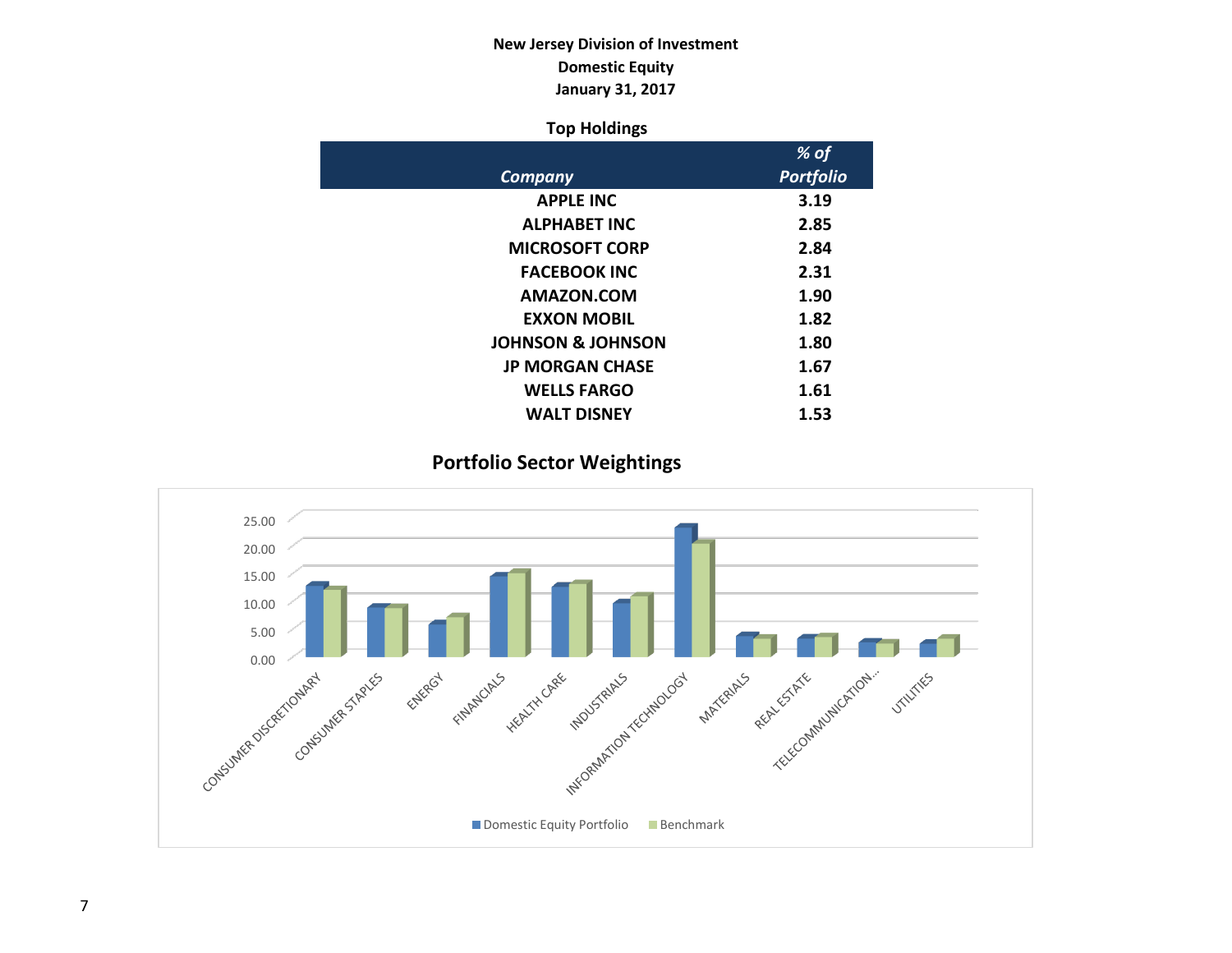### **New Jersey Division of Investment Investment Grade Portfolio January 31, 2017**

|                               | <b>Portfolio</b> | Benchmark <sup>(1)</sup> | <b>Difference</b> |
|-------------------------------|------------------|--------------------------|-------------------|
| S & P's Quality Rating        | $AA-3$           | A+                       | N/A               |
| Coupon (%)                    | 3.56             | 4.77                     | $-1.21$           |
| <b>Current Yield</b>          | 3.25             | 4.25                     | $-1.00$           |
| Duration                      | 6.43             | 6.88                     | $-0.45$           |
| <b>Option Adjusted Spread</b> | 70.10            | 105.53                   | $-35.43$          |
| Convexity                     | 0.28             | 1.57                     | $-1.29$           |
| Maturity (yrs)                | 7.58             | 10.03                    | $-2.45$           |

| <b>Maturities</b> | <b>Portfolio</b> | Benchmark <sup>(1)</sup> |
|-------------------|------------------|--------------------------|
| $0-5yr$           | 32.03            | 0.33                     |
| $5-10$ yr         | 52.63            | 0.82                     |
| 10-15yr           | 8.70             | 10.44                    |
| 15-20yr           | 1.01             | 12.31                    |
| 20-25yr           | 0.50             | 25.39                    |
| 25-30yr           | 4.24             | 47.49                    |
| $>30$ yr          | 0.00             | 3.21                     |
| Unclassified      | 0.90             | 0.00                     |

(1) Barclay's Gov/Credit Long

(2) Includes all affiliated entities

(3) Excluding US Treasuries and Tips

|                             | <b>Portfolio</b> | Benchmark <sup>(1)</sup> Difference |          |              | <b>Issuer Name<sup>(2)</sup></b> | Market Value [%] |
|-----------------------------|------------------|-------------------------------------|----------|--------------|----------------------------------|------------------|
| S & P's Quality Rating      | $AA-3$           | $A+1$                               | N/A      |              | U.S Treasury                     | 15.36%           |
| Coupon (%)                  | 3.56             | 4.77                                | $-1.21$  | TII          | U.S. Tips                        | 5.60%            |
| Current Yield               | 3.25             | 4.25                                | $-1.00$  | <b>IMP</b>   | <b>Prov of Manitoba</b>          | 3.83%            |
| Duration                    | 6.43             | 6.88                                | $-0.45$  | ΙQ           | Prov of Quebec                   | 3.74%            |
| Option Adjusted Spread      | 70.10            | 105.53                              | $-35.43$ | <b>AID</b>   | Aid to Israel                    | 3.23%            |
| Convexity                   | 0.28             | 1.57                                | $-1.29$  |              | AT&T                             | 2.97%            |
| Maturity (yrs)              | 7.58             | 10.03                               | $-2.45$  | ONT          | <b>Prov of Ontario</b>           | 2.71%            |
| *This is a custom benchmark |                  |                                     |          | <b>BRCOL</b> | <b>Prov of Brit Columbia</b>     | 2.64%            |
|                             |                  |                                     |          | IORCL        | Oracle                           | 2.42%            |
|                             |                  |                                     |          | <b>QHEL</b>  | Hydro Quebec                     | 2.26%            |



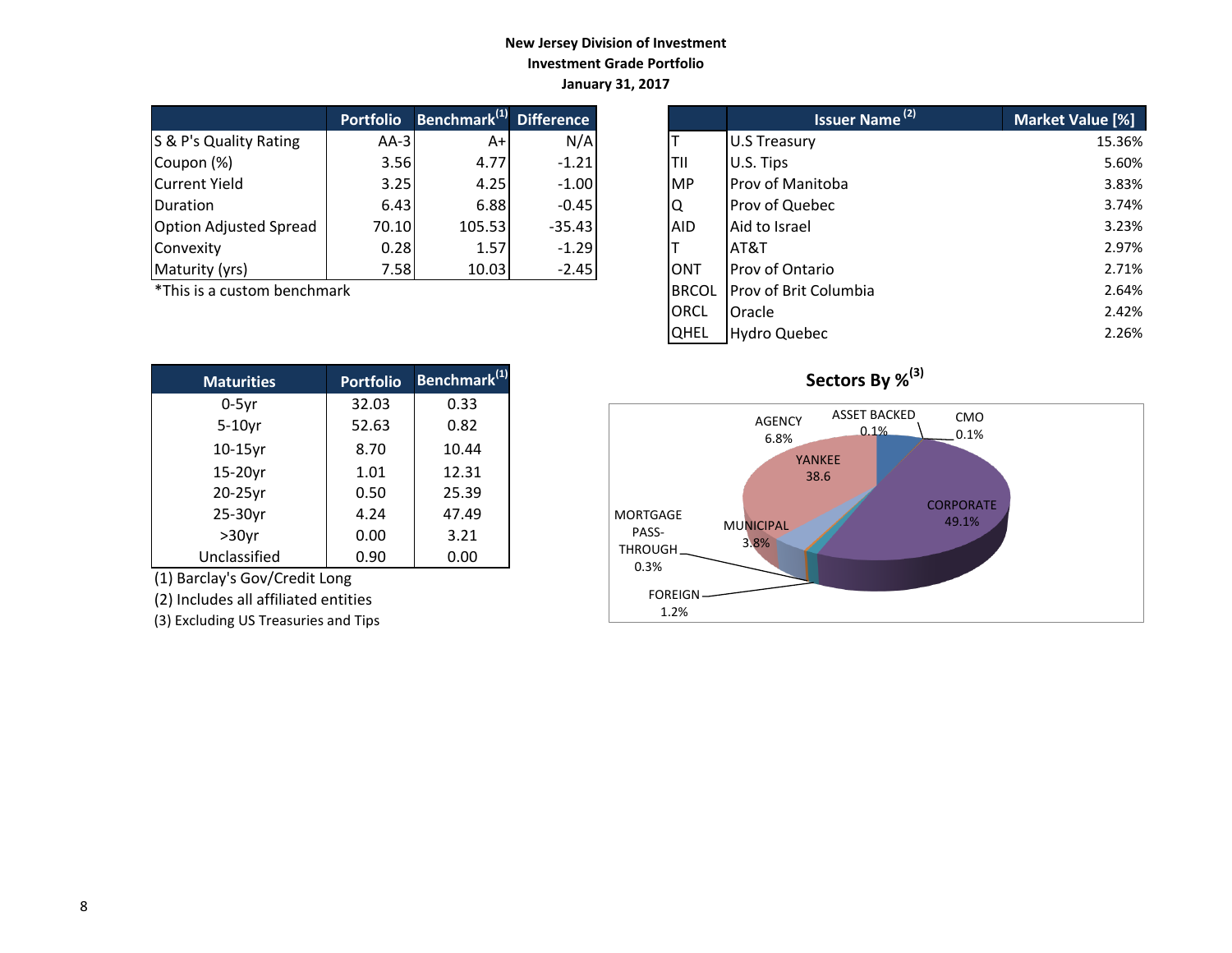### **New Jersey Division of Investment International Equity 01/31/17**

### **Top Holdings**

|                                | % of             |
|--------------------------------|------------------|
| Company                        | <b>Portfolio</b> |
| <b>SAMSUNG ELECTRONICS</b>     | 1.54             |
| <b>TAIWAN SEMICONDUCTOR</b>    | 1.14             |
| <b>TENCENT HOLDINGS</b>        | 1.13             |
| <b>NESTLE SA</b>               | 1.07             |
| ROCHE HOLDING AG               | 1.02             |
| <b>NOVARTIS</b>                | 0.94             |
| <b>CHINA CONSTRUCTION BANK</b> | 0.79             |
| <b>ALIBABA GROUP HOLDING</b>   | 0.74             |
| TOYOTA MOTOR CORP              | 0.73             |
| <b>BAYER AG REG</b>            | 0.69             |

 **Portfolio Sector Weightings**

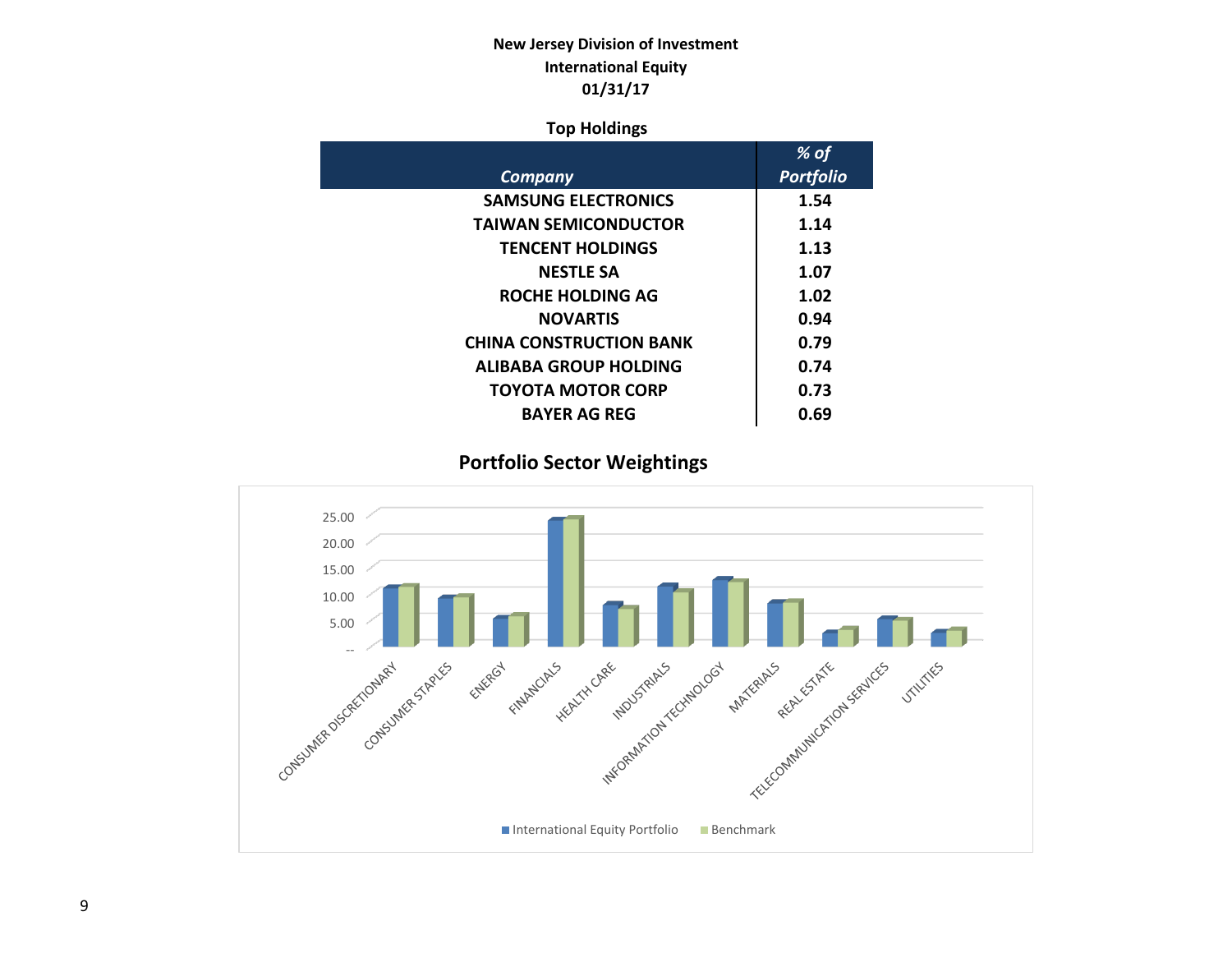#### **New Jersey Division of Investment International Equity Exposure by Country 01/31/17**

|                           |               |          | <b>Custom</b> |          | <b>Net Foreign</b> |                                |               |          | <b>Custom</b>        |              | <b>Net Foreign</b> |
|---------------------------|---------------|----------|---------------|----------|--------------------|--------------------------------|---------------|----------|----------------------|--------------|--------------------|
|                           |               |          | International |          | Currency           |                                |               |          | <b>International</b> |              | <b>Currency</b>    |
|                           | <b>Equity</b> | % Equity | <b>Index</b>  | Hedge    | <b>Exposure</b>    |                                | <b>Equity</b> | % Equity | <b>Index</b>         | <b>Hedge</b> | <b>Exposure</b>    |
| <b>Developed Markets:</b> |               |          |               |          |                    | <b>Emerging Markets:</b>       |               |          |                      |              |                    |
| Developed - Euro          |               |          |               |          |                    | EM - Global                    | 0.0           | 0.0%     | 0.0%                 |              | 0.0                |
| Austria                   | 3.4           | 0.0%     | 0.1%          |          | 3.4                | EM - Europe/Middle East/Africa |               |          |                      |              |                    |
| Belgium                   | 91.6          | 0.8%     | 0.7%          |          | 91.6               | <b>Bahrain</b>                 | 2.1           | 0.0%     | 0.0%                 |              | 2.1                |
| Finland                   | 62.1          | 0.5%     | 0.6%          |          | 62.1               | Cyprus                         | 0.2           | 0.0%     | 0.0%                 |              | 0.2                |
| France                    | 592.4         | 4.9%     | 5.1%          |          | 592.4              | Czech Republic                 | 22.4          | 0.2%     | 0.1%                 |              | 22.4               |
| Germany                   | 649.6         | 5.4%     | 5.5%          |          | 649.6              | Egypt                          | 15.8          | 0.1%     | 0.1%                 |              | 15.8               |
| Ireland                   | 33.9          | 0.3%     | 0.3%          |          | 33.9               | Greece                         | 12.2          | 0.1%     | 0.1%                 |              | 12.2               |
| Italy                     | 140.4         | 1.2%     | 1.0%          |          | 140.4              | Hungary                        | 49.9          | 0.4%     | 0.1%                 |              | 49.9               |
| <b>Netherlands</b>        | 235.7         | 2.0%     | 1.9%          |          | 235.7              | Kazakhstan                     | 1.7           | 0.0%     | 0.0%                 |              | 1.7                |
| Portugal                  | 6.8           | 0.1%     | 0.1%          |          | 6.8                | Morocco                        | 2.7           | 0.0%     | 0.0%                 |              | 2.7                |
| Spain                     | 189.8         | 1.6%     | 1.9%          |          | 189.8              | Poland                         | 68.0          | 0.6%     | 0.4%                 |              | 68.0               |
| <b>Euro Currency</b>      |               |          |               | $-459.3$ | $-459.3$           | Qatar                          | 12.5          | 0.1%     | 0.3%                 |              | 12.5               |
| Developed - Non-Euro      |               |          |               |          |                    | Russia                         | 227.2         | 1.9%     | 1.3%                 |              | 227.2              |
| Australia                 | 525.1         | 4.4%     | 4.4%          |          | 525.1              | South Africa                   | 326.1         | 2.7%     | 2.6%                 |              | 326.1              |
| Canada                    | 710.2         | 5.9%     | 6.0%          |          | 710.2              | Turkey                         | 90.8          | 0.8%     | 0.4%                 |              | 90.8               |
| Denmark                   | 124.5         | 1.0%     | 1.0%          |          | 124.5              | <b>United Arab Emirates</b>    | 26.4          | 0.2%     | 0.3%                 |              | 26.4               |
| Hong Kong                 | 230.0         | 1.9%     | 2.0%          |          | 230.0              | EM - Latam                     |               |          |                      |              |                    |
| Israel                    | 43.1          | 0.4%     | 0.4%          |          | 43.1               | Argentina                      | 48.9          | 0.4%     | 0.0%                 |              | 48.9               |
| Japan                     | 1,728.2       | 14.4%    | 14.3%         | $-333.1$ | 1,395.1            | <b>Brazil</b>                  | 446.7         | 3.7%     | 3.0%                 |              | 446.7              |
| New Zealand               | 5.8           | 0.0%     | 0.1%          |          | 5.8                | Chile                          | 31.8          | 0.3%     | 0.4%                 |              | 31.8               |
| Norway                    | 59.0          | 0.5%     | 0.4%          |          | 59.0               | Colombia                       | 4.3           | 0.0%     | 0.2%                 |              | 4.3                |
| Singapore                 | 69.3          | 0.6%     | 0.8%          |          | 69.3               | Mexico                         | 163.8         | 1.4%     | 1.3%                 |              | 163.8              |
| Sweden                    | 208.7         | 1.7%     | 1.7%          |          | 208.7              | Panama                         | 12.0          | 0.1%     | 0.0%                 |              | 11.96              |
| Switzerland               | 672.8         | 5.6%     | 5.1%          |          | 672.8              | Peru                           | 39.2          | 0.3%     | 0.2%                 |              | 39.2               |
| United Kingdom            | 1,257.0       | 10.5%    | 10.6%         | $-125.8$ | 1,131.2            | EM - Asia ex Japan             |               |          |                      |              |                    |
|                           |               |          |               |          |                    | China                          | 979.2         | 8.2%     | 9.6%                 |              | 979.2              |
|                           |               |          |               |          |                    | India                          | 315.0         | 2.6%     | 2.9%                 |              | 315.0              |
|                           |               |          |               |          |                    | Indonesia                      | 163.1         | 1.4%     | 0.9%                 |              | 163.1              |
|                           |               |          |               |          |                    | Korea                          | 624.6         | 5.2%     | 5.4%                 |              | 624.6              |
|                           |               |          |               |          |                    | Malaysia                       | 48.0          | 0.4%     | 0.9%                 |              | 48.0               |

Pakistan 34.8 0.3% 0.0% 34.8<br>Philippines 65.5 0.5% 0.5% 65.5 Philippines 65.5 0.5% 0.5% 65.5<br>Taiwan 432.1 3.6% 4.5% 432.1

Thailand 97.8 0.8% 0.9% 97.8

Taiwan 432.1 3.6%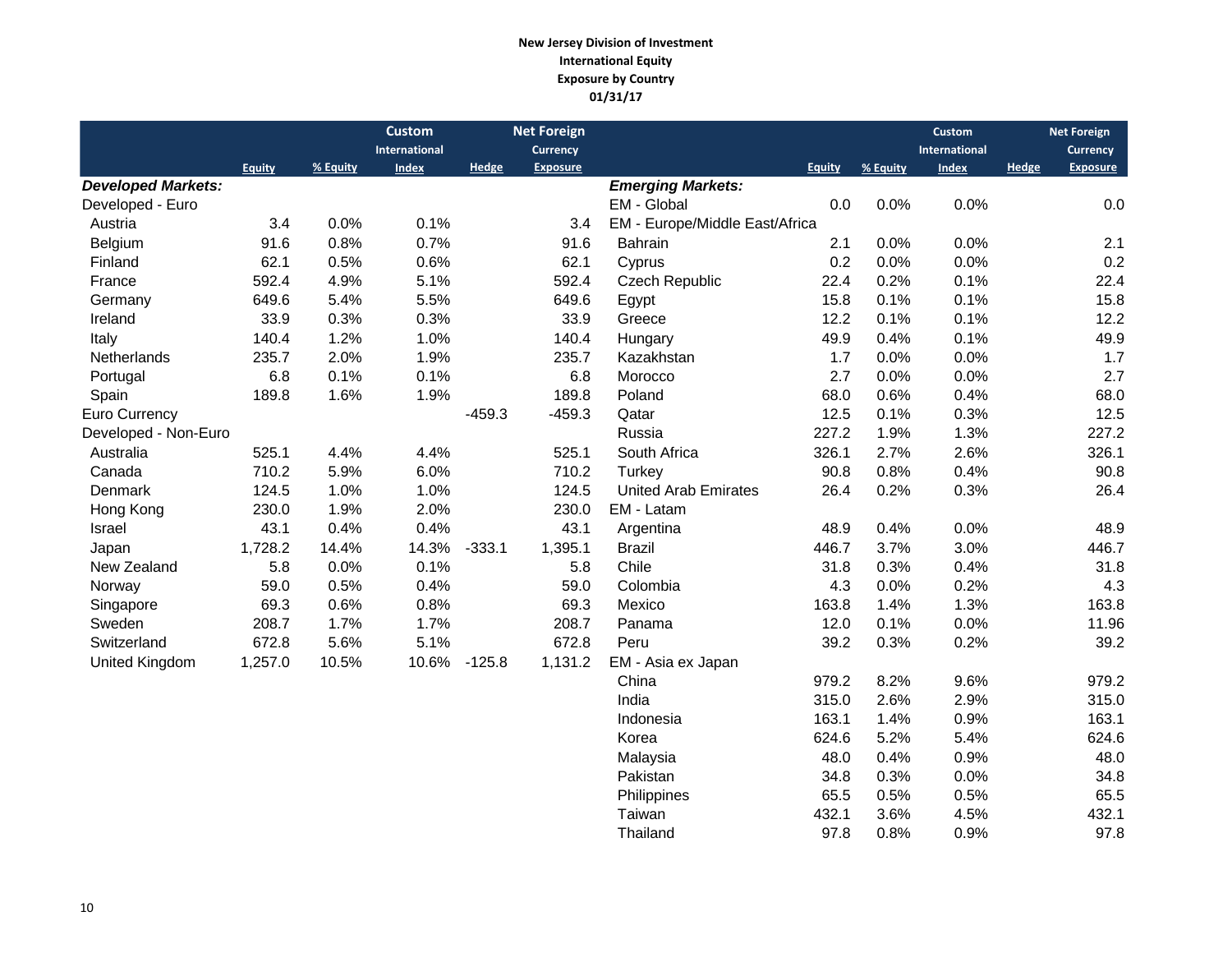### **New Jersey Division of Investment Cash Management Fund 01/31/17**

|                            | <b>PARTICIPATION</b> |                   |  |  |  |  |
|----------------------------|----------------------|-------------------|--|--|--|--|
|                            | <b>VALUE</b>         | <b>PERCENTAGE</b> |  |  |  |  |
| <b>STATE</b>               | \$9,929              | 66.19%            |  |  |  |  |
| <b>NON-STATE</b>           | \$5,073              | 33.81%            |  |  |  |  |
| TOTAL*                     | \$15,002             | 100.00%           |  |  |  |  |
| Dollar amounts in millions |                      |                   |  |  |  |  |

TOTAL\* \$15,002 100.00% *\*Total is at market.*  $*$ \*Total is at base market value.

### **PORTFOLIO ANNUALIZED INTEREST RATES**

| <b>DATE</b> | <b>STATE</b> | <b>NON-STATE</b> | <b>AVG. DAYS</b> |                          | Percentage | 31-Jan-17        |
|-------------|--------------|------------------|------------------|--------------------------|------------|------------------|
| 1/31/2017   | 0.61%        | 0.55%            | 83               | UST NOTES                | 42.81%     | \$6,417,431,483  |
|             |              | $3.06\%$ 0.00%   |                  | <b>COMM PAPER</b>        | 23.66%     | \$3,545,813,492  |
|             | 4.00%        |                  |                  | <b>IUST BILLS</b>        | 14.22%     | \$2,131,226,185  |
|             | 12.26%       | 42.81%           |                  | <b>ICERT. OF DEPOSIT</b> | 12.26%     | \$1,836,955,037  |
|             | 14.22%       |                  |                  | <b>IGOVT AGENCY</b>      | 4.00%      | \$599,635,300    |
|             |              |                  |                  | <b>CORPORATE BONDS</b>   | 3.06%      | \$457,971,918    |
|             |              |                  |                  | <b>STATE STREET STIF</b> | 0.00%      | \$3,038          |
|             | 23.66%       |                  |                  | TOTAL**                  | 100.00%    | \$14,989,036,453 |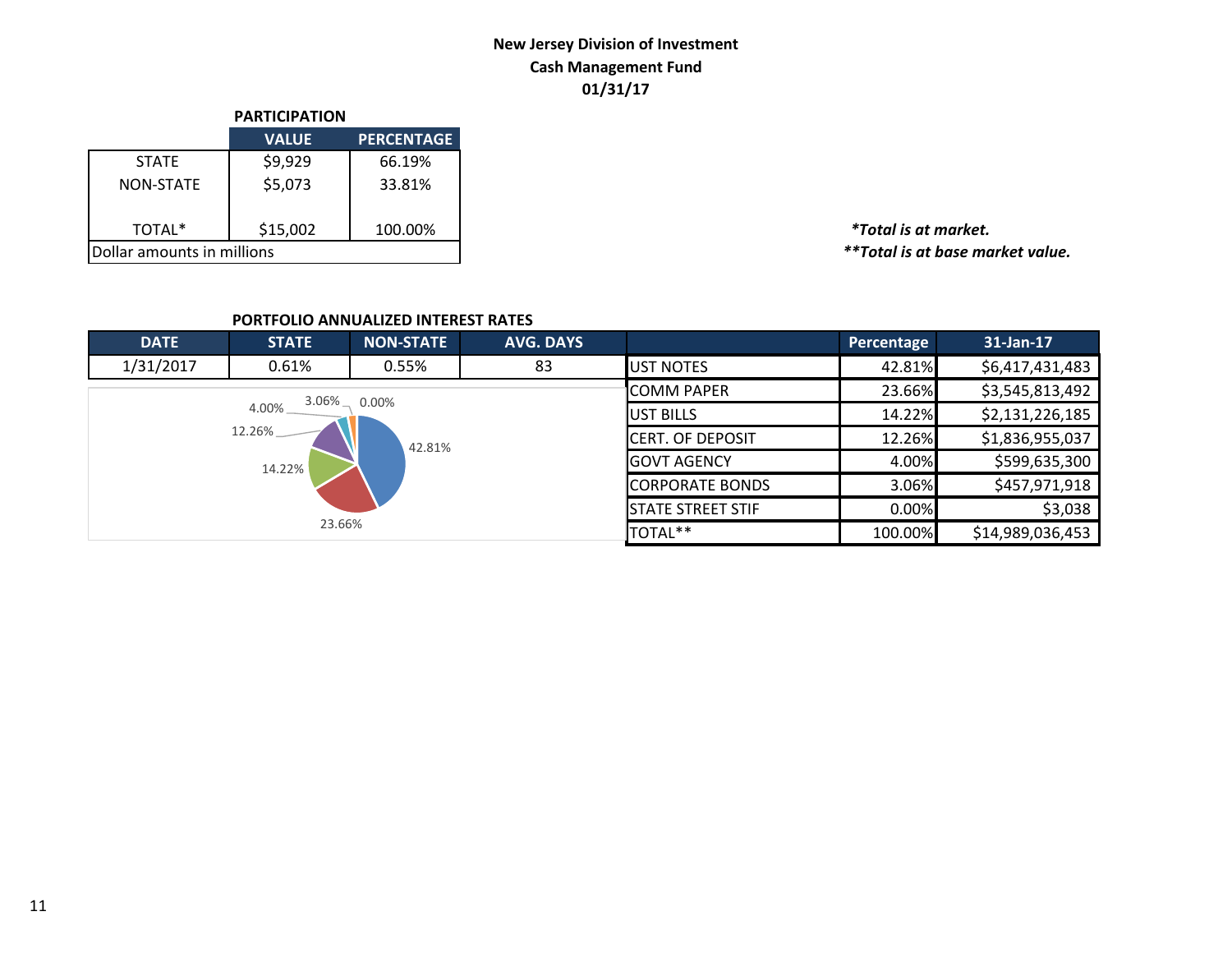#### State Investment Council Regulation Violations and Other Reportable Matters January 31, 2017

| Newly Reported Violations |                        |                           |                |  |  |
|---------------------------|------------------------|---------------------------|----------------|--|--|
| Date of<br>Violation      | Regulation<br>Violated | Description of Violation  | Date Corrected |  |  |
|                           |                        | No reportable violations. |                |  |  |

| Status of Outstanding Violations Previously Reported |                        |                                        |                |  |  |  |
|------------------------------------------------------|------------------------|----------------------------------------|----------------|--|--|--|
| Date of<br>Violation                                 | Regulation<br>Violated | Description of Violation               | Date Corrected |  |  |  |
|                                                      |                        | There are no outstanding matters.      |                |  |  |  |
|                                                      |                        |                                        |                |  |  |  |
|                                                      |                        | <b>Other Reportable Matters</b>        |                |  |  |  |
|                                                      |                        | Description                            |                |  |  |  |
|                                                      |                        | There are no other reportable matters. |                |  |  |  |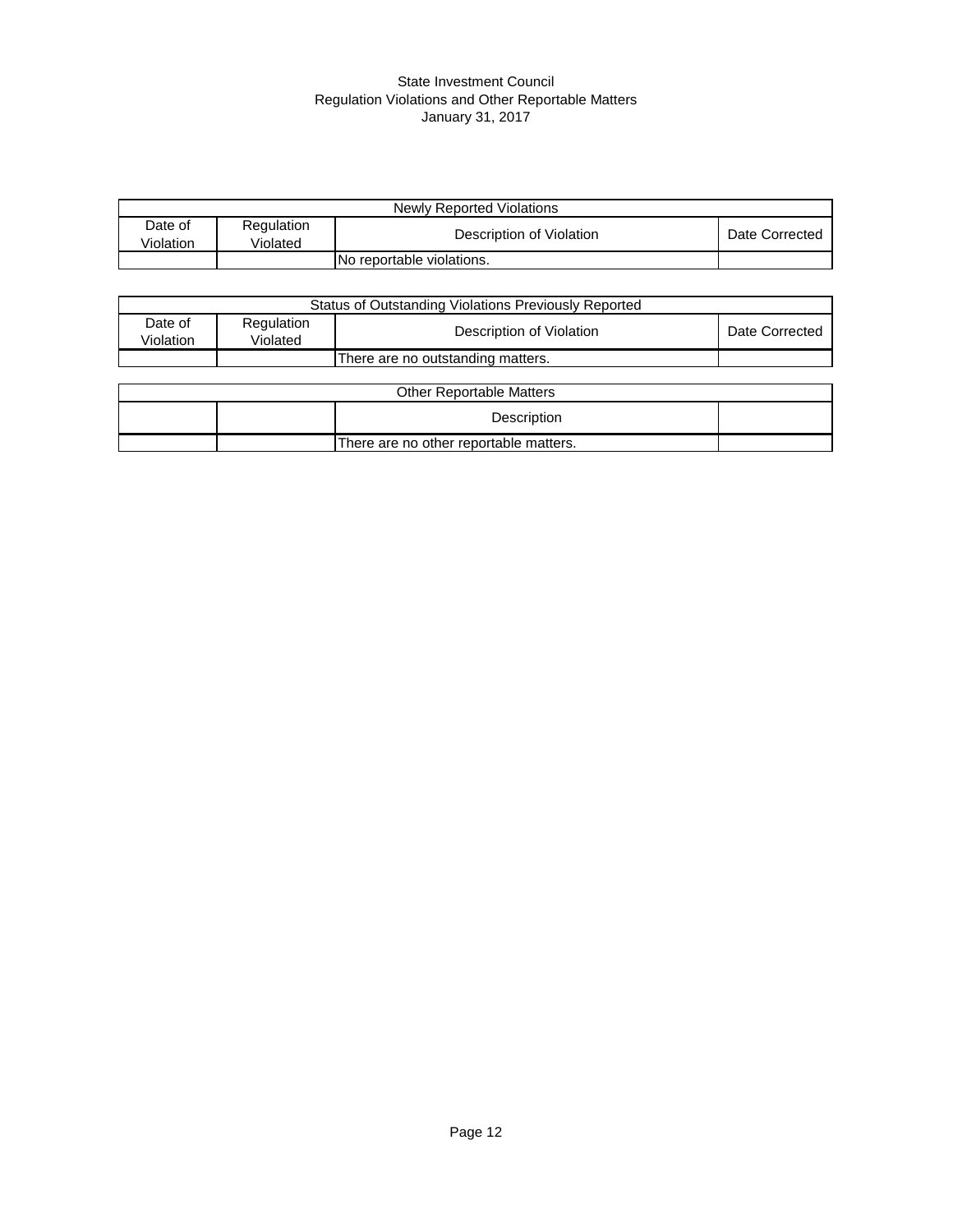#### **Alternative Investments as of January 31, 2017**

Presents underlying fund level information including the Portfolio's original commitments, funded amounts to date, remaining commitments and the distributions to date.

|                                                    |                   |                           | <b>Jan-17</b>     | А                                  |                                      | в                              | C                                        | $=(B+C)$           | $=(B+C)/A$                            |
|----------------------------------------------------|-------------------|---------------------------|-------------------|------------------------------------|--------------------------------------|--------------------------------|------------------------------------------|--------------------|---------------------------------------|
|                                                    | Inception<br>Date | Last<br>Valuation<br>Date | <b>Commitment</b> | Amount<br>Contributed <sub>1</sub> | <b>Unfunded</b><br><b>Commitment</b> | <b>Current Market</b><br>Value | <b>Total</b><br>Distributed <sup>2</sup> | <b>Total Value</b> | <b>Total Value</b><br><b>Multiple</b> |
| <b>Private Equity</b>                              |                   |                           |                   |                                    |                                      |                                |                                          |                    |                                       |
| <b>Co-Investments</b>                              |                   |                           | 1,675,000,000     | 895,563,276                        | 786,372,349                          | 962,444,219                    | 549,610,897                              | 1,512,055,117      | 1.69                                  |
| NB/NJ Custom Investment Fund II                    | Apr-12            | Sep-16                    | 200,000,000       | 174,792,888                        | 25,207,112                           | 187,823,427                    | 162,593,733                              | 350,417,161        | 2.00                                  |
| NJ Roark Co-Invest Fund III LLC                    | Jan-14            | Sep-16                    | 75,000,000        | 15,102,418                         | 59,897,582                           | 19,569,270                     | 3,574,038                                | 23,143,308         | 1.53                                  |
| SONJ Private Opportunities Fund II, L.P.           | Nov-07            | Sep-16                    | 1,300,000,000     | 609,008,760                        | 697,926,865                          | 736,515,784                    | 282,949,627                              | 1,019,465,411      | 1.67                                  |
| SONJ Private Opportunities Fund, L.P.              | Sep-06            | Sep-16                    | 100,000,000       | 96,659,210                         | 3,340,790                            | 18,535,738                     | 100,493,499                              | 119,029,237        | 1.23                                  |
| <b>Distressed Debt</b>                             |                   |                           | 1,827,807,307     | 1,196,400,904                      | 798,587,008                          | 530,456,236                    | 1,099,433,732                            | 1,629,889,967      | 1.36                                  |
| Avenue Asia Special Situations Fund IV             | Aug-06            | Sep-16                    | 30,000,000        | 26,283,722                         | $\Omega$                             | 2,442,532                      | 24,940,377                               | 27,382,909         | 1.04                                  |
| Avenue Special Situations Fund V, LP               | May-07            | Sep-16                    | 200,000,000       | 200,000,000                        | $\boldsymbol{0}$                     | 3,116,925                      | 263,184,545                              | 266,301,470        | 1.33                                  |
| <b>Avenue Special Situations IV</b>                | Nov-05            | Sep-16                    | 20,000,000        | 20,000,000                         | $\Omega$                             | 170,482                        | 27,969,988                               | 28,140,470         | 1.41                                  |
| BSP Special Situations Fund L.P.                   | $Jan-17$          | N/A                       | 150,000,000       | 26,413,150                         | 123,586,850                          | 26,413,150                     | $\Omega$                                 | 26,413,150         | 1.00                                  |
| Catalyst Fund LP V                                 | <b>Nov-15</b>     | Dec-16                    | 100,000,000       | 22,500,000                         | 81,900,034                           | 29,978,793                     | 8,274,492                                | 38,253,285         | 1.70                                  |
| Centerbridge Capital Partners II, L.P.             | May-11            | Sep-16                    | 100,000,000       | 138,423,088                        | 15,033,380                           | 74,879,885                     | 76,367,904                               | 151,247,789        | 1.09                                  |
| Centerbridge Capital Partners, L.P.                | Jun-06            | Sep-16                    | 80,000,000        | 125,032,169                        | 5,843,348                            | 26,949,653                     | 198,596,561                              | 225,546,214        | 1.80                                  |
| GoldenTree NJ Distressed Fund 2015 GP LLC          | Feb-16            | Dec-16                    | 300,000,000       | 87,000,000                         | 213,000,000                          | 98,147,571                     | $\mathbf 0$                              | 98,147,571         | 1.13                                  |
| HIG Bayside Debt & LBO II                          | May-08            | Sep-16                    | 100,000,000       | 99,097,364                         | 16,473,868                           | 79,944,759                     | 73,934,312                               | 153,879,071        | 1.55                                  |
| KPS Special Situations Fund III, LP                | May-07            | Sep-16                    | 25,000,000        | 24,708,397                         | 11,019,920                           | 8,897,124                      | 35,921,546                               | 44,818,670         | 1.81                                  |
| KPS Special Situations Fund IV, LP                 | Apr-13            | Sep-16                    | 200,000,000       | 21,705,584                         | 187,900,659                          | 2,609,389                      | 25,953,003                               | 28,562,393         | 1.32                                  |
| MatlinPatterson Global Opps. Ptnrs. III            | Jun-07            | Sep-16                    | 100,000,000       | 103,378,178                        | 4,336,976                            | 68,382,471                     | 59,425,576                               | 127,808,047        | 1.24                                  |
| MHR Institutional Partners III, L.P.               | May-07            | Dec-16                    | 75,000,000        | 79,500,000                         | 26,153,979                           | 34, 353, 704                   | 78,030,061                               | 112,383,765        | 1.41                                  |
| MHR Institutional Partners IV, L.P.                | $Jul-14$          | <b>Nov-16</b>             | 100,000,000       | 25,500,000                         | 79,584,324                           | 18,450,096                     | 5,367,448                                | 23,817,544         | 0.93                                  |
| TPG Financial Partners, L.P.                       | May-08            | Sep-16                    | 47,807,307        | 35,285,615                         | 104,477                              | 4,586,615                      | 31,683,569                               | 36,270,184         | 1.03                                  |
| TPG Opportunities Partners II, L.P.                | Mar-12            | Sep-16                    | 100,000,000       | 69,794,467                         | 30,205,533                           | 37,274,363                     | 78,760,578                               | 116,034,941        | 1.66                                  |
| WLR Recovery Fund IV, LP                           | Oct-07            | Sep-16                    | 100,000,000       | 91,779,170                         | 3,443,659                            | 13,858,723                     | 111,023,772                              | 124,882,495        | 1.36                                  |
| <b>Domestic Midmarket Buyout</b>                   |                   |                           | 3,729,660,000     | 3,072,865,837                      | 1,039,576,219                        | 2,225,135,415                  | 2,344,713,528                            | 4,569,848,943      | 1.49                                  |
| American Industrial Partners Capital Fund V        | Dec-11            | Sep-16                    | 50,000,000        | 57,230,690                         | 3,918,181                            | 54,102,422                     | 19,172,083                               | 73,274,504         | 1.28                                  |
| American Industrial Partners Capital Fund VI, L.P. | Sep-15            | Sep-16                    | 75,000,000        | 21,783,160                         | 54,907,796                           | 20,048,089                     | 1,690,956                                | 21,739,045         | 1.00                                  |
| Court Square Capital Partners II, L.P.             | May-07            | Sep-16                    | 100,000,000       | 91,285,978                         | 10,267,895                           | 24,673,865                     | 143,179,516                              | 167,853,381        | 1.84                                  |
| Excellere Capital Fund III, L.P.                   | $Jul-15$          | N/A                       | 40,000,000        | 251,175                            | 39,748,825                           | 251,175                        | $\mathbf 0$                              | 251,175            | 1.00                                  |
| InterMedia Partners VII, L.P.                      | $Dec-05$          | Sep-16                    | 75,000,000        | 96,252,158                         | 1,190,669                            | 46,366,562                     | 92,415,909                               | 138,782,471        | 1.44                                  |
| JLL Partners Fund VI, LP                           | <b>Jun-08</b>     | Sep-16                    | 150,000,000       | 190,924,988                        | 20,932,693                           | 163,114,128                    | 172,486,514                              | 335,600,642        | 1.76                                  |
| JLL Partners VII, LP                               | Mar-16            | Sep-16                    | 150,000,000       | 12,745,695                         | 137,254,305                          | 14,109,000                     | $\Omega$                                 | 14,109,000         | 1.11                                  |
| Lindsay Goldberg III, L.P.                         | Jul-08            | Sep-16                    | 200,000,000       | 191,796,720                        | 13,016,266                           | 112,546,965                    | 139,717,600                              | 252,264,565        | 1.32                                  |
| Lindsay, Goldberg & Bessemer II, L.P.              | Jul-06            | Sep-16                    | 100,000,000       | 93,052,833                         | 6,947,167                            | 20,090,161                     | 112,042,618                              | 132, 132, 779      | 1.42                                  |
| Marlin Equity Partners IV                          | $Jun-13$          | Sep-16                    | 75,000,000        | 39,637,773                         | 35,365,021                           | 44,725,215                     | 529,452                                  | 45,254,667         | 1.14                                  |
| New Mountain Partners III, L.P.                    | May-07            | Sep-16                    | 100,000,000       | 109,598,038                        | 7,307,243                            | 72,043,664                     | 112,987,007                              | 185,030,671        | 1.69                                  |
| Oak Hill Capital Partners II, L.P.                 | $Jul-05$          | Sep-16                    | 75,000,000        | 83,468,447                         | 233,571                              | 6,031,559                      | 127,266,906                              | 133,298,465        | 1.60                                  |
| Oak Hill Capital Partners III, L.P.                | Oct-07            | Sep-16                    | 250,000,000       | 305,590,363                        | 13,647,453                           | 160,373,055                    | 290,258,721                              | 450,631,776        | 1.47                                  |
| Onex Partners II, LP                               | Aug-06            | Sep-16                    | 100,000,000       | 88,781,604                         | 11,218,396                           | 14,980,155                     | 162,282,743                              | 177,262,898        | 2.00                                  |
| Onex Partners III, LP                              | Dec-08            | Sep-16                    | 100,000,000       | 108,661,114                        | 10,218,605                           | 82,289,453                     | 85,837,948                               | 168,127,401        | 1.55                                  |
| Onex Partners IV, LP                               | May-14            | Sep-16                    | 166,490,000       | 102,128,651                        | 64,361,349                           | 98,855,844                     | 4,779,100                                | 103,634,944        | 1.01                                  |
| Quadrangle Capital Partners II                     | Aug-05            | Sep-16                    | 50,000,000        | 46,867,499                         | 2,830,335                            | 9,685,188                      | 57,914,063                               | 67,599,252         | 1.44                                  |
| Roark Capital Partners III L.P.                    | Sep-12            | Sep-16                    | 100,000,000       | 94,886,601                         | 13,588,383                           | 100,417,315                    | 21,508,441                               | 121,925,757        | 1.28                                  |
| Sterling Capital Partners IV, L.P.                 | Apr-12            | Sep-16                    | 100,000,000       | 89,914,521                         | 16,082,168                           | 74,037,249                     | 22,903,567                               | 96,940,816         | 1.08                                  |
| Tenex Capital Partners II, LP                      | Mar-16            | Sep-16                    | 78,170,000        | 14,692,643                         | 63,477,357                           | 13,545,309                     | 237,127                                  | 13,782,436         | 0.94                                  |
| Tenex Capital Partners, L.P.                       | Jan-11            | Sep-16                    | 50,000,000        | 60,607,441                         | 4,765,334                            | 40,686,667                     | 45,970,595                               | 86,657,262         | 1.43                                  |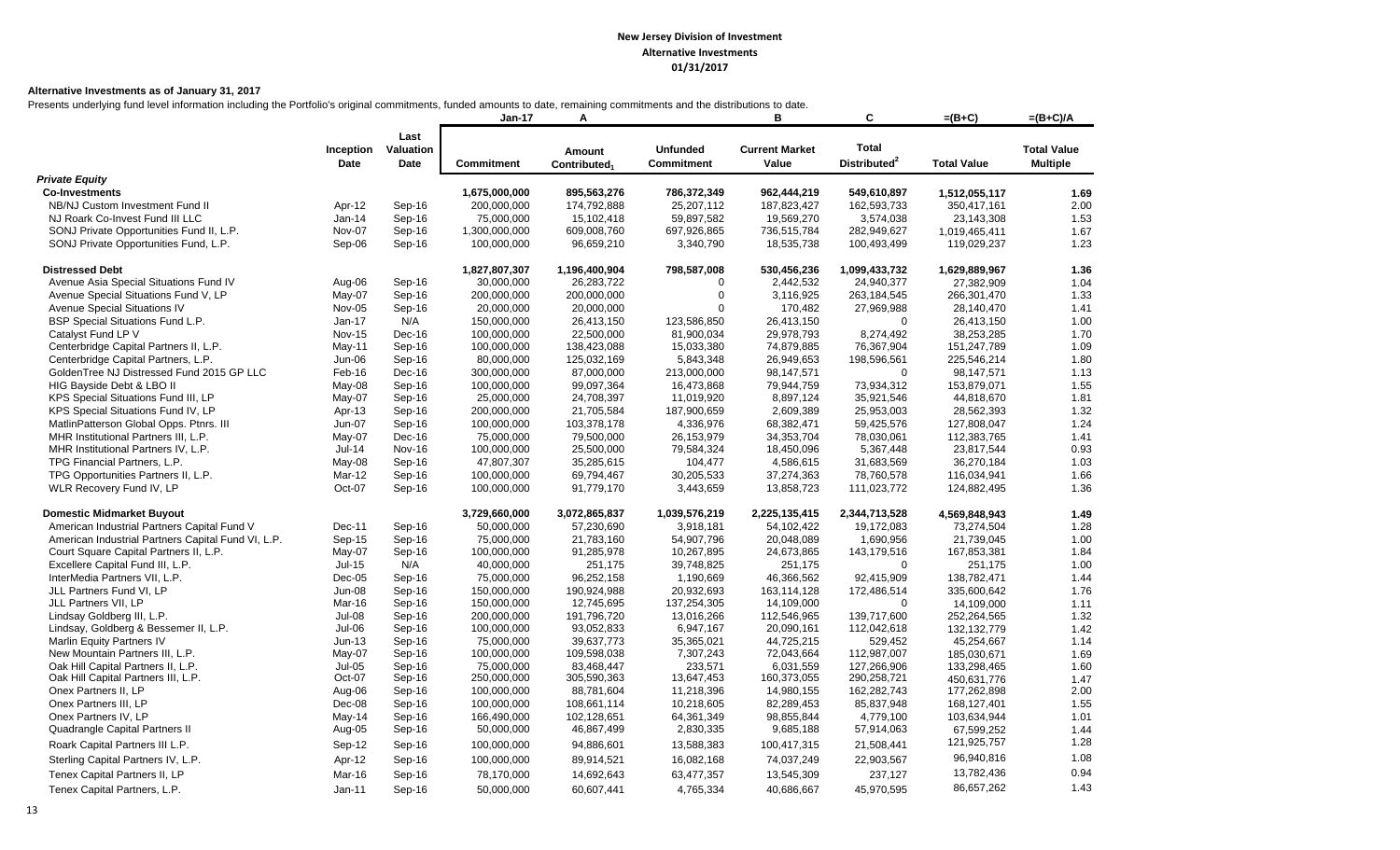| <b>Total</b><br><b>Unfunded</b><br><b>Current Market</b><br><b>Total Value</b><br>Inception<br>Valuation<br>Amount<br>Distributed <sup>2</sup><br><b>Total Value</b><br><b>Multiple</b><br>Date<br>Commitment<br><b>Commitment</b><br>Value<br>Date<br>Contributed <sub>1</sub><br>33,253,277<br>1.52<br>Tenex Capital Partners LP - Secondary<br>Feb-13<br>Sep-16<br>20,000,000<br>21,938,921<br>1,906,134<br>16,313,699<br>16,939,577<br>1.44<br>140,638,951<br>100,000,000<br>97,920,378<br>89,577,357<br>The Resolute Fund II, L.P.<br>Dec-07<br>Sep-16<br>12,106,437<br>51,061,594<br>1.57<br>171,879,177<br>TPG [STAR], LP<br>Mar-07<br>Sep-16<br>100,000,000<br>109,246,941<br>2,822,596<br>58,474,046<br>113,405,131<br>2.03<br>194,369,308<br>10,851,698<br>TPG Growth II, L.P.<br>Sep-16<br>100,000,000<br>95,909,818<br>178,084,815<br>16,284,493<br>Jun-12<br>0.97<br>50,148,326<br>TPG Growth III(A), L.P.<br>150,000,000<br>51,453,108<br>105,926,358<br>39,970,144<br>10,178,182<br>Jan-15<br>Sep-16<br>0.92<br>12,094,358<br>TSG 7 A L.P.<br>13, 137, 259<br>66,862,741<br>12,094,358<br>Nov-15<br>Sep-16<br>80,000,000<br>0<br>0.85<br>1,490,695<br>$\mathbf{0}$<br>TSG 7 B L.P.<br><b>Nov-15</b><br>20,000,000<br>1,758,421<br>18,241,579<br>1,490,695<br>Sep-16<br>2.57<br>272,783,597<br>Vista Equity Partners Fund III, L.P.<br>106,119,294<br>$Jul-07$<br>Sep-16<br>100,000,000<br>6,231,642<br>45,936,867<br>226,846,730<br>1.74<br>363,880,780<br>Vista Equity Partners Fund IV, L.P.<br>209,599,914<br>26,037,898<br>236,892,542<br>Oct-11<br>Sep-16<br>200,000,000<br>126,988,238<br>1.11<br>232,931,467<br>48,007,522<br>Vista Equity Partners Fund V, L.P.<br>Sep-16<br>200,000,000<br>210,748,836<br>37,184,978<br>184,923,945<br>Mar-14<br>1.00<br>77,652,138<br>Vista Equity Partners Fund VI, L.P.<br>N/A<br>200,000,000<br>77,652,138<br>122,347,862<br>77,652,138<br>$\mathbf 0$<br><b>Nov-16</b><br>1.09<br>73,552,609<br>67,539,996<br>73,552,609<br>0<br>Vista Foundation Fund II, L.P.<br><b>Nov-13</b><br>75,000,000<br>7,460,004<br>Sep-16<br>1.00<br>11,564,689<br>$\mathbf{0}$<br>Vista Foundation Fund III, L.P.<br>N/A<br>100,000,000<br>11,564,689<br>88,435,311<br>11,564,689<br>Nov-16<br>1.50<br>147,455,666<br>Welsh, Carson, Anderson & Stowe XI, L.P.<br>Oct-08<br>Sep-16<br>98,118,032<br>1,881,968<br>64,150,234<br>83,305,432<br>100,000,000<br>1.62<br>699,129,534<br><b>Emerging Managers</b><br>400,000,000<br>430,997,993<br>29,461,126<br>294,376,714<br>404,752,819<br>1.51<br>357,722,606<br>Grosvenor/NJDI Emerging Opp<br>200,000,000<br>237,525,026<br>17,925,778<br>107,391,737<br>250,330,870<br>Sep-16<br>Grosvenor/NJDI Emerging Opp (2007)<br>Apr-07<br>100,000,000<br>120, 162, 974<br>3,628,059<br>54,521,757<br>122,348,965<br>Sep-16<br>1.47<br>176.870.722<br>1.54<br>180,851,884<br>Grosvenor/NJDI Emerging Opp (2008)<br><b>Jun-08</b><br>Sep-16<br>100,000,000<br>117,362,052<br>14,297,719<br>52,869,980<br>127,981,904<br>1.57<br>161, 143, 835<br>Fairview Capstone Partners II, LP<br>102,761,145<br>2,247,170<br>Sep-08<br>Sep-16<br>100,000,000<br>91,983,056<br>69,160,779<br>1.99<br>180,263,092<br>Fairview Capstone Partners, LP<br>May-07<br>100,000,000<br>90,711,822<br>9,288,178<br>95,001,921<br>85,261,171<br>Sep-16<br>International<br>2,571,133,240<br>1,796,560,593<br>950,792,241<br>1,109,924,094<br>1,252,694,430<br>2,362,618,523<br>1.32<br>224,009,015<br>1.17<br>AIMS/NJ Euro Small and Mid Fund I. L.P.<br>Feb-06<br>200,000,000<br>191,631,732<br>16,290,683<br>30,882,091<br>Sep-16<br>193,126,923<br>1.13<br>217,068,522<br>Jul-07<br>191,988,249<br>88,688,976<br>128,379,546<br>AIMS/NJ Euro Small and Mid Fund II, L.P.<br>Sep-16<br>198,965,422<br>27,135,865<br>1.10<br>116,721,115<br>Anacap Credit Opportunities II, LP<br>Dec-11<br>Sep-16<br>77,614,291<br>105,678,301<br>16,633,972<br>38,427,678<br>78,293,437<br>1.09<br>198,508,938<br><b>Anacap Financial Partners II</b><br>107,648,469<br>May-08<br>Sep-16<br>126,585,665<br>182, 154, 687<br>10,046,158<br>90,860,469<br>0.66<br>15,477,067<br>AnaCap Financial Partners III, L.P.<br>$Jul-14$<br>136,099,424<br>23,340,272<br>112,759,152<br>15,440,983<br>36,084<br>Sep-16<br>1.06<br>10,431,633<br>Anacap Financial Partners GP II, LP<br>9,868,438<br>9,868,438<br>$\Omega$<br>9,873,696<br>557,937<br>Nov-09<br>Sep-16<br>MBK Partners Fund IV, L.P.<br>N/A<br>$\mathbf 0$<br>Dec-16<br>85,000,000<br>85,000,000<br>$\mathbf 0$<br>$\mathbf 0$<br>1.33<br>274,360,570<br>New Jersey Asia Investors II, L.P.<br>$Jul-11$<br>200,000,000<br>207,025,263<br>17,743,218<br>203,321,641<br>71,038,929<br>Sep-16<br>14,194,984<br>1.00<br>New Jersey Asia Investors III, L.P.<br>300,000,000<br>14,194,984<br>285,805,016<br>14,194,984<br>$\mathbf 0$<br>Aug-16<br>Jun-16<br>305,812,213<br>3.11<br>New Jersey Asia Investors, L.P.<br>98,324,817<br>102,240,929<br>Sep-16<br>100,000,000<br>14,330,191<br>203,571,284<br>Jan-08<br>1.37<br>NJHL European BO Investment II Series B<br>205,699,138<br>Sep-16<br>200,000,000<br>150,516,190<br>13,664,715<br>43,278,482<br>162,420,656<br>Apr-07<br>1.31<br>255,292,121<br>NJHL European Buyout Investment Series A<br>200,000,000<br>195,318,212<br>13,226,780<br>51,256,366<br>204.035.755<br>Feb-06<br>Sep-16<br>1.29<br>NJHL European Buyout Investment Series C<br>268,142,006<br>Sep-16<br>200,000,000<br>207,598,114<br>16,215,476<br>67,255,260<br>200,886,746<br>Mar-08<br>0.99<br>31,416,965<br>RRJ Capital Master Fund III, L.P.<br>Sep-15<br>Sep-16<br>150,000,000<br>31,776,335<br>118,345,015<br>31,128,948<br>288,017<br>Siguler Guff NJ Developing Mkt Fund, LP<br>Dec-13<br>300,000,000<br>179,750,000<br>120,250,000<br>218,089,237<br>218,089,237<br>1.21<br>Sep-16<br>$\mathbf 0$<br>1.00<br>7,395,000<br>Warburg Pincus China, L.P.<br>N/A<br>$Dec-16$<br>87,000,000<br>7,395,000<br>83,346,000<br>3,654,000<br>3,741,000<br>1.41<br>3,287,520,771<br>Large Buyout<br>2,426,063,447<br>2,334,507,510<br>479,802,779<br>1,238,578,150<br>2,048,942,621<br>170,303,176<br>1.29<br>Apollo Investment Fund VI, L.P.<br><b>Nov-05</b><br>50,000,000<br>132,027,729<br>2,090,014<br>14,115,598<br>156, 187, 579<br>Sep-16<br>163,502,470<br>1.65<br>Blackstone Capital Partners V, L.P.<br>Oct-05<br>100,000,000<br>98,860,728<br>5,600,442<br>137,257,854<br>Sep-16<br>26,244,616<br>59,899,713<br>1.36<br>Blackstone Capital Partners VI, L.P.<br>Mar-12<br>Sep-16<br>50,000,000<br>44, 155, 103<br>10,407,153<br>48,225,271<br>11,674,442 |  |      | <b>Jan-17</b> | Α | в | C | $=(B+C)$ | $=(B+C)/A$ |
|-----------------------------------------------------------------------------------------------------------------------------------------------------------------------------------------------------------------------------------------------------------------------------------------------------------------------------------------------------------------------------------------------------------------------------------------------------------------------------------------------------------------------------------------------------------------------------------------------------------------------------------------------------------------------------------------------------------------------------------------------------------------------------------------------------------------------------------------------------------------------------------------------------------------------------------------------------------------------------------------------------------------------------------------------------------------------------------------------------------------------------------------------------------------------------------------------------------------------------------------------------------------------------------------------------------------------------------------------------------------------------------------------------------------------------------------------------------------------------------------------------------------------------------------------------------------------------------------------------------------------------------------------------------------------------------------------------------------------------------------------------------------------------------------------------------------------------------------------------------------------------------------------------------------------------------------------------------------------------------------------------------------------------------------------------------------------------------------------------------------------------------------------------------------------------------------------------------------------------------------------------------------------------------------------------------------------------------------------------------------------------------------------------------------------------------------------------------------------------------------------------------------------------------------------------------------------------------------------------------------------------------------------------------------------------------------------------------------------------------------------------------------------------------------------------------------------------------------------------------------------------------------------------------------------------------------------------------------------------------------------------------------------------------------------------------------------------------------------------------------------------------------------------------------------------------------------------------------------------------------------------------------------------------------------------------------------------------------------------------------------------------------------------------------------------------------------------------------------------------------------------------------------------------------------------------------------------------------------------------------------------------------------------------------------------------------------------------------------------------------------------------------------------------------------------------------------------------------------------------------------------------------------------------------------------------------------------------------------------------------------------------------------------------------------------------------------------------------------------------------------------------------------------------------------------------------------------------------------------------------------------------------------------------------------------------------------------------------------------------------------------------------------------------------------------------------------------------------------------------------------------------------------------------------------------------------------------------------------------------------------------------------------------------------------------------------------------------------------------------------------------------------------------------------------------------------------------------------------------------------------------------------------------------------------------------------------------------------------------------------------------------------------------------------------------------------------------------------------------------------------------------------------------------------------------------------------------------------------------------------------------------------------------------------------------------------------------------------------------------------------------------------------------------------------------------------------------------------------------------------------------------------------------------------------------------------------------------------------------------------------------------------------------------------------------------------------------------------------------------------------------------------------------------------------------------------------------------------------------------------------------------------------------------------------------------------------------------------------------------------------------------------------------------------------------------------------------------------------------------------------------------------------------------------------------------------------------------------------------------------------------------------------------------------------------------------------------------------------------------------------------------------------------------------------------------------------------------------------------------------------------------------------------------------------------------------------------------------|--|------|---------------|---|---|---|----------|------------|
|                                                                                                                                                                                                                                                                                                                                                                                                                                                                                                                                                                                                                                                                                                                                                                                                                                                                                                                                                                                                                                                                                                                                                                                                                                                                                                                                                                                                                                                                                                                                                                                                                                                                                                                                                                                                                                                                                                                                                                                                                                                                                                                                                                                                                                                                                                                                                                                                                                                                                                                                                                                                                                                                                                                                                                                                                                                                                                                                                                                                                                                                                                                                                                                                                                                                                                                                                                                                                                                                                                                                                                                                                                                                                                                                                                                                                                                                                                                                                                                                                                                                                                                                                                                                                                                                                                                                                                                                                                                                                                                                                                                                                                                                                                                                                                                                                                                                                                                                                                                                                                                                                                                                                                                                                                                                                                                                                                                                                                                                                                                                                                                                                                                                                                                                                                                                                                                                                                                                                                                                                                                                                                                                                                                                                                                                                                                                                                                                                                                                                                                                                                                         |  | Last |               |   |   |   |          |            |
|                                                                                                                                                                                                                                                                                                                                                                                                                                                                                                                                                                                                                                                                                                                                                                                                                                                                                                                                                                                                                                                                                                                                                                                                                                                                                                                                                                                                                                                                                                                                                                                                                                                                                                                                                                                                                                                                                                                                                                                                                                                                                                                                                                                                                                                                                                                                                                                                                                                                                                                                                                                                                                                                                                                                                                                                                                                                                                                                                                                                                                                                                                                                                                                                                                                                                                                                                                                                                                                                                                                                                                                                                                                                                                                                                                                                                                                                                                                                                                                                                                                                                                                                                                                                                                                                                                                                                                                                                                                                                                                                                                                                                                                                                                                                                                                                                                                                                                                                                                                                                                                                                                                                                                                                                                                                                                                                                                                                                                                                                                                                                                                                                                                                                                                                                                                                                                                                                                                                                                                                                                                                                                                                                                                                                                                                                                                                                                                                                                                                                                                                                                                         |  |      |               |   |   |   |          |            |
|                                                                                                                                                                                                                                                                                                                                                                                                                                                                                                                                                                                                                                                                                                                                                                                                                                                                                                                                                                                                                                                                                                                                                                                                                                                                                                                                                                                                                                                                                                                                                                                                                                                                                                                                                                                                                                                                                                                                                                                                                                                                                                                                                                                                                                                                                                                                                                                                                                                                                                                                                                                                                                                                                                                                                                                                                                                                                                                                                                                                                                                                                                                                                                                                                                                                                                                                                                                                                                                                                                                                                                                                                                                                                                                                                                                                                                                                                                                                                                                                                                                                                                                                                                                                                                                                                                                                                                                                                                                                                                                                                                                                                                                                                                                                                                                                                                                                                                                                                                                                                                                                                                                                                                                                                                                                                                                                                                                                                                                                                                                                                                                                                                                                                                                                                                                                                                                                                                                                                                                                                                                                                                                                                                                                                                                                                                                                                                                                                                                                                                                                                                                         |  |      |               |   |   |   |          |            |
|                                                                                                                                                                                                                                                                                                                                                                                                                                                                                                                                                                                                                                                                                                                                                                                                                                                                                                                                                                                                                                                                                                                                                                                                                                                                                                                                                                                                                                                                                                                                                                                                                                                                                                                                                                                                                                                                                                                                                                                                                                                                                                                                                                                                                                                                                                                                                                                                                                                                                                                                                                                                                                                                                                                                                                                                                                                                                                                                                                                                                                                                                                                                                                                                                                                                                                                                                                                                                                                                                                                                                                                                                                                                                                                                                                                                                                                                                                                                                                                                                                                                                                                                                                                                                                                                                                                                                                                                                                                                                                                                                                                                                                                                                                                                                                                                                                                                                                                                                                                                                                                                                                                                                                                                                                                                                                                                                                                                                                                                                                                                                                                                                                                                                                                                                                                                                                                                                                                                                                                                                                                                                                                                                                                                                                                                                                                                                                                                                                                                                                                                                                                         |  |      |               |   |   |   |          |            |
|                                                                                                                                                                                                                                                                                                                                                                                                                                                                                                                                                                                                                                                                                                                                                                                                                                                                                                                                                                                                                                                                                                                                                                                                                                                                                                                                                                                                                                                                                                                                                                                                                                                                                                                                                                                                                                                                                                                                                                                                                                                                                                                                                                                                                                                                                                                                                                                                                                                                                                                                                                                                                                                                                                                                                                                                                                                                                                                                                                                                                                                                                                                                                                                                                                                                                                                                                                                                                                                                                                                                                                                                                                                                                                                                                                                                                                                                                                                                                                                                                                                                                                                                                                                                                                                                                                                                                                                                                                                                                                                                                                                                                                                                                                                                                                                                                                                                                                                                                                                                                                                                                                                                                                                                                                                                                                                                                                                                                                                                                                                                                                                                                                                                                                                                                                                                                                                                                                                                                                                                                                                                                                                                                                                                                                                                                                                                                                                                                                                                                                                                                                                         |  |      |               |   |   |   |          |            |
|                                                                                                                                                                                                                                                                                                                                                                                                                                                                                                                                                                                                                                                                                                                                                                                                                                                                                                                                                                                                                                                                                                                                                                                                                                                                                                                                                                                                                                                                                                                                                                                                                                                                                                                                                                                                                                                                                                                                                                                                                                                                                                                                                                                                                                                                                                                                                                                                                                                                                                                                                                                                                                                                                                                                                                                                                                                                                                                                                                                                                                                                                                                                                                                                                                                                                                                                                                                                                                                                                                                                                                                                                                                                                                                                                                                                                                                                                                                                                                                                                                                                                                                                                                                                                                                                                                                                                                                                                                                                                                                                                                                                                                                                                                                                                                                                                                                                                                                                                                                                                                                                                                                                                                                                                                                                                                                                                                                                                                                                                                                                                                                                                                                                                                                                                                                                                                                                                                                                                                                                                                                                                                                                                                                                                                                                                                                                                                                                                                                                                                                                                                                         |  |      |               |   |   |   |          |            |
|                                                                                                                                                                                                                                                                                                                                                                                                                                                                                                                                                                                                                                                                                                                                                                                                                                                                                                                                                                                                                                                                                                                                                                                                                                                                                                                                                                                                                                                                                                                                                                                                                                                                                                                                                                                                                                                                                                                                                                                                                                                                                                                                                                                                                                                                                                                                                                                                                                                                                                                                                                                                                                                                                                                                                                                                                                                                                                                                                                                                                                                                                                                                                                                                                                                                                                                                                                                                                                                                                                                                                                                                                                                                                                                                                                                                                                                                                                                                                                                                                                                                                                                                                                                                                                                                                                                                                                                                                                                                                                                                                                                                                                                                                                                                                                                                                                                                                                                                                                                                                                                                                                                                                                                                                                                                                                                                                                                                                                                                                                                                                                                                                                                                                                                                                                                                                                                                                                                                                                                                                                                                                                                                                                                                                                                                                                                                                                                                                                                                                                                                                                                         |  |      |               |   |   |   |          |            |
|                                                                                                                                                                                                                                                                                                                                                                                                                                                                                                                                                                                                                                                                                                                                                                                                                                                                                                                                                                                                                                                                                                                                                                                                                                                                                                                                                                                                                                                                                                                                                                                                                                                                                                                                                                                                                                                                                                                                                                                                                                                                                                                                                                                                                                                                                                                                                                                                                                                                                                                                                                                                                                                                                                                                                                                                                                                                                                                                                                                                                                                                                                                                                                                                                                                                                                                                                                                                                                                                                                                                                                                                                                                                                                                                                                                                                                                                                                                                                                                                                                                                                                                                                                                                                                                                                                                                                                                                                                                                                                                                                                                                                                                                                                                                                                                                                                                                                                                                                                                                                                                                                                                                                                                                                                                                                                                                                                                                                                                                                                                                                                                                                                                                                                                                                                                                                                                                                                                                                                                                                                                                                                                                                                                                                                                                                                                                                                                                                                                                                                                                                                                         |  |      |               |   |   |   |          |            |
|                                                                                                                                                                                                                                                                                                                                                                                                                                                                                                                                                                                                                                                                                                                                                                                                                                                                                                                                                                                                                                                                                                                                                                                                                                                                                                                                                                                                                                                                                                                                                                                                                                                                                                                                                                                                                                                                                                                                                                                                                                                                                                                                                                                                                                                                                                                                                                                                                                                                                                                                                                                                                                                                                                                                                                                                                                                                                                                                                                                                                                                                                                                                                                                                                                                                                                                                                                                                                                                                                                                                                                                                                                                                                                                                                                                                                                                                                                                                                                                                                                                                                                                                                                                                                                                                                                                                                                                                                                                                                                                                                                                                                                                                                                                                                                                                                                                                                                                                                                                                                                                                                                                                                                                                                                                                                                                                                                                                                                                                                                                                                                                                                                                                                                                                                                                                                                                                                                                                                                                                                                                                                                                                                                                                                                                                                                                                                                                                                                                                                                                                                                                         |  |      |               |   |   |   |          |            |
|                                                                                                                                                                                                                                                                                                                                                                                                                                                                                                                                                                                                                                                                                                                                                                                                                                                                                                                                                                                                                                                                                                                                                                                                                                                                                                                                                                                                                                                                                                                                                                                                                                                                                                                                                                                                                                                                                                                                                                                                                                                                                                                                                                                                                                                                                                                                                                                                                                                                                                                                                                                                                                                                                                                                                                                                                                                                                                                                                                                                                                                                                                                                                                                                                                                                                                                                                                                                                                                                                                                                                                                                                                                                                                                                                                                                                                                                                                                                                                                                                                                                                                                                                                                                                                                                                                                                                                                                                                                                                                                                                                                                                                                                                                                                                                                                                                                                                                                                                                                                                                                                                                                                                                                                                                                                                                                                                                                                                                                                                                                                                                                                                                                                                                                                                                                                                                                                                                                                                                                                                                                                                                                                                                                                                                                                                                                                                                                                                                                                                                                                                                                         |  |      |               |   |   |   |          |            |
|                                                                                                                                                                                                                                                                                                                                                                                                                                                                                                                                                                                                                                                                                                                                                                                                                                                                                                                                                                                                                                                                                                                                                                                                                                                                                                                                                                                                                                                                                                                                                                                                                                                                                                                                                                                                                                                                                                                                                                                                                                                                                                                                                                                                                                                                                                                                                                                                                                                                                                                                                                                                                                                                                                                                                                                                                                                                                                                                                                                                                                                                                                                                                                                                                                                                                                                                                                                                                                                                                                                                                                                                                                                                                                                                                                                                                                                                                                                                                                                                                                                                                                                                                                                                                                                                                                                                                                                                                                                                                                                                                                                                                                                                                                                                                                                                                                                                                                                                                                                                                                                                                                                                                                                                                                                                                                                                                                                                                                                                                                                                                                                                                                                                                                                                                                                                                                                                                                                                                                                                                                                                                                                                                                                                                                                                                                                                                                                                                                                                                                                                                                                         |  |      |               |   |   |   |          |            |
|                                                                                                                                                                                                                                                                                                                                                                                                                                                                                                                                                                                                                                                                                                                                                                                                                                                                                                                                                                                                                                                                                                                                                                                                                                                                                                                                                                                                                                                                                                                                                                                                                                                                                                                                                                                                                                                                                                                                                                                                                                                                                                                                                                                                                                                                                                                                                                                                                                                                                                                                                                                                                                                                                                                                                                                                                                                                                                                                                                                                                                                                                                                                                                                                                                                                                                                                                                                                                                                                                                                                                                                                                                                                                                                                                                                                                                                                                                                                                                                                                                                                                                                                                                                                                                                                                                                                                                                                                                                                                                                                                                                                                                                                                                                                                                                                                                                                                                                                                                                                                                                                                                                                                                                                                                                                                                                                                                                                                                                                                                                                                                                                                                                                                                                                                                                                                                                                                                                                                                                                                                                                                                                                                                                                                                                                                                                                                                                                                                                                                                                                                                                         |  |      |               |   |   |   |          |            |
|                                                                                                                                                                                                                                                                                                                                                                                                                                                                                                                                                                                                                                                                                                                                                                                                                                                                                                                                                                                                                                                                                                                                                                                                                                                                                                                                                                                                                                                                                                                                                                                                                                                                                                                                                                                                                                                                                                                                                                                                                                                                                                                                                                                                                                                                                                                                                                                                                                                                                                                                                                                                                                                                                                                                                                                                                                                                                                                                                                                                                                                                                                                                                                                                                                                                                                                                                                                                                                                                                                                                                                                                                                                                                                                                                                                                                                                                                                                                                                                                                                                                                                                                                                                                                                                                                                                                                                                                                                                                                                                                                                                                                                                                                                                                                                                                                                                                                                                                                                                                                                                                                                                                                                                                                                                                                                                                                                                                                                                                                                                                                                                                                                                                                                                                                                                                                                                                                                                                                                                                                                                                                                                                                                                                                                                                                                                                                                                                                                                                                                                                                                                         |  |      |               |   |   |   |          |            |
|                                                                                                                                                                                                                                                                                                                                                                                                                                                                                                                                                                                                                                                                                                                                                                                                                                                                                                                                                                                                                                                                                                                                                                                                                                                                                                                                                                                                                                                                                                                                                                                                                                                                                                                                                                                                                                                                                                                                                                                                                                                                                                                                                                                                                                                                                                                                                                                                                                                                                                                                                                                                                                                                                                                                                                                                                                                                                                                                                                                                                                                                                                                                                                                                                                                                                                                                                                                                                                                                                                                                                                                                                                                                                                                                                                                                                                                                                                                                                                                                                                                                                                                                                                                                                                                                                                                                                                                                                                                                                                                                                                                                                                                                                                                                                                                                                                                                                                                                                                                                                                                                                                                                                                                                                                                                                                                                                                                                                                                                                                                                                                                                                                                                                                                                                                                                                                                                                                                                                                                                                                                                                                                                                                                                                                                                                                                                                                                                                                                                                                                                                                                         |  |      |               |   |   |   |          |            |
|                                                                                                                                                                                                                                                                                                                                                                                                                                                                                                                                                                                                                                                                                                                                                                                                                                                                                                                                                                                                                                                                                                                                                                                                                                                                                                                                                                                                                                                                                                                                                                                                                                                                                                                                                                                                                                                                                                                                                                                                                                                                                                                                                                                                                                                                                                                                                                                                                                                                                                                                                                                                                                                                                                                                                                                                                                                                                                                                                                                                                                                                                                                                                                                                                                                                                                                                                                                                                                                                                                                                                                                                                                                                                                                                                                                                                                                                                                                                                                                                                                                                                                                                                                                                                                                                                                                                                                                                                                                                                                                                                                                                                                                                                                                                                                                                                                                                                                                                                                                                                                                                                                                                                                                                                                                                                                                                                                                                                                                                                                                                                                                                                                                                                                                                                                                                                                                                                                                                                                                                                                                                                                                                                                                                                                                                                                                                                                                                                                                                                                                                                                                         |  |      |               |   |   |   |          |            |
|                                                                                                                                                                                                                                                                                                                                                                                                                                                                                                                                                                                                                                                                                                                                                                                                                                                                                                                                                                                                                                                                                                                                                                                                                                                                                                                                                                                                                                                                                                                                                                                                                                                                                                                                                                                                                                                                                                                                                                                                                                                                                                                                                                                                                                                                                                                                                                                                                                                                                                                                                                                                                                                                                                                                                                                                                                                                                                                                                                                                                                                                                                                                                                                                                                                                                                                                                                                                                                                                                                                                                                                                                                                                                                                                                                                                                                                                                                                                                                                                                                                                                                                                                                                                                                                                                                                                                                                                                                                                                                                                                                                                                                                                                                                                                                                                                                                                                                                                                                                                                                                                                                                                                                                                                                                                                                                                                                                                                                                                                                                                                                                                                                                                                                                                                                                                                                                                                                                                                                                                                                                                                                                                                                                                                                                                                                                                                                                                                                                                                                                                                                                         |  |      |               |   |   |   |          |            |
|                                                                                                                                                                                                                                                                                                                                                                                                                                                                                                                                                                                                                                                                                                                                                                                                                                                                                                                                                                                                                                                                                                                                                                                                                                                                                                                                                                                                                                                                                                                                                                                                                                                                                                                                                                                                                                                                                                                                                                                                                                                                                                                                                                                                                                                                                                                                                                                                                                                                                                                                                                                                                                                                                                                                                                                                                                                                                                                                                                                                                                                                                                                                                                                                                                                                                                                                                                                                                                                                                                                                                                                                                                                                                                                                                                                                                                                                                                                                                                                                                                                                                                                                                                                                                                                                                                                                                                                                                                                                                                                                                                                                                                                                                                                                                                                                                                                                                                                                                                                                                                                                                                                                                                                                                                                                                                                                                                                                                                                                                                                                                                                                                                                                                                                                                                                                                                                                                                                                                                                                                                                                                                                                                                                                                                                                                                                                                                                                                                                                                                                                                                                         |  |      |               |   |   |   |          |            |
|                                                                                                                                                                                                                                                                                                                                                                                                                                                                                                                                                                                                                                                                                                                                                                                                                                                                                                                                                                                                                                                                                                                                                                                                                                                                                                                                                                                                                                                                                                                                                                                                                                                                                                                                                                                                                                                                                                                                                                                                                                                                                                                                                                                                                                                                                                                                                                                                                                                                                                                                                                                                                                                                                                                                                                                                                                                                                                                                                                                                                                                                                                                                                                                                                                                                                                                                                                                                                                                                                                                                                                                                                                                                                                                                                                                                                                                                                                                                                                                                                                                                                                                                                                                                                                                                                                                                                                                                                                                                                                                                                                                                                                                                                                                                                                                                                                                                                                                                                                                                                                                                                                                                                                                                                                                                                                                                                                                                                                                                                                                                                                                                                                                                                                                                                                                                                                                                                                                                                                                                                                                                                                                                                                                                                                                                                                                                                                                                                                                                                                                                                                                         |  |      |               |   |   |   |          |            |
|                                                                                                                                                                                                                                                                                                                                                                                                                                                                                                                                                                                                                                                                                                                                                                                                                                                                                                                                                                                                                                                                                                                                                                                                                                                                                                                                                                                                                                                                                                                                                                                                                                                                                                                                                                                                                                                                                                                                                                                                                                                                                                                                                                                                                                                                                                                                                                                                                                                                                                                                                                                                                                                                                                                                                                                                                                                                                                                                                                                                                                                                                                                                                                                                                                                                                                                                                                                                                                                                                                                                                                                                                                                                                                                                                                                                                                                                                                                                                                                                                                                                                                                                                                                                                                                                                                                                                                                                                                                                                                                                                                                                                                                                                                                                                                                                                                                                                                                                                                                                                                                                                                                                                                                                                                                                                                                                                                                                                                                                                                                                                                                                                                                                                                                                                                                                                                                                                                                                                                                                                                                                                                                                                                                                                                                                                                                                                                                                                                                                                                                                                                                         |  |      |               |   |   |   |          |            |
|                                                                                                                                                                                                                                                                                                                                                                                                                                                                                                                                                                                                                                                                                                                                                                                                                                                                                                                                                                                                                                                                                                                                                                                                                                                                                                                                                                                                                                                                                                                                                                                                                                                                                                                                                                                                                                                                                                                                                                                                                                                                                                                                                                                                                                                                                                                                                                                                                                                                                                                                                                                                                                                                                                                                                                                                                                                                                                                                                                                                                                                                                                                                                                                                                                                                                                                                                                                                                                                                                                                                                                                                                                                                                                                                                                                                                                                                                                                                                                                                                                                                                                                                                                                                                                                                                                                                                                                                                                                                                                                                                                                                                                                                                                                                                                                                                                                                                                                                                                                                                                                                                                                                                                                                                                                                                                                                                                                                                                                                                                                                                                                                                                                                                                                                                                                                                                                                                                                                                                                                                                                                                                                                                                                                                                                                                                                                                                                                                                                                                                                                                                                         |  |      |               |   |   |   |          |            |
|                                                                                                                                                                                                                                                                                                                                                                                                                                                                                                                                                                                                                                                                                                                                                                                                                                                                                                                                                                                                                                                                                                                                                                                                                                                                                                                                                                                                                                                                                                                                                                                                                                                                                                                                                                                                                                                                                                                                                                                                                                                                                                                                                                                                                                                                                                                                                                                                                                                                                                                                                                                                                                                                                                                                                                                                                                                                                                                                                                                                                                                                                                                                                                                                                                                                                                                                                                                                                                                                                                                                                                                                                                                                                                                                                                                                                                                                                                                                                                                                                                                                                                                                                                                                                                                                                                                                                                                                                                                                                                                                                                                                                                                                                                                                                                                                                                                                                                                                                                                                                                                                                                                                                                                                                                                                                                                                                                                                                                                                                                                                                                                                                                                                                                                                                                                                                                                                                                                                                                                                                                                                                                                                                                                                                                                                                                                                                                                                                                                                                                                                                                                         |  |      |               |   |   |   |          |            |
|                                                                                                                                                                                                                                                                                                                                                                                                                                                                                                                                                                                                                                                                                                                                                                                                                                                                                                                                                                                                                                                                                                                                                                                                                                                                                                                                                                                                                                                                                                                                                                                                                                                                                                                                                                                                                                                                                                                                                                                                                                                                                                                                                                                                                                                                                                                                                                                                                                                                                                                                                                                                                                                                                                                                                                                                                                                                                                                                                                                                                                                                                                                                                                                                                                                                                                                                                                                                                                                                                                                                                                                                                                                                                                                                                                                                                                                                                                                                                                                                                                                                                                                                                                                                                                                                                                                                                                                                                                                                                                                                                                                                                                                                                                                                                                                                                                                                                                                                                                                                                                                                                                                                                                                                                                                                                                                                                                                                                                                                                                                                                                                                                                                                                                                                                                                                                                                                                                                                                                                                                                                                                                                                                                                                                                                                                                                                                                                                                                                                                                                                                                                         |  |      |               |   |   |   |          |            |
|                                                                                                                                                                                                                                                                                                                                                                                                                                                                                                                                                                                                                                                                                                                                                                                                                                                                                                                                                                                                                                                                                                                                                                                                                                                                                                                                                                                                                                                                                                                                                                                                                                                                                                                                                                                                                                                                                                                                                                                                                                                                                                                                                                                                                                                                                                                                                                                                                                                                                                                                                                                                                                                                                                                                                                                                                                                                                                                                                                                                                                                                                                                                                                                                                                                                                                                                                                                                                                                                                                                                                                                                                                                                                                                                                                                                                                                                                                                                                                                                                                                                                                                                                                                                                                                                                                                                                                                                                                                                                                                                                                                                                                                                                                                                                                                                                                                                                                                                                                                                                                                                                                                                                                                                                                                                                                                                                                                                                                                                                                                                                                                                                                                                                                                                                                                                                                                                                                                                                                                                                                                                                                                                                                                                                                                                                                                                                                                                                                                                                                                                                                                         |  |      |               |   |   |   |          |            |
|                                                                                                                                                                                                                                                                                                                                                                                                                                                                                                                                                                                                                                                                                                                                                                                                                                                                                                                                                                                                                                                                                                                                                                                                                                                                                                                                                                                                                                                                                                                                                                                                                                                                                                                                                                                                                                                                                                                                                                                                                                                                                                                                                                                                                                                                                                                                                                                                                                                                                                                                                                                                                                                                                                                                                                                                                                                                                                                                                                                                                                                                                                                                                                                                                                                                                                                                                                                                                                                                                                                                                                                                                                                                                                                                                                                                                                                                                                                                                                                                                                                                                                                                                                                                                                                                                                                                                                                                                                                                                                                                                                                                                                                                                                                                                                                                                                                                                                                                                                                                                                                                                                                                                                                                                                                                                                                                                                                                                                                                                                                                                                                                                                                                                                                                                                                                                                                                                                                                                                                                                                                                                                                                                                                                                                                                                                                                                                                                                                                                                                                                                                                         |  |      |               |   |   |   |          |            |
|                                                                                                                                                                                                                                                                                                                                                                                                                                                                                                                                                                                                                                                                                                                                                                                                                                                                                                                                                                                                                                                                                                                                                                                                                                                                                                                                                                                                                                                                                                                                                                                                                                                                                                                                                                                                                                                                                                                                                                                                                                                                                                                                                                                                                                                                                                                                                                                                                                                                                                                                                                                                                                                                                                                                                                                                                                                                                                                                                                                                                                                                                                                                                                                                                                                                                                                                                                                                                                                                                                                                                                                                                                                                                                                                                                                                                                                                                                                                                                                                                                                                                                                                                                                                                                                                                                                                                                                                                                                                                                                                                                                                                                                                                                                                                                                                                                                                                                                                                                                                                                                                                                                                                                                                                                                                                                                                                                                                                                                                                                                                                                                                                                                                                                                                                                                                                                                                                                                                                                                                                                                                                                                                                                                                                                                                                                                                                                                                                                                                                                                                                                                         |  |      |               |   |   |   |          |            |
|                                                                                                                                                                                                                                                                                                                                                                                                                                                                                                                                                                                                                                                                                                                                                                                                                                                                                                                                                                                                                                                                                                                                                                                                                                                                                                                                                                                                                                                                                                                                                                                                                                                                                                                                                                                                                                                                                                                                                                                                                                                                                                                                                                                                                                                                                                                                                                                                                                                                                                                                                                                                                                                                                                                                                                                                                                                                                                                                                                                                                                                                                                                                                                                                                                                                                                                                                                                                                                                                                                                                                                                                                                                                                                                                                                                                                                                                                                                                                                                                                                                                                                                                                                                                                                                                                                                                                                                                                                                                                                                                                                                                                                                                                                                                                                                                                                                                                                                                                                                                                                                                                                                                                                                                                                                                                                                                                                                                                                                                                                                                                                                                                                                                                                                                                                                                                                                                                                                                                                                                                                                                                                                                                                                                                                                                                                                                                                                                                                                                                                                                                                                         |  |      |               |   |   |   |          |            |
|                                                                                                                                                                                                                                                                                                                                                                                                                                                                                                                                                                                                                                                                                                                                                                                                                                                                                                                                                                                                                                                                                                                                                                                                                                                                                                                                                                                                                                                                                                                                                                                                                                                                                                                                                                                                                                                                                                                                                                                                                                                                                                                                                                                                                                                                                                                                                                                                                                                                                                                                                                                                                                                                                                                                                                                                                                                                                                                                                                                                                                                                                                                                                                                                                                                                                                                                                                                                                                                                                                                                                                                                                                                                                                                                                                                                                                                                                                                                                                                                                                                                                                                                                                                                                                                                                                                                                                                                                                                                                                                                                                                                                                                                                                                                                                                                                                                                                                                                                                                                                                                                                                                                                                                                                                                                                                                                                                                                                                                                                                                                                                                                                                                                                                                                                                                                                                                                                                                                                                                                                                                                                                                                                                                                                                                                                                                                                                                                                                                                                                                                                                                         |  |      |               |   |   |   |          |            |
|                                                                                                                                                                                                                                                                                                                                                                                                                                                                                                                                                                                                                                                                                                                                                                                                                                                                                                                                                                                                                                                                                                                                                                                                                                                                                                                                                                                                                                                                                                                                                                                                                                                                                                                                                                                                                                                                                                                                                                                                                                                                                                                                                                                                                                                                                                                                                                                                                                                                                                                                                                                                                                                                                                                                                                                                                                                                                                                                                                                                                                                                                                                                                                                                                                                                                                                                                                                                                                                                                                                                                                                                                                                                                                                                                                                                                                                                                                                                                                                                                                                                                                                                                                                                                                                                                                                                                                                                                                                                                                                                                                                                                                                                                                                                                                                                                                                                                                                                                                                                                                                                                                                                                                                                                                                                                                                                                                                                                                                                                                                                                                                                                                                                                                                                                                                                                                                                                                                                                                                                                                                                                                                                                                                                                                                                                                                                                                                                                                                                                                                                                                                         |  |      |               |   |   |   |          |            |
|                                                                                                                                                                                                                                                                                                                                                                                                                                                                                                                                                                                                                                                                                                                                                                                                                                                                                                                                                                                                                                                                                                                                                                                                                                                                                                                                                                                                                                                                                                                                                                                                                                                                                                                                                                                                                                                                                                                                                                                                                                                                                                                                                                                                                                                                                                                                                                                                                                                                                                                                                                                                                                                                                                                                                                                                                                                                                                                                                                                                                                                                                                                                                                                                                                                                                                                                                                                                                                                                                                                                                                                                                                                                                                                                                                                                                                                                                                                                                                                                                                                                                                                                                                                                                                                                                                                                                                                                                                                                                                                                                                                                                                                                                                                                                                                                                                                                                                                                                                                                                                                                                                                                                                                                                                                                                                                                                                                                                                                                                                                                                                                                                                                                                                                                                                                                                                                                                                                                                                                                                                                                                                                                                                                                                                                                                                                                                                                                                                                                                                                                                                                         |  |      |               |   |   |   |          |            |
|                                                                                                                                                                                                                                                                                                                                                                                                                                                                                                                                                                                                                                                                                                                                                                                                                                                                                                                                                                                                                                                                                                                                                                                                                                                                                                                                                                                                                                                                                                                                                                                                                                                                                                                                                                                                                                                                                                                                                                                                                                                                                                                                                                                                                                                                                                                                                                                                                                                                                                                                                                                                                                                                                                                                                                                                                                                                                                                                                                                                                                                                                                                                                                                                                                                                                                                                                                                                                                                                                                                                                                                                                                                                                                                                                                                                                                                                                                                                                                                                                                                                                                                                                                                                                                                                                                                                                                                                                                                                                                                                                                                                                                                                                                                                                                                                                                                                                                                                                                                                                                                                                                                                                                                                                                                                                                                                                                                                                                                                                                                                                                                                                                                                                                                                                                                                                                                                                                                                                                                                                                                                                                                                                                                                                                                                                                                                                                                                                                                                                                                                                                                         |  |      |               |   |   |   |          |            |
|                                                                                                                                                                                                                                                                                                                                                                                                                                                                                                                                                                                                                                                                                                                                                                                                                                                                                                                                                                                                                                                                                                                                                                                                                                                                                                                                                                                                                                                                                                                                                                                                                                                                                                                                                                                                                                                                                                                                                                                                                                                                                                                                                                                                                                                                                                                                                                                                                                                                                                                                                                                                                                                                                                                                                                                                                                                                                                                                                                                                                                                                                                                                                                                                                                                                                                                                                                                                                                                                                                                                                                                                                                                                                                                                                                                                                                                                                                                                                                                                                                                                                                                                                                                                                                                                                                                                                                                                                                                                                                                                                                                                                                                                                                                                                                                                                                                                                                                                                                                                                                                                                                                                                                                                                                                                                                                                                                                                                                                                                                                                                                                                                                                                                                                                                                                                                                                                                                                                                                                                                                                                                                                                                                                                                                                                                                                                                                                                                                                                                                                                                                                         |  |      |               |   |   |   |          |            |
|                                                                                                                                                                                                                                                                                                                                                                                                                                                                                                                                                                                                                                                                                                                                                                                                                                                                                                                                                                                                                                                                                                                                                                                                                                                                                                                                                                                                                                                                                                                                                                                                                                                                                                                                                                                                                                                                                                                                                                                                                                                                                                                                                                                                                                                                                                                                                                                                                                                                                                                                                                                                                                                                                                                                                                                                                                                                                                                                                                                                                                                                                                                                                                                                                                                                                                                                                                                                                                                                                                                                                                                                                                                                                                                                                                                                                                                                                                                                                                                                                                                                                                                                                                                                                                                                                                                                                                                                                                                                                                                                                                                                                                                                                                                                                                                                                                                                                                                                                                                                                                                                                                                                                                                                                                                                                                                                                                                                                                                                                                                                                                                                                                                                                                                                                                                                                                                                                                                                                                                                                                                                                                                                                                                                                                                                                                                                                                                                                                                                                                                                                                                         |  |      |               |   |   |   |          |            |
|                                                                                                                                                                                                                                                                                                                                                                                                                                                                                                                                                                                                                                                                                                                                                                                                                                                                                                                                                                                                                                                                                                                                                                                                                                                                                                                                                                                                                                                                                                                                                                                                                                                                                                                                                                                                                                                                                                                                                                                                                                                                                                                                                                                                                                                                                                                                                                                                                                                                                                                                                                                                                                                                                                                                                                                                                                                                                                                                                                                                                                                                                                                                                                                                                                                                                                                                                                                                                                                                                                                                                                                                                                                                                                                                                                                                                                                                                                                                                                                                                                                                                                                                                                                                                                                                                                                                                                                                                                                                                                                                                                                                                                                                                                                                                                                                                                                                                                                                                                                                                                                                                                                                                                                                                                                                                                                                                                                                                                                                                                                                                                                                                                                                                                                                                                                                                                                                                                                                                                                                                                                                                                                                                                                                                                                                                                                                                                                                                                                                                                                                                                                         |  |      |               |   |   |   |          |            |
|                                                                                                                                                                                                                                                                                                                                                                                                                                                                                                                                                                                                                                                                                                                                                                                                                                                                                                                                                                                                                                                                                                                                                                                                                                                                                                                                                                                                                                                                                                                                                                                                                                                                                                                                                                                                                                                                                                                                                                                                                                                                                                                                                                                                                                                                                                                                                                                                                                                                                                                                                                                                                                                                                                                                                                                                                                                                                                                                                                                                                                                                                                                                                                                                                                                                                                                                                                                                                                                                                                                                                                                                                                                                                                                                                                                                                                                                                                                                                                                                                                                                                                                                                                                                                                                                                                                                                                                                                                                                                                                                                                                                                                                                                                                                                                                                                                                                                                                                                                                                                                                                                                                                                                                                                                                                                                                                                                                                                                                                                                                                                                                                                                                                                                                                                                                                                                                                                                                                                                                                                                                                                                                                                                                                                                                                                                                                                                                                                                                                                                                                                                                         |  |      |               |   |   |   |          |            |
|                                                                                                                                                                                                                                                                                                                                                                                                                                                                                                                                                                                                                                                                                                                                                                                                                                                                                                                                                                                                                                                                                                                                                                                                                                                                                                                                                                                                                                                                                                                                                                                                                                                                                                                                                                                                                                                                                                                                                                                                                                                                                                                                                                                                                                                                                                                                                                                                                                                                                                                                                                                                                                                                                                                                                                                                                                                                                                                                                                                                                                                                                                                                                                                                                                                                                                                                                                                                                                                                                                                                                                                                                                                                                                                                                                                                                                                                                                                                                                                                                                                                                                                                                                                                                                                                                                                                                                                                                                                                                                                                                                                                                                                                                                                                                                                                                                                                                                                                                                                                                                                                                                                                                                                                                                                                                                                                                                                                                                                                                                                                                                                                                                                                                                                                                                                                                                                                                                                                                                                                                                                                                                                                                                                                                                                                                                                                                                                                                                                                                                                                                                                         |  |      |               |   |   |   |          |            |
|                                                                                                                                                                                                                                                                                                                                                                                                                                                                                                                                                                                                                                                                                                                                                                                                                                                                                                                                                                                                                                                                                                                                                                                                                                                                                                                                                                                                                                                                                                                                                                                                                                                                                                                                                                                                                                                                                                                                                                                                                                                                                                                                                                                                                                                                                                                                                                                                                                                                                                                                                                                                                                                                                                                                                                                                                                                                                                                                                                                                                                                                                                                                                                                                                                                                                                                                                                                                                                                                                                                                                                                                                                                                                                                                                                                                                                                                                                                                                                                                                                                                                                                                                                                                                                                                                                                                                                                                                                                                                                                                                                                                                                                                                                                                                                                                                                                                                                                                                                                                                                                                                                                                                                                                                                                                                                                                                                                                                                                                                                                                                                                                                                                                                                                                                                                                                                                                                                                                                                                                                                                                                                                                                                                                                                                                                                                                                                                                                                                                                                                                                                                         |  |      |               |   |   |   |          |            |
|                                                                                                                                                                                                                                                                                                                                                                                                                                                                                                                                                                                                                                                                                                                                                                                                                                                                                                                                                                                                                                                                                                                                                                                                                                                                                                                                                                                                                                                                                                                                                                                                                                                                                                                                                                                                                                                                                                                                                                                                                                                                                                                                                                                                                                                                                                                                                                                                                                                                                                                                                                                                                                                                                                                                                                                                                                                                                                                                                                                                                                                                                                                                                                                                                                                                                                                                                                                                                                                                                                                                                                                                                                                                                                                                                                                                                                                                                                                                                                                                                                                                                                                                                                                                                                                                                                                                                                                                                                                                                                                                                                                                                                                                                                                                                                                                                                                                                                                                                                                                                                                                                                                                                                                                                                                                                                                                                                                                                                                                                                                                                                                                                                                                                                                                                                                                                                                                                                                                                                                                                                                                                                                                                                                                                                                                                                                                                                                                                                                                                                                                                                                         |  |      |               |   |   |   |          |            |
|                                                                                                                                                                                                                                                                                                                                                                                                                                                                                                                                                                                                                                                                                                                                                                                                                                                                                                                                                                                                                                                                                                                                                                                                                                                                                                                                                                                                                                                                                                                                                                                                                                                                                                                                                                                                                                                                                                                                                                                                                                                                                                                                                                                                                                                                                                                                                                                                                                                                                                                                                                                                                                                                                                                                                                                                                                                                                                                                                                                                                                                                                                                                                                                                                                                                                                                                                                                                                                                                                                                                                                                                                                                                                                                                                                                                                                                                                                                                                                                                                                                                                                                                                                                                                                                                                                                                                                                                                                                                                                                                                                                                                                                                                                                                                                                                                                                                                                                                                                                                                                                                                                                                                                                                                                                                                                                                                                                                                                                                                                                                                                                                                                                                                                                                                                                                                                                                                                                                                                                                                                                                                                                                                                                                                                                                                                                                                                                                                                                                                                                                                                                         |  |      |               |   |   |   |          |            |
|                                                                                                                                                                                                                                                                                                                                                                                                                                                                                                                                                                                                                                                                                                                                                                                                                                                                                                                                                                                                                                                                                                                                                                                                                                                                                                                                                                                                                                                                                                                                                                                                                                                                                                                                                                                                                                                                                                                                                                                                                                                                                                                                                                                                                                                                                                                                                                                                                                                                                                                                                                                                                                                                                                                                                                                                                                                                                                                                                                                                                                                                                                                                                                                                                                                                                                                                                                                                                                                                                                                                                                                                                                                                                                                                                                                                                                                                                                                                                                                                                                                                                                                                                                                                                                                                                                                                                                                                                                                                                                                                                                                                                                                                                                                                                                                                                                                                                                                                                                                                                                                                                                                                                                                                                                                                                                                                                                                                                                                                                                                                                                                                                                                                                                                                                                                                                                                                                                                                                                                                                                                                                                                                                                                                                                                                                                                                                                                                                                                                                                                                                                                         |  |      |               |   |   |   |          |            |
|                                                                                                                                                                                                                                                                                                                                                                                                                                                                                                                                                                                                                                                                                                                                                                                                                                                                                                                                                                                                                                                                                                                                                                                                                                                                                                                                                                                                                                                                                                                                                                                                                                                                                                                                                                                                                                                                                                                                                                                                                                                                                                                                                                                                                                                                                                                                                                                                                                                                                                                                                                                                                                                                                                                                                                                                                                                                                                                                                                                                                                                                                                                                                                                                                                                                                                                                                                                                                                                                                                                                                                                                                                                                                                                                                                                                                                                                                                                                                                                                                                                                                                                                                                                                                                                                                                                                                                                                                                                                                                                                                                                                                                                                                                                                                                                                                                                                                                                                                                                                                                                                                                                                                                                                                                                                                                                                                                                                                                                                                                                                                                                                                                                                                                                                                                                                                                                                                                                                                                                                                                                                                                                                                                                                                                                                                                                                                                                                                                                                                                                                                                                         |  |      |               |   |   |   |          |            |
|                                                                                                                                                                                                                                                                                                                                                                                                                                                                                                                                                                                                                                                                                                                                                                                                                                                                                                                                                                                                                                                                                                                                                                                                                                                                                                                                                                                                                                                                                                                                                                                                                                                                                                                                                                                                                                                                                                                                                                                                                                                                                                                                                                                                                                                                                                                                                                                                                                                                                                                                                                                                                                                                                                                                                                                                                                                                                                                                                                                                                                                                                                                                                                                                                                                                                                                                                                                                                                                                                                                                                                                                                                                                                                                                                                                                                                                                                                                                                                                                                                                                                                                                                                                                                                                                                                                                                                                                                                                                                                                                                                                                                                                                                                                                                                                                                                                                                                                                                                                                                                                                                                                                                                                                                                                                                                                                                                                                                                                                                                                                                                                                                                                                                                                                                                                                                                                                                                                                                                                                                                                                                                                                                                                                                                                                                                                                                                                                                                                                                                                                                                                         |  |      |               |   |   |   |          |            |
|                                                                                                                                                                                                                                                                                                                                                                                                                                                                                                                                                                                                                                                                                                                                                                                                                                                                                                                                                                                                                                                                                                                                                                                                                                                                                                                                                                                                                                                                                                                                                                                                                                                                                                                                                                                                                                                                                                                                                                                                                                                                                                                                                                                                                                                                                                                                                                                                                                                                                                                                                                                                                                                                                                                                                                                                                                                                                                                                                                                                                                                                                                                                                                                                                                                                                                                                                                                                                                                                                                                                                                                                                                                                                                                                                                                                                                                                                                                                                                                                                                                                                                                                                                                                                                                                                                                                                                                                                                                                                                                                                                                                                                                                                                                                                                                                                                                                                                                                                                                                                                                                                                                                                                                                                                                                                                                                                                                                                                                                                                                                                                                                                                                                                                                                                                                                                                                                                                                                                                                                                                                                                                                                                                                                                                                                                                                                                                                                                                                                                                                                                                                         |  |      |               |   |   |   |          |            |
|                                                                                                                                                                                                                                                                                                                                                                                                                                                                                                                                                                                                                                                                                                                                                                                                                                                                                                                                                                                                                                                                                                                                                                                                                                                                                                                                                                                                                                                                                                                                                                                                                                                                                                                                                                                                                                                                                                                                                                                                                                                                                                                                                                                                                                                                                                                                                                                                                                                                                                                                                                                                                                                                                                                                                                                                                                                                                                                                                                                                                                                                                                                                                                                                                                                                                                                                                                                                                                                                                                                                                                                                                                                                                                                                                                                                                                                                                                                                                                                                                                                                                                                                                                                                                                                                                                                                                                                                                                                                                                                                                                                                                                                                                                                                                                                                                                                                                                                                                                                                                                                                                                                                                                                                                                                                                                                                                                                                                                                                                                                                                                                                                                                                                                                                                                                                                                                                                                                                                                                                                                                                                                                                                                                                                                                                                                                                                                                                                                                                                                                                                                                         |  |      |               |   |   |   |          |            |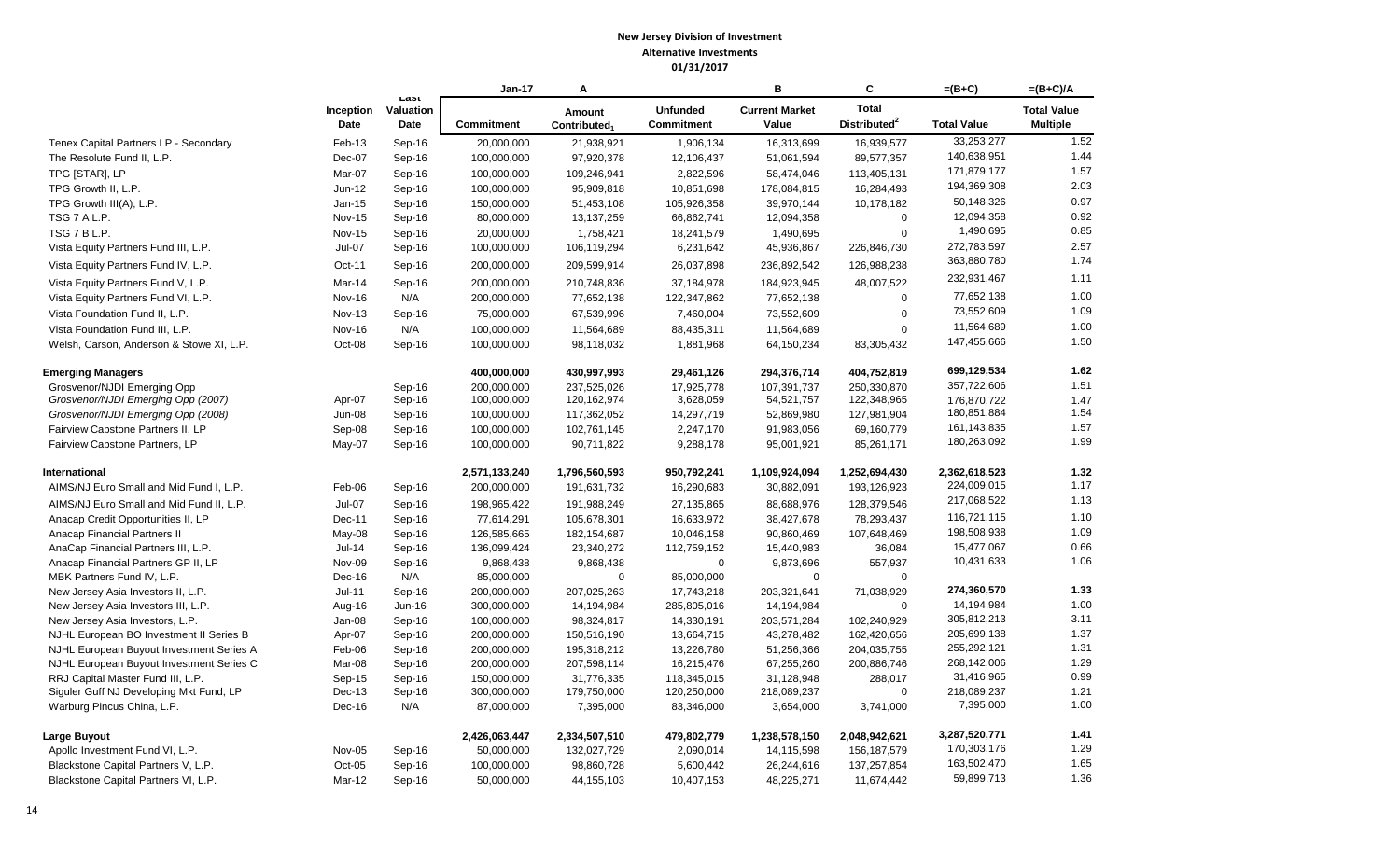|                                                                            |                         |                           | <b>Jan-17</b>             | Α                                  |                                      | в                              | C                                        | $=(B+C)$                 | $=(B+C)/A$                            |
|----------------------------------------------------------------------------|-------------------------|---------------------------|---------------------------|------------------------------------|--------------------------------------|--------------------------------|------------------------------------------|--------------------------|---------------------------------------|
|                                                                            | Inception<br>Date       | Last<br>Valuation<br>Date | <b>Commitment</b>         | Amount<br>Contributed <sub>1</sub> | <b>Unfunded</b><br><b>Commitment</b> | <b>Current Market</b><br>Value | <b>Total</b><br>Distributed <sup>2</sup> | <b>Total Value</b>       | <b>Total Value</b><br><b>Multiple</b> |
| Blackstone Capital Partners VII, L.P.                                      | $May-15$                | Jun-16                    | 50,000,000                | 1,540,640                          | 48,459,360                           | 1,537,763                      | 2,876                                    | 1,540,640                | 1.00                                  |
| Carlyle Partners VI, L.P.                                                  | <b>Nov-13</b>           | Sep-16                    | 300,000,000               | 196,911,587                        | 120,799,040                          | 170,919,438                    | 48,155,664                               | 219,075,102              | 1.11                                  |
| CVC Capital Partners VI, LP                                                | $Jul-13$                | Sep-16                    | 82,813,447                | 48,757,444                         | 36,076,064                           | 45,530,559                     | 2,032,823                                | 47,563,382               | 0.98                                  |
| Hellman & Friedman Capital Partners VI                                     | Apr-07                  | Sep-16                    | 100,000,000               | 96,602,483                         | 3,232,369                            | 22,402,454                     | 152,888,388                              | 175,290,841              | 1.81                                  |
| Hellman & Friedman Capital Partners VIII, L.P.                             | Nov-14                  | Sep-16                    | 100,000,000               | 6,238,036                          | 93,761,964                           | 4,259,970                      | 1,328,790                                | 5,588,760                | 0.90                                  |
| Silver Lake Partners III. LP                                               | Jan-07                  | Sep-16                    | 100,000,000               | 104,337,753                        | 10,675,428                           | 61,241,705                     | 127,067,830                              | 188,309,535              | 1.80                                  |
| Silver Lake Partners IV                                                    | $Mar-13$                | Sep-16                    | 200,000,000               | 143,835,236                        | 83,184,262                           | 135,341,748                    | 59,392,804                               | 194,734,552              | 1.35                                  |
| TPG Partners V, L.P.                                                       | Sep-06                  | Sep-16                    | 187,500,000               | 256,833,971                        | 16,636,663                           | 73,539,358                     | 247,937,178                              | 321,476,536              | 1.25                                  |
| TPG Partners VI, L.P.                                                      | May-08                  | Sep-16                    | 180,000,000               | 292,373,799                        | 13,780,020                           | 113,025,851                    | 269,480,036                              | 382,505,886              | 1.31                                  |
|                                                                            |                         |                           |                           | 200,000,000                        | $\overline{0}$                       | 26,738,130                     | 326,803,848                              | 353,541,978              | 1.77                                  |
| Warburg Pincus Private Equity IX, LP                                       | Aug-05                  | Sep-16                    | 200,000,000               |                                    | 0                                    |                                |                                          | 59,676,392               | 2.22                                  |
| Warburg Pincus Private Equity VIII<br>Warburg Pincus Private Equity X, LP  | Jun-06<br>Oct-07        | Sep-16<br>Sep-16          | 25,750,000<br>400,000,000 | 26,883,000<br>400,000,000          | $\overline{0}$                       | 3,516,350<br>198,811,634       | 56,160,043<br>382,543,767                | 581,355,400              | 1.45                                  |
| Warburg Pincus Private Equity XI, LP                                       | $May-12$                |                           | 300,000,000               | 285,150,000                        | 35,100,000                           | 293,127,707                    | 70,028,700                               | 363,156,407              | 1.27                                  |
|                                                                            |                         | Sep-16                    |                           |                                    |                                      |                                |                                          |                          |                                       |
| <b>Mezzanine Debt</b>                                                      |                         |                           | 535,000,000               | 567,546,905                        | 83,476,408                           | 140,672,525                    | 637,840,784                              | 778,513,309              | 1.37                                  |
| Audax Mezzanine Partners II                                                | Nov-06                  | Sep-16                    | 50,000,000                | 56,053,460                         | 2,113,231                            | 1,595,710                      | 69,039,360                               | 70,635,069               | 1.26                                  |
| Blackstone Mezzanine Partners II, LP                                       | Apr-06                  | Sep-16                    | 45,000,000                | 40,017,311                         | 7,804,361                            | 405,654                        | 58,164,409                               | 58,570,063               | 1.46                                  |
| Gleacher Mezzanine Fund II, LP                                             | Nov-06                  | Sep-16                    | 40,000,000                | 36,823,869                         | 3,413,482                            | 1,066,294                      | 47,556,567                               | 48,622,861               | 1.32                                  |
| GSO Capital Opportunities Fund II, LP                                      | <b>Nov-11</b>           | Sep-16                    | 150,000,000               | 138,015,646                        | 50,977,934                           | 89,769,764                     | 84,543,115                               | 174,312,879              | 1.26                                  |
| GSO Capital Opportunities Fund, L.P.                                       | $Jul-08$                | Sep-16                    | 100,000,000               | 120,218,859                        | 6,281,096                            | 5,115,895                      | 201,352,568                              | 206,468,463              | 1.72                                  |
| Newstone Capital Partners II, L.P.                                         | May-11                  | Sep-16                    | 100.000.000               | 113,075,818                        | 10,852,534                           | 38,214,368                     | 98.742.558                               | 136,956,926              | 1.21                                  |
| Newstone Capital Partners, L.P.                                            | Feb-07                  | Sep-16                    | 50,000,000                | 63,341,942                         | 2,033,769                            | 4,504,840                      | 78,442,208                               | 82,947,048               | 1.31                                  |
| <b>Secondaries</b>                                                         |                         |                           | 279,391,427               | 275,292,009                        | 27,439,633                           | 67,927,192                     | 323,747,633                              | 391,674,826              | 1.42                                  |
| Lexington Capital Partners VI-B                                            | Jun-06                  | Sep-16                    | 50,000,000                | 50,705,969                         | 817,356                              | 11,862,757                     | 59,424,002                               | 71,286,759               | 1.41                                  |
| NB Sec Opps Offshore Fund II LP                                            | <b>Jul-08</b>           | Sep-16                    | 100,000,000               | 104,044,815                        | 15,196,825                           | 27,152,693                     | 128,284,187                              | 155,436,880              | 1.49                                  |
| Partners Group Secondary 2006 LP                                           | Sep-06                  | Sep-16                    | 54,071,836                | 53,008,507                         | 3,236,676                            | 9,884,266                      | 55,137,203                               | 65,021,469               | 1.23                                  |
| Partners Group Secondary 2008, L.P.                                        | Sep-08                  | Sep-16                    | 75,319,590                | 67,532,719                         | 8,188,775                            | 19,027,476                     | 80,902,241                               | 99,929,717               | 1.48                                  |
| <b>Small/Midsize Buyout</b>                                                |                         |                           | 650,000,000               | 720,964,523                        | 47,058,400                           | 340,946,566                    | 751,518,663                              | 1,092,465,229            | 1.52                                  |
| Grosvenor/NJDI Investment Fund                                             |                         | Sep-16                    | 650,000,000               | 720.964.523                        | 47,058,400                           | 340.946.566                    | 751.518.663                              | 1,092,465,229            | 1.52                                  |
| Grosvenor/NJDI Investment Fund 2005                                        | Nov-05                  | Sep-16                    | 200,000,000               | 224,075,328                        | 1,793,779                            | 85,881,076                     | 257,996,229                              | 343,877,306              | 1.53                                  |
| Grosvenor/NJDI Investment Fund 2006<br>Grosvenor/NJDI Investment Fund 2008 | Sep-06<br><b>Jun-08</b> | Sep-16                    | 250,000,000               | 287,056,393                        | 12,152,904                           | 116,654,933                    | 333,758,119                              | 450,413,052              | 1.57                                  |
|                                                                            |                         | Sep-16                    | 200,000,000               | 209,832,801                        | 33,111,717                           | 138,410,557                    | 159,764,314                              | 298,174,872              | 1.42                                  |
| <b>Special Situations</b>                                                  |                         |                           | 330,000,000               | 395,564,608                        | 193,272,264                          | 298,932,984                    | 288,636,758                              | 587,569,742              | 1.49                                  |
| Blackstone TOP Fund - A (PE) L.P.                                          | Jan-12                  | Sep-16                    | 330,000,000               | 395,564,608                        | 193,272,264                          | 298,932,984                    | 288,636,758                              | 587,569,742              | 1.49                                  |
| <b>Venture Capital</b>                                                     |                         |                           | 365,000,000               | 319,049,670                        | 77,619,982                           | 286,469,708                    | 182,767,682                              | 469,237,390              | 1.47                                  |
| JP Morgan Direct/Pooled VC Instit III                                      | Jun-06                  | Jun-16                    | 50,000,000                | 49,294,107                         | 500,543                              | 42,796,809                     | 37,295,861                               | 80,092,670               | 1.62                                  |
| JP Morgan Direct VC Institutional III                                      |                         | Dec-15                    | 600,000                   | 394,650                            | $\Omega$                             | $\Omega$                       | 324,423                                  | 324,423                  | 0.82                                  |
| JP Morgan Pooled VC Institutional III<br>Khosla Venutres IV, L.P.          | $Jan-12$                | Sep-16<br>Sep-16          | 49,400,000<br>25,000,000  | 48,899,457<br>24,175,000           | 500,543<br>825,000                   | 42,796,809<br>37,381,429       | 36,971,438<br>2,389,780                  | 79,768,246<br>39,771,209 | 1.63<br>1.65                          |
| NB Crossroads Fund XVIII                                                   | Nov-06                  | Sep-16                    | 50,000,000                | 42,000,000                         | 39,875,002                           | 32,012,787                     | 43,200,562                               | 75,213,349               | 1.79                                  |
| NB/NJ Custom Investment Fund                                               | Aug-07                  | Sep-16                    | 100,000,000               | 91,596,190                         | 8,403,810                            | 57,792,154                     | 95,154,620                               | 152,946,774              | 1.67                                  |
| TCV VIII, L.P.                                                             | Jan-14                  | Sep-16                    | 100,000,000               | 78,961,370                         | 21,038,630                           | 84,196,142                     | 4,726,859                                | 88,923,001               | 1.13                                  |
| Tenaya Capital VI, L.P.                                                    | $Jul-12$                | Sep-16                    | 40,000,000                | 33,023,003                         | 6,976,997                            | 32,290,388                     | $\mathbf 0$                              | 32,290,388               | 0.98                                  |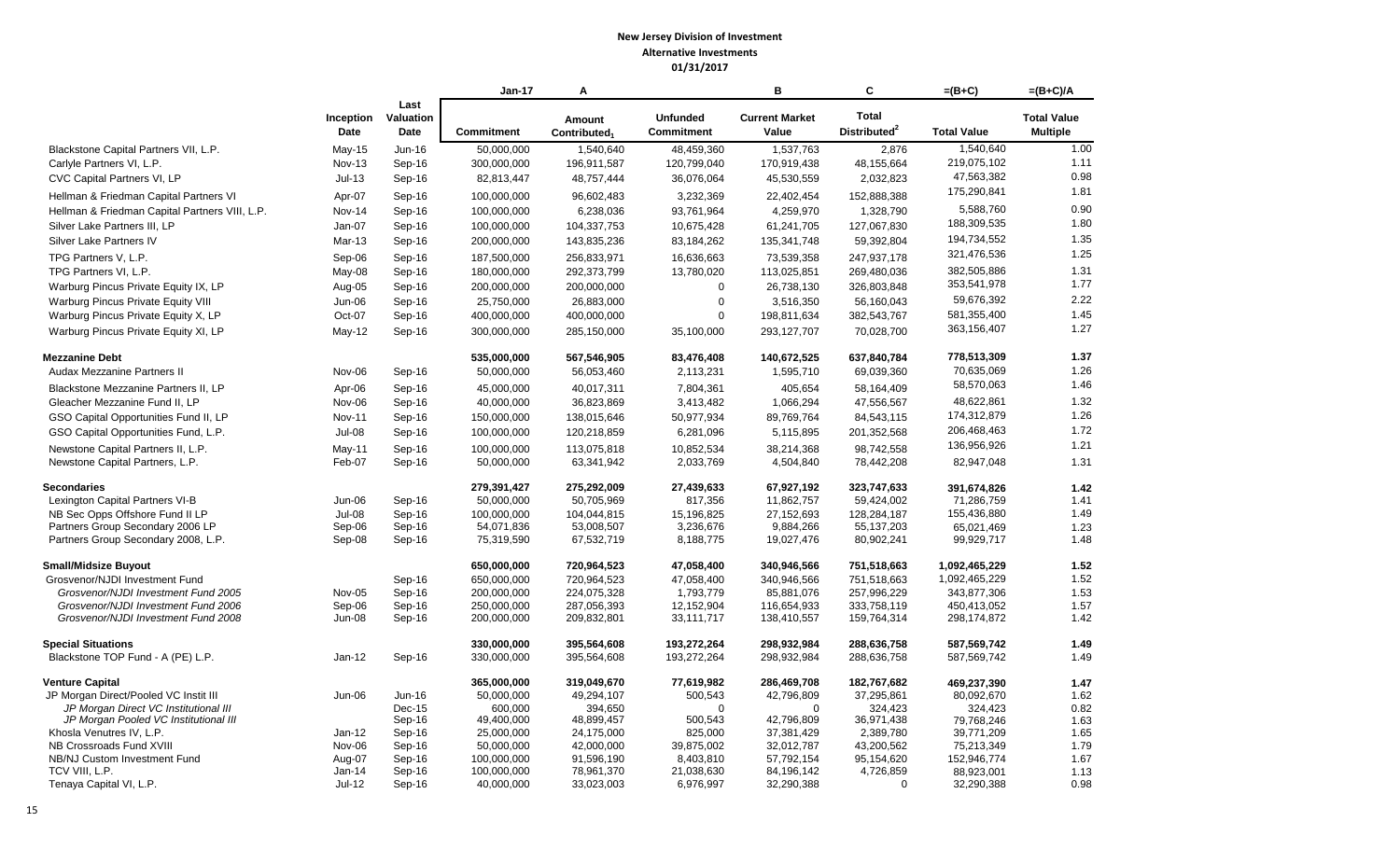|                                                                                    |                          |                           | <b>Jan-17</b>              | А                                  |                                      | в                              | C                                        | =(B+C)                   | $=(B+C)/A$                            |
|------------------------------------------------------------------------------------|--------------------------|---------------------------|----------------------------|------------------------------------|--------------------------------------|--------------------------------|------------------------------------------|--------------------------|---------------------------------------|
|                                                                                    | Inception<br><b>Date</b> | Last<br>Valuation<br>Date | <b>Commitment</b>          | Amount<br>Contributed <sub>1</sub> | <b>Unfunded</b><br><b>Commitment</b> | <b>Current Market</b><br>Value | <b>Total</b><br>Distributed <sup>2</sup> | <b>Total Value</b>       | <b>Total Value</b><br><b>Multiple</b> |
| <b>Private Equity Subtotal</b>                                                     |                          |                           | 14,789,055,420             | 12,005,313,827                     | 4,513,458,408                        | 7,495,863,804                  | 9,884,659,547                            | 17,380,523,351           | 1.45                                  |
| Debt                                                                               |                          |                           | 1,554,568,160              | 1,158,032,652                      | 443,880,639                          | 441,973,349                    | 1,163,183,767                            | 1,605,157,116            | 1.39                                  |
| Blackstone RE Debt Strategies III, L.P.                                            | $Jun-16$                 | N/A                       | 100,000,000                | 7,077,807                          | 92,922,193                           | 7,074,587                      | 0                                        | 7,074,587                | 1.00                                  |
| CT High Grade Partners II, LLC                                                     | May-08                   | Sep-16                    | 664,065,200                | 572,861,303                        | 108,661,385                          | 174,811,792                    | 635,337,288                              | 810,149,080              | 1.41                                  |
| Lone Star Fund VII (U.S.) LP                                                       | May-11                   | Sep-16                    | 300,000,000                | 283,944,335                        | 18,490,651                           | 28,511,185                     | 477,998,834                              | 506,510,019              | 1.78                                  |
| M&G Real Estate Debt Fund II, LP                                                   | $Jul-13$                 | Sep-16                    | 107,982,932                | 78,661,045                         | 36,878,515                           | 56,243,806                     | 18,577,632                               | 74,821,438               | 0.95                                  |
| M&G Real Estate Debt Fund III, LP                                                  | $Jul-13$                 | Sep-16                    | 182,520,028                | 156,799,001                        | 43,889,687                           | 113,668,225                    | 29,119,779                               | 142,788,004              | 0.91                                  |
| Och-Ziff RE Credit Parallel Fund B, L.P                                            | May-16                   | Sep-16                    | 100,000,000                | 18,654,807                         | 83,072,561                           | 16,278,849                     | 1,727,368                                | 18,006,217               | 0.97                                  |
| True North Real Estate Fund III, LP                                                | Sep-14                   | Sep-16                    | 100,000,000                | 40,034,354                         | 59,965,646                           | 45,384,905                     | 422,866                                  | 45,807,771               | 1.14                                  |
| <b>Equity</b>                                                                      |                          |                           | 5,527,674,773              | 4,142,342,456                      | 1,974,980,183                        | 2,854,296,615                  | 2,856,498,817                            | 5,710,795,432            | 1.38                                  |
| ARA Asia Dragon Limited                                                            | Sep-07                   | Sep-16                    | 100,000,000                | 92,842,000                         | 7,158,000                            | 424,927                        | 118,865,731                              | 119,290,658              | 1.28                                  |
| Blackstone Property Global - NJ                                                    | Oct-15                   | Sep-16                    | 150,000,000                | 142,435,598                        | 7,564,402                            | 140,575,674                    | 1,482,422                                | 142,058,096              | 1.00                                  |
| Blackstone Property Partners L.P.                                                  | $Jun-15$                 | Sep-16                    | 50,000,000                 | 50,000,000                         | 0                                    | 54,410,600                     | 2,701,805                                | 57,112,405               | 1.14                                  |
| Blackstone Real Estate Partners Asia LP                                            | $Jun-13$                 | Sep-16                    | 500,000,000                | 306,849,338                        | 301,273,050                          | 264,079,595                    | 165,942,835                              | 430,022,430              | 1.40                                  |
| <b>Blackstone Real Estate V</b>                                                    | Feb-06                   | Sep-16                    | 75,000,000                 | 78,353,336                         | 3,130,539                            | 27,347,218                     | 130,871,125                              | 158,218,343              | 2.02                                  |
| <b>Blackstone Real Estate VI</b>                                                   | Feb-07                   | Sep-16                    | 100,000,000                | 99,401,438                         | 4,907,906                            | 45,846,797                     | 168,396,004                              | 214,242,800              | 2.16                                  |
| Blackstone Real Estate Partners VI, Sec                                            | <b>Nov-11</b>            | Sep-16                    | 43,624,688                 | 40,000,081                         | 2,141,059                            | 12,492,828                     | 70,379,286                               | 82,872,114               | 2.07                                  |
| <b>Blackstone Real Estate VII</b>                                                  | Dec-11                   | Sep-16                    | 300,000,000                | 337,302,902                        | 50,160,567                           | 274,757,498                    | 259,998,519                              | 534.756.017              | 1.59                                  |
| <b>Blackstone Real Estate VIII</b>                                                 | $Jan-15$                 | Sep-16                    | 100,000,000                | 42,006,437                         | 66,834,472                           | 38,563,350                     | 10,719,464                               | 49,282,814               | 1.17                                  |
| Blackstone TOP Fund - A (RE) L.P.                                                  | Jan-15                   | Sep-16                    | 75,000,000                 | 3,557,168                          | 71,442,832                           | 3,893,558                      | $\mathbf 0$                              | 3,893,558                | 1.09                                  |
| Carlyle Realty Partners V LP                                                       | Feb-07                   | Sep-16                    | 100,000,000                | 122,742,600                        | 22,102,319                           | 29,096,627                     | 141,710,451                              | 170.807.078              | 1.39                                  |
| Exeter - Core Industrial Venture Fund<br>Exeter Core Industrial Club Fund II, L.P. | Apr-12<br>Aug-16         | Sep-16<br>Sep-16          | 200,000,000<br>100,000,000 | 182,630,250<br>24,500,000          | 17,369,750<br>75,500,000             | 544,061<br>23,768,969          | 276,726,522<br>1,042,105                 | 277,270,583              | 1.52                                  |
|                                                                                    |                          |                           |                            |                                    |                                      |                                |                                          | 24,811,074<br>64,680,625 | 1.01<br>1.04                          |
| Hammes Partners II, L.P.                                                           | Mar-14                   | Sep-16                    | 100,000,000<br>100,000,000 | 62,343,203                         | 37,656,797<br>$\mathbf 0$            | 58,852,383                     | 5,828,242<br>40,478,338                  | 179,603,225              | 1.80                                  |
| Heitman America Real Estate Trust, L.P.                                            | Jan-07                   | Sep-16                    |                            | 100,000,000                        |                                      | 139,124,887                    |                                          |                          |                                       |
| KSL Capital Partners IV-A, L.P.                                                    | Jul-15                   | Sep-16                    | 100,000,000                | 12,276,100                         | 87,723,900                           | 10,285,015                     | $\mathbf 0$                              | 10,285,015               | 0.84                                  |
| Lone Star Real Estate Fund II (U.S.) LP                                            | May-11                   | Sep-16                    | 100,000,000                | 88,609,832                         | 11,390,168                           | 16,314,999                     | 118,766,845                              | 135,081,845              | 1.52                                  |
| Lubert Adler Real Estate Fund VI-B                                                 | Feb-11                   | Sep-16                    | 100,000,000                | 95,000,000                         | 16,614,909                           | 37,024,495                     | 132,486,758                              | 169,511,252              | 1.78                                  |
| Meyer Bergman Euro Retail Partners II-TE                                           | Jul-14                   | Sep-16                    | 58,845,010                 | 54,405,076                         | 4,439,934                            | 48,260,664                     | 9,769,504                                | 58,030,169               | 1.07                                  |
| NJDOI/GMAM Core Plus RE Investment                                                 | May-08                   | Sep-16                    | 81,500,000                 | 70,582,173                         | 19,788,473                           | 19,896,264                     | 95,636,974                               | 115,533,237              | 1.64                                  |
| NJDOI/GMAM Opp RE Investment Program                                               | May-08                   | Sep-16                    | 25,000,000                 | 17,170,335                         | 7,829,665                            | 9,518,204                      | 20,173,973                               | 29,692,177               | 1.73                                  |
| Northwood Real Estate Co-Invest                                                    | Dec-12                   | Sep-16                    | 75,000,000                 | 36,305,318                         | 67,175,892                           | 22,664,498                     | 28,481,210                               | 51,145,708               | 1.41                                  |
| Northwood RE Partners L.P., (Series III)                                           | $Dec-12$                 | Sep-16                    | 75.000.000                 | 70,371,153                         | 33,181,574                           | 65,424,734                     | 28,561,003                               | 93,985,737               | 1.34                                  |
| Northwood RE Partners L.P., (Series IV)                                            | Nov-13                   | Sep-16                    | 200,000,000                | 163,806,451                        | 103,086,130                          | 131,787,796                    | 66,892,581                               | 198,680,377              | 1.21                                  |
| OZNJ Real Estate Opportunities, LP                                                 | Mar-13                   | Dec-16                    | 200,000,000                | 102,635,764                        | 124,707,064                          | 89,479,970                     | 27,342,827                               | 116,822,797              | 1.14                                  |
| Och-Ziff Real Estate Fund III, LP                                                  | Aug-14                   | Sep-16                    | 100,000,000                | 33,382,450                         | 69,043,949                           | 33,068,583                     | 2,979,733                                | 36,048,316               | 1.08                                  |
| Perella Weinberg Real Estate Fund II LP                                            | $Jul-13$                 | Sep-16                    | 87,498,495                 | 52,388,959                         | 35,109,535                           | 41,216,561                     | 13,933,550                               | 55,150,110               | 1.05                                  |
| Perella Weinberg Real Estate Fund III LP                                           | <b>Nov-15</b>            | N/A                       | 97,877,231                 | 23,114,394                         | 74,762,837                           | 21,159,483                     | $\mathbf 0$                              | 21,159,483               | 0.92                                  |
| <b>Prime Property Fund</b>                                                         | Aug-07                   | Dec-16                    | 130,000,000                | 150,000,000                        | 0                                    | 116,973,356                    | 73,445,510                               | 190,418,865              | 1.27                                  |
| PRISA II                                                                           | Jun-07                   | Dec-16                    | 60,000,000                 | 100,000,000                        | $\mathbf 0$                          | 65,219,488                     | 55,738,553                               | 120,958,040              | 1.21                                  |
| PRISA Real Estate Separate Account                                                 | Dec-06                   | Dec-16                    | 265,000,000                | 300,000,000                        | $\Omega$                             | 226,055,421                    | 147,146,668                              | 373,202,089              | 1.24                                  |
| Prologis European Properties Fund II                                               | $Sep-13$                 | Sep-16                    | 183,329,350                | 183,329,350                        | $\mathbf 0$                          | 183, 141, 547                  | 37,592,939                               | 220,734,486              | 1.20                                  |
| RE Capital Asia Partners III, L.P.                                                 | Aug-12                   | Sep-16                    | 80,000,000                 | 64,434,380                         | 21,175,507                           | 24,381,466                     | 58,937,655                               | 83,319,122               | 1.29                                  |
| RE Capital Asia Partners IV, L.P.                                                  | Dec-14                   | Sep-16                    | 100,000,000                | 39,062,563                         | 60,937,437                           | 33,490,917                     | 1,487,794                                | 34,978,711               | 0.90                                  |
| <b>TGM Apartment Partners</b>                                                      | Aug-15                   | Sep-16                    | 300,000,000                | 116,464,740                        | 183,535,260                          | 114,996,469                    | 1,364,031                                | 116,360,500              | 1.00                                  |
|                                                                                    |                          |                           |                            |                                    |                                      |                                |                                          |                          |                                       |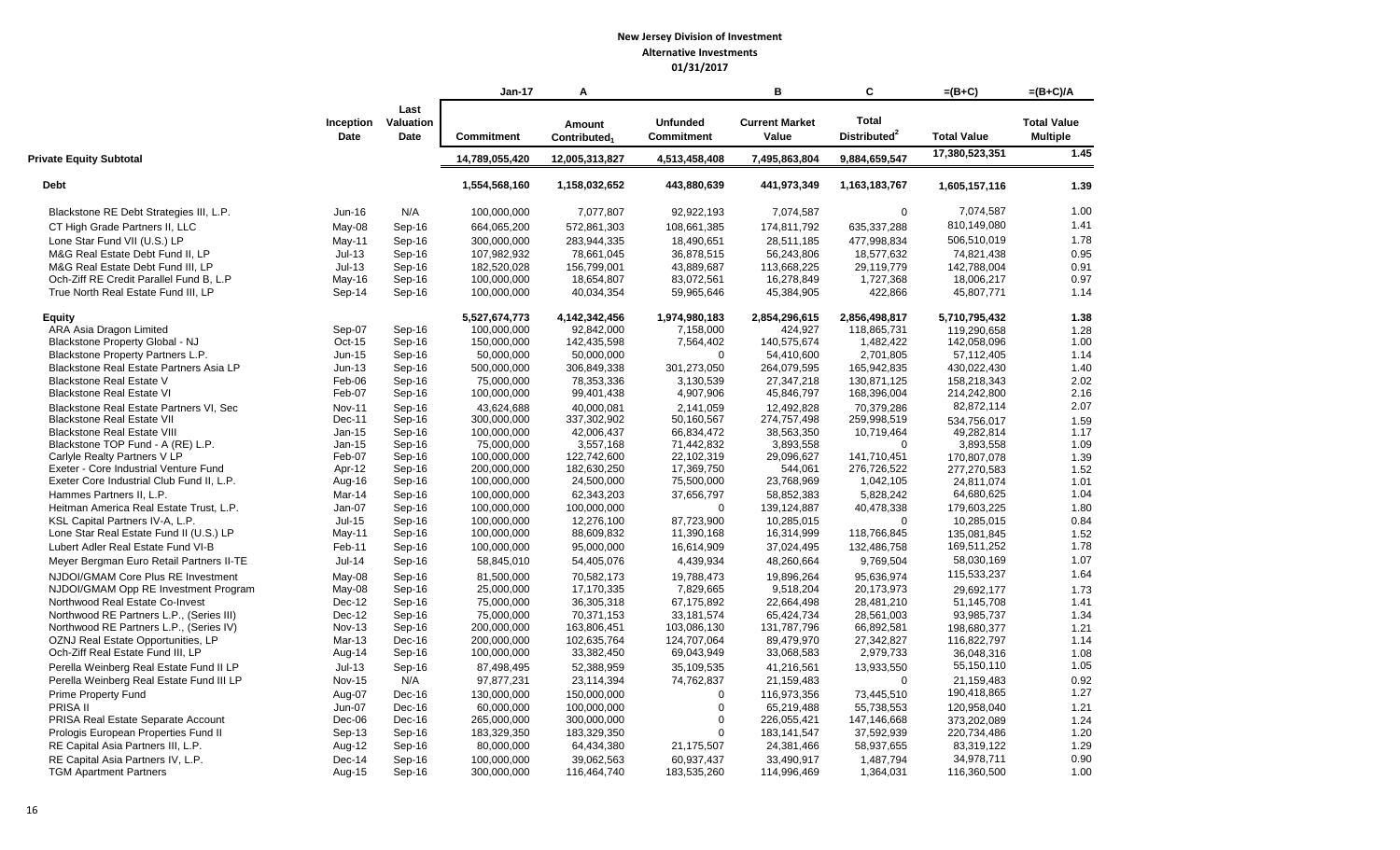|                                                                                 |                          |                           | $Jan-17$                   | A                                  |                                      | B                              | C.                                       | $=(B+C)$                     | $=(B+C)/A$                            |
|---------------------------------------------------------------------------------|--------------------------|---------------------------|----------------------------|------------------------------------|--------------------------------------|--------------------------------|------------------------------------------|------------------------------|---------------------------------------|
|                                                                                 | Inception<br><b>Date</b> | Last<br>Valuation<br>Date | <b>Commitment</b>          | Amount<br>Contributed <sub>1</sub> | <b>Unfunded</b><br><b>Commitment</b> | <b>Current Market</b><br>Value | <b>Total</b><br>Distributed <sup>2</sup> | <b>Total Value</b>           | <b>Total Value</b><br><b>Multiple</b> |
| TPG Real Estate Partners II, L.P.                                               | Sep-15                   | Sep-16                    | 125,000,000                | 49,318,560                         | 80,775,565                           | 49,053,322                     | 21,449,407                               | 70,502,729                   | 1.43                                  |
| TPG/NJ (RE) Partnership, LP                                                     | Feb-13                   | Sep-16                    | 225,000,000                | 158,746,596                        | 94,012,751                           | 152,282,316                    | 86,426,014                               | 238,708,330                  | 1.50                                  |
| Tucker Development/Acquisition Fund                                             | Oct-07                   | Sep-16                    | 50,000,000                 | 50,000,000                         | $\Omega$                             | 44,338,850                     | $\mathbf 0$                              | 44,338,850                   | 0.89                                  |
| Warburg Pincus Real Estate Fund I                                               | Sep-06                   | Sep-16                    | 100,000,000                | 95,833,333                         | $\Omega$                             | 31,774,161                     | 113,055,167                              | 144,829,328                  | 1.51                                  |
| Westbrook Real Estate Fund VIII                                                 | Feb-08                   | Sep-16                    | 100,000,000                | 110,980,414                        | $\Omega$                             | 20,089,006                     | 135,616,521                              | 155.705.527                  | 1.40                                  |
| Westbrook VII                                                                   | Jan-07                   | Sep-16<br>N/A             | 40,000,000                 | 40,000,000                         | $\Omega$<br>49.973.695               | 14,281,050<br>$\Omega$         | 38,472,731<br>$\Omega$                   | 52,753,781<br>$\Omega$       | 1.32<br>0.00                          |
| Wheelock SREF NJ CO-Invest Feeder, LP<br>Wheelock Street Real Estate Fund, L.P. | <b>Nov-12</b>            |                           | 50,000,000                 | 26,305<br>96,274,787               | 18,620,096                           |                                | 140,384,719                              |                              | 1.78                                  |
| Wheelock Street Real Estate Fund II, L.P.                                       | Dec-11<br>Apr-14         | Sep-16<br>Sep-16          | 100,000,000<br>125,000,000 | 82,859,074                         | 43,854,148                           | 31,349,682<br>86,989,327       | 5,213,301                                | 171,734,401<br>92,202,628    | 1.11                                  |
| Wheelock Street Real Estate Fund V, L.P                                         | Aug-16                   | N/A                       | 100,000,000                | 0                                  | 100,000,000                          | $\mathbf 0$                    | $\mathbf 0$                              | $\mathbf 0$                  | 0.00                                  |
|                                                                                 |                          |                           |                            |                                    |                                      |                                |                                          |                              |                                       |
| <b>Real Estate Subtotal</b>                                                     |                          |                           | 7,082,242,934              | 5,300,375,108                      | 2,418,860,822                        | 3,296,269,964                  | 4.019.682.584                            | 7,315,952,548                | 1.38                                  |
| <b>Absolute Return</b>                                                          |                          |                           | 810,000,000                | 765,000,000                        | 45,000,000                           | 667,170,765                    | 153,566,428                              | 820,737,194                  | 1.07                                  |
| Brevan Howard Fund Limited                                                      | <b>Nov-11</b>            | Dec-16                    | 300,000,000                | 300,000,000                        | $\Omega$                             | 183,686,100                    | 128,566,428                              | 312,252,529                  | 1.04                                  |
| Iquazu Partners, L.P.                                                           | $Dec-13$                 | <b>Nov-16</b>             | 150,000,000                | 105,000,000                        | 45,000,000                           | 122,246,460                    | $\Omega$                                 | 122,246,460                  | 1.16                                  |
| MKP Opportunity Partners, L.P.                                                  | Sep-12                   | Dec-16                    | 360,000,000                | 360,000,000                        | $\Omega$                             | 361,238,205                    | 25,000,000                               | 386,238,205                  | 1.07                                  |
| <b>Credit</b>                                                                   |                          |                           | 2,050,000,000              | 1,925,000,000                      | 125,000,000                          | 1,798,729,850                  | 586,687,776                              | 2,385,417,626                | 1.24                                  |
| Canyon Value Realization Fund                                                   | <b>Jun-07</b>            | Dec-16                    | 75,000,000                 | 75,000,000                         | $\Omega$                             | 102,517,372                    | 33,621,789                               | 136,139,161                  | 1.82                                  |
| Canyon Balanced Fund                                                            | $Jul-11$                 | Dec-16                    | 125,000,000                | 125,000,000                        | $\mathbf 0$                          | 138,278,345                    | 46,152,491                               | 184,430,837                  | 1.48                                  |
| Claren Road Credit Master Fund, Ltd.                                            | $Jun-12$                 | Dec-16                    | 250,000,000                | 250.000.000                        | $\mathbf 0$                          | 21,543,660                     | 198,555,648                              | 220.099.308                  | 0.88                                  |
| Chatham Fund, LP                                                                | Dec-14                   | Dec-16                    | 300,000,000                | 300,000,000                        | $\Omega$                             | 400,215,600                    | $\mathbf 0$                              | 400,215,600                  | 1.33                                  |
| GSO Credit Partners - A, L.P.                                                   | Mar-12                   | <b>Nov-16</b>             | 600,000,000                | 475,000,000                        | 125,000,000                          | 679,258,075                    | $\mathbf 0$                              | 679,258,075                  | 1.43                                  |
| GSO Special Situations Fund, L.P.                                               | Feb-12                   | Nov-16                    | 100,000,000                | 100,000,000                        | $\mathbf 0$                          | 105,803,425                    | 24,211,318                               | 130,014,743                  | 1.30                                  |
| Lazard Rathmore Fund, Ltd.                                                      | Aug-12                   | Jun-16                    | 150,000,000                | 150,000,000                        | 0                                    | $\mathbf 0$                    | 156,528,175                              | 156,528,175                  | 1.04                                  |
| Regiment Capital Ltd. Fund                                                      | Dec-11                   | Dec-16                    | 150,000,000                | 150,000,000                        | 0                                    | 6,032,973                      | 127,618,354                              | 133,651,327                  | 0.89                                  |
| Solus Opportunities Fund 3, LP                                                  | Apr-14                   | Dec-16                    | 300,000,000                | 300,000,000                        | $\mathbf 0$                          | 345,080,400                    | $\Omega$                                 | 345,080,400                  | 1.15                                  |
| <b>Distressed</b>                                                               |                          |                           | 350,000,000                | 450,000,000                        | 0                                    | 199,441,229                    | 459,866,189                              | 659.307.419                  | 1.47                                  |
| Centerbridge Credit Partners                                                    | Oct-07                   | Dec-16                    | 200,000,000                | 200,000,000                        | 0                                    | 177,435,255                    | 131,517,714                              | 308,952,969                  | 1.54                                  |
| <b>King Street Capital</b>                                                      | Feb-07                   | Dec-16                    | 150,000,000                | 150,000,000                        | $\mathbf 0$                          | 18,716,340                     | 226,780,421                              | 245,496,761                  | 1.64                                  |
| Marathon Special Opp Fund, LTD                                                  | <b>Jul-08</b>            | <b>Nov-16</b>             | $\mathbf 0$                | 100,000,000                        | $\mathbf 0$                          | 3,289,635                      | 101,568,054                              | 104,857,689                  | 1.05                                  |
|                                                                                 |                          |                           |                            |                                    |                                      |                                |                                          |                              |                                       |
| <b>Equity Long/ Short</b>                                                       |                          |                           | 1,275,000,000              | 1,000,314,183                      | 275,123,621<br>$\mathbf 0$           | 375,911,824<br>$\Omega$        | 874,550,677                              | 1,250,462,501<br>233.349.988 | 1.25<br>1.17                          |
| Bay Pond Partners, L.P.                                                         | Apr-12                   | <b>Nov-16</b>             | 200,000,000                | 200,000,000                        | $\Omega$                             |                                | 233,349,988                              | 122,954,855                  | 1.23                                  |
| Cadian Fund, L.P.                                                               | $May-12$                 | Dec-16                    | 100,000,000                | 100,000,000                        |                                      | 92,216,150                     | 30.738.706                               | 214,457,734                  | 1.43                                  |
| Omega Overseas Partners Ltd. Class-B                                            | Jan-07                   | Dec-16                    | 225,000,000                | 150,000,000                        | 75,000,000<br>$\overline{0}$         | 1,811,178                      | 212,646,556                              | 275,808,500                  | 1.10                                  |
| Scopia PX, LLC                                                                  | $Jan-13$                 | Dec-16                    | 250,000,000                | 250,000,000                        | $\Omega$                             | 275,808,500                    | $\Omega$                                 | 245,551,049                  | 1.64                                  |
| ValueAct Capital Partners II, L.P.                                              | <b>Nov-11</b>            | <b>Nov-16</b>             | 150,000,000                | 150,000,000                        |                                      | $\mathbf 0$<br>$\mathbf 0$     | 245,551,049                              |                              |                                       |
| ValueAct Co-Invest International LP<br>Visium Balanced Offshore Fund, Ltd       | $Jun-13$<br>Aug-12       | <b>Nov-16</b><br>Oct-16   | 200,000,000<br>150,000,000 | 50,314,183<br>100,000,000          | 150,123,621<br>50,000,000            | 6,075,996                      | 36,230,431<br>116,033,948                | 36,230,431<br>122,109,944    | 0.72<br>1.22                          |
|                                                                                 |                          |                           |                            |                                    |                                      |                                |                                          |                              |                                       |
| <b>Event Driven</b>                                                             |                          |                           | 1,400,000,000              | 1,645,349,102                      | 143,246,484                          | 1,243,262,128                  | 827,114,355                              | 2,070,376,483                | 1.26                                  |
| Cevian Capital II, L.P.                                                         | Apr-12                   | Dec-16                    | 150,000,000                | 150,000,000                        | $\Omega$                             | 179,127,460                    | 28,627,680                               | 207,755,140                  | 1.39                                  |
| Davidson Kempner Institutional Partners, L.P<br>Elliott Associates, L.P.        | Dec-06                   | $Dec-16$                  | 150,000,000                | 150,000,000<br>200,000,000         | $\Omega$<br>$\mathbf 0$              | 248,704,500                    | $\mathbf 0$<br>0                         | 248,704,500                  | 1.66<br>1.17                          |
| JANA Strategic Investment Fund II, LP                                           | Apr-12<br>$Jun-13$       | Sep-16<br>Dec-16          | 200,000,000<br>300,000,000 | 545,349,102                        | 143,246,484                          | 234,519,000<br>175,190,852     | 388,327,253                              | 234,519,000<br>563,518,104   | 1.03                                  |
| Pershing Square LP                                                              | Apr-10                   | Dec-16                    | 200,000,000                | 200,000,000                        | $\Omega$                             | 54,424,867                     | 231,507,260                              | 285,932,127                  | 1.43                                  |
|                                                                                 |                          |                           |                            |                                    |                                      |                                |                                          |                              |                                       |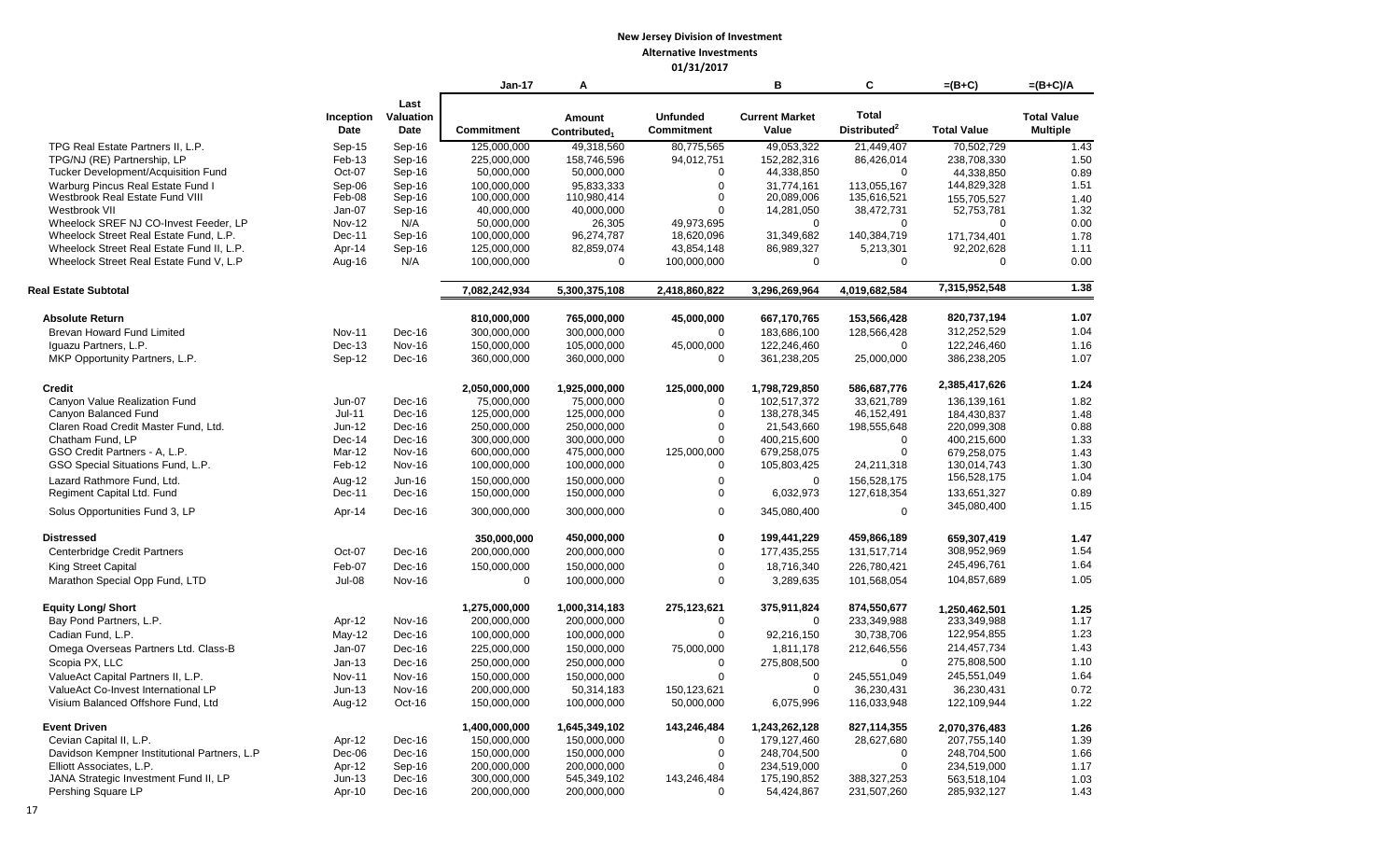|                                         |               |               | $Jan-17$          | A                        |                   | B                     | C                        | =(B+C)             | $=(B+C)/A$         |
|-----------------------------------------|---------------|---------------|-------------------|--------------------------|-------------------|-----------------------|--------------------------|--------------------|--------------------|
|                                         |               |               |                   |                          |                   |                       |                          |                    |                    |
|                                         |               | Last          |                   |                          |                   |                       |                          |                    |                    |
|                                         | Inception     | Valuation     |                   | Amount                   | <b>Unfunded</b>   | <b>Current Market</b> | <b>Total</b>             |                    | <b>Total Value</b> |
|                                         | Date          | Date          | <b>Commitment</b> | Contributed <sub>1</sub> | <b>Commitment</b> | Value                 | Distributed <sup>2</sup> | <b>Total Value</b> | <b>Multiple</b>    |
| Starboard Leaders Fund LP               | Mar-14        | Dec-16        | 125,000,000       | 125,000,000              | $\mathbf 0$       | 135,935,500           | $\mathbf 0$              | 135,935,500        | 1.09               |
| Starboard Value and Opportunity LP      | Mar-14        | Dec-16        | 75,000,000        | 75,000,000               | 0                 | 88,856,325            | $\Omega$                 | 88,856,325         | 1.18               |
| Third Point Offshore Fund, LTD.         | Apr-11        | <b>Nov-16</b> | 100,000,000       | 100,000,000              | $\overline{0}$    | 0                     | 153,652,162              | 153,652,162        | 1.54               |
| York Capital Management, LP             | Feb-07        | <b>Nov-16</b> | 100,000,000       | 100,000,000              | $\overline{0}$    | 126,503,625           | 25,000,000               | 151,503,625        | 1.52               |
| <b>Fund of Funds</b>                    |               |               | 2,210,000,000     | 2,151,258,928            | 58,741,072        | 2,094,519,446         | 872,138,605              | 2,966,658,051      | 1.38               |
| AIMS/NJ Multi-Strategy Portfolio, LLC   | Aug-06        | Dec-16        | 550.000.000       | 550,000,000              | $\Omega$          | 666.896.078           | 114.311.730              | 781,207,808        | 1.42               |
| Arden Garden State NJ Fund LP.          | Jun-06        | Dec-16        | 500,000,000       | 500,000,000              | $\mathbf 0$       | 201,352,801           | 484,844,205              | 686,197,006        | 1.37               |
| Protege Partners, LP                    | Jun-07        | <b>Nov-16</b> | 150,000,000       | 150,000,000              | $\Omega$          | 50,271,548            | 137,000,000              | 187,271,548        | 1.25               |
| Woodley Park NJ, L.P.                   | Aug-06        | <b>Nov-16</b> | 810,000,000       | 751,258,928              | 58,741,072        | 1,090,278,505         | 29,590,586               | 1,119,869,091      | 1.49               |
| Reservoir Strategic Partners Fund, LP   | Jul-11        | Dec-16        | 200,000,000       | 200,000,000              | 0                 | 85,720,513            | 106,392,084              | 192,112,597        | 0.96               |
| <b>Global Macro</b>                     |               |               | 550,000,000       | 550,000,000              | 0                 | 575,465,625           | 25,000,000               | 600,465,625        | 1.09               |
|                                         |               |               |                   |                          |                   |                       |                          | 212,259,275        | 1.06               |
| Lynx Common (Bermuda) Ltd.              | Mar-11        | Dec-16        | 200,000,000       | 200,000,000              | 0                 | 187,259,275           | 25,000,000               |                    |                    |
| Winton Futures Fund                     | Jan-11        | Dec-16        | 350,000,000       | 350,000,000              | 0                 | 388,206,350           | 0                        | 388,206,350        | 1.11               |
|                                         |               |               |                   |                          |                   |                       |                          |                    |                    |
| <b>Multi-Strategy</b>                   |               |               | 500,000,000       | 650,000,000              | 0                 | 245,664,674           | 556,089,686              | 801,754,360        | 1.23               |
| AG Garden Partners, LP                  | Mar-06        | $Dec-16$      | $\Omega$          | 150,000,000              | 0                 | 2,790,097             | 158,771,000              | 161,561,097        | 1.08               |
| Farallon Capital Inst. Partners, L.P.   | Jun-07        | <b>Nov-16</b> | 150,000,000       | 150,000,000              | 0                 | 5,912,099             | 161,290,123              | 167,202,222        | 1.11               |
| Laurion Capital Global Markets Fund     | $Sep-15$      | N/A           | 100,000,000       | 100,000,000              | $\Omega$          | $\Omega$              | 93,736,127               | 93,736,127         | 0.94               |
| Laurion Capital Ltd.                    | $Jul-15$      | Dec-16        | 100,000,000       | 100,000,000              | $\overline{0}$    | 104,787,500           | $\mathbf 0$              | 104,787,500        | 1.05               |
| OZ Domestic Partners II, Ltd.           | Jun-06        | Dec-16        | 150,000,000       | 150,000,000              | $\Omega$          | 132,174,978           | 142,292,436              | 274,467,414        | 1.83               |
| <b>Hedge Fund Subtotal</b>              |               |               | 9,145,000,000     | 9,136,922,214            | 647,111,177       | 7,200,165,542         | 4,355,013,716            | 11,555,179,258     | 1.26               |
|                                         |               |               |                   |                          |                   |                       |                          |                    |                    |
| Aether Real Assets III Surplus, LP      | <b>Nov-13</b> | Sep-16        | 100,000,000       | 70.810.873               | 30,277,705        | 76,635,770            | 1,088,578                | 77,724,348         | 1.10               |
| Aether Real Assets III, LP              | <b>Nov-13</b> | Sep-16        | 30,000,000        | 18,584,606               | 11,982,801        | 19,945,351            | 567,407                  | 20,512,758         | 1.10               |
| Blackstone Energy Partners, L.P.        | Mar-12        | Sep-16        | 150,000,000       | 181,256,083              | 14,559,992        | 147,894,203           | 87,924,657               | 235,818,860        | 1.30               |
| Blackstone Energy Partners II, L.P.     | $May-15$      | Sep-16        | 80,000,000        | 7,874,094                | 72,125,906        | 7,590,131             | 28,259                   | 7,618,390          | 0.97               |
| <b>Blackstone Resources Select Fund</b> | Aug-11        | Dec-16        | 250,000,000       | 250,000,000              | $\Omega$          | 150,065,000           | $\Omega$                 | 150,065,000        | 0.60               |
| Blackstone TOP Fund - A, L.P.           | $Jul-12$      | Sep-16        | 620,093,499       | 724,831,206              | 96,752,801        | 514,277,825           | 288,370,474              | 802,648,299        | 1.11               |
| Brookfield Capital Partners IV, L.P.    | $May-16$      | Sep-16        | 150,000,000       | 49,015,003               | 103,491,840       | 50,458,806            | 5,737,862                | 56,196,668         | 1.15               |
| BX NJ Co-Invest, L.P.                   | Aug-12        | Sep-16        | 21,163,690        | 21,163,690               | $\Omega$          | 49,520,940            | 16,569,952               | 66,090,892         | 3.12               |
| Gresham Commodity Fund (ETAP)           | Feb-08        | Dec-16        | 200,000,000       | 200,000,000              | $\Omega$          | 65,488,413            | 32,739,313               | 98,227,726         | 0.49               |
| Gresham Commodity Fund (TAP)            | Nov-07        | Dec-16        | 200,000,000       | 200,000,000              | $\Omega$          | 39,448,376            | 94,721,231               | 134,169,607        | 0.67               |
| GSO Energy Partners - A, L.P.           | Mar-12        | Sep-16        | 650,000,000       | 527,498,143              | 346,329,939       | 357,035,931           | 223,828,082              | 580,864,013        | 1.10               |
| Hitecvision VII, L.P.                   | Apr-14        | Sep-16        | 100,000,000       | 35,814,514               | 64,185,486        | 37,612,438            | $\Omega$                 | 37,612,438         | 1.05               |
| NJ/HV Resource Opportunities, L.P.      | Jun-15        | Sep-16        | 150,000,000       | 28,847,585               | 122,466,130       | 26,679,141            | 1,313,715                | 27,992,856         | 0.97               |
| OZ Energy Partners Parallel B, L.P.     | $May-16$      | Dec-16        | 100,000,000       | 13,518,081               | 98,975,838        | 8,920,368             | 12,493,919               | 21,414,287         | 1.58               |
| OZNJ Real Asset Opportunities, LP       | Mar-13        | Dec-16        | 200,000,000       | 125,285,352              | 104,968,826       | 144,492,446           | 30,254,178               | 174,746,624        | 1.39               |
| RC Woodley Park, LP                     | $May-11$      | <b>Nov-16</b> | 135,000,000       | 135,000,000              | $\Omega$          | 18,457                | 89,569,359               | 89,587,816         | 0.66               |
| <b>Sheridan Production Partners I</b>   | Aug-07        | Sep-16        | 50,000,000        | 60,525,000               | $\overline{0}$    | 34,912,991            | 43,625,000               | 78,537,991         | 1.30               |
| Sheridan Production Partners II-B, L.P  | <b>Nov-10</b> | Sep-16        | 100,000,000       | 100,000,000              | $\Omega$          | 71,032,000            | 7,000,000                | 78,032,000         | 0.78               |
| Tenaska Power Fund II, L.P.             | Sep-08        | Sep-16        | 100,000,000       | 88,400,862               | 11,599,138        | 3,549,799             | 79,534,400               | 83,084,199         | 0.94               |
| Warburg Pincus Energy, L.P.             | May-14        | Sep-16        | 100,000,000       | 32,200,000               | 67,800,000        | 30,001,964            | $\mathbf 0$              | 30,001,964         | 0.93               |
|                                         |               |               |                   |                          |                   |                       |                          |                    |                    |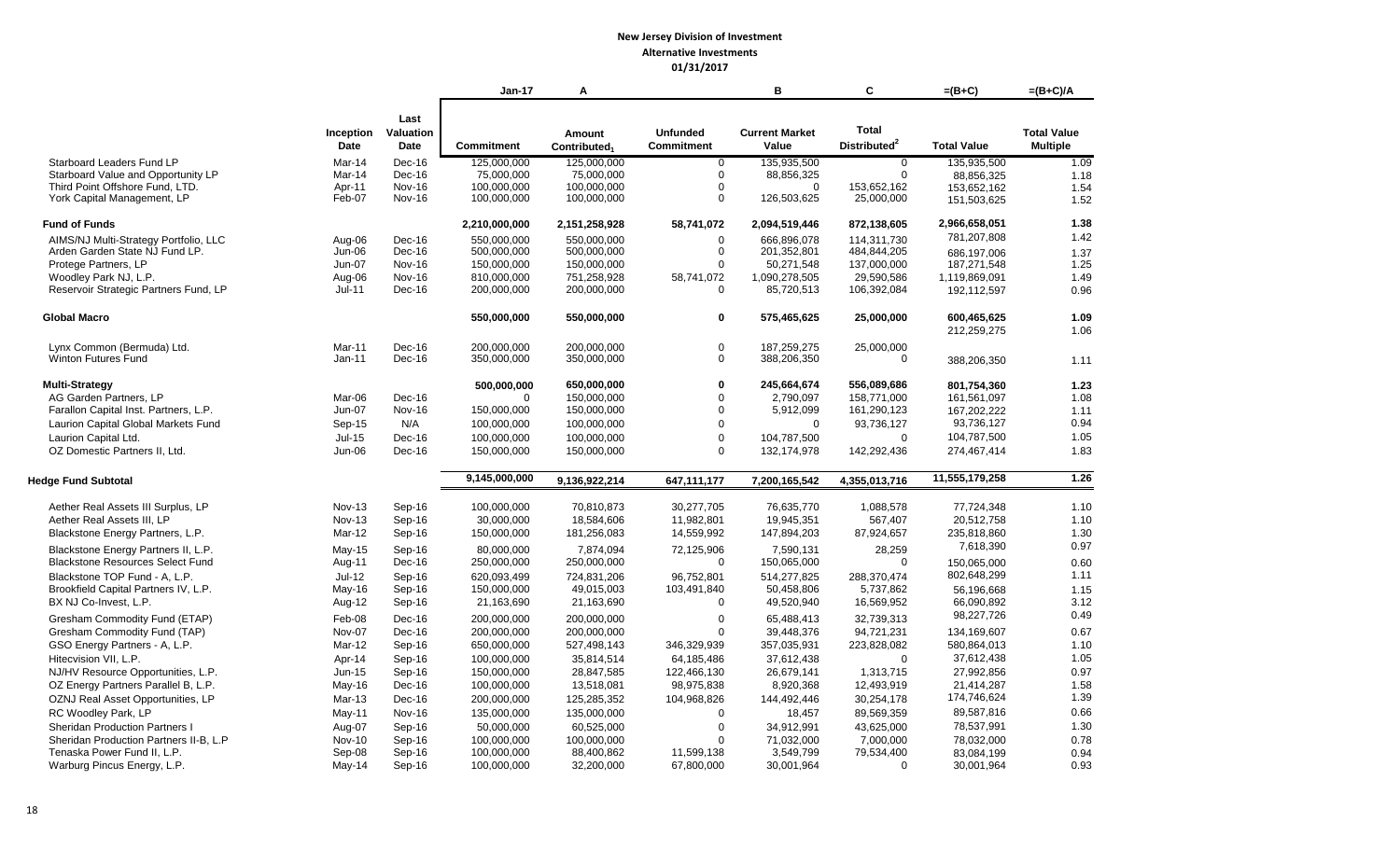|                             |                   |                           | <b>Jan-17</b>  |                                    |                               |                                |                                   | $=(B+C)$           | $=(B+C)/A$                            |
|-----------------------------|-------------------|---------------------------|----------------|------------------------------------|-------------------------------|--------------------------------|-----------------------------------|--------------------|---------------------------------------|
|                             | Inception<br>Date | Last<br>Valuation<br>Date | Commitment     | Amount<br>Contributed <sub>1</sub> | <b>Unfunded</b><br>Commitment | <b>Current Market</b><br>Value | Total<br>Distributed <sup>2</sup> | <b>Total Value</b> | <b>Total Value</b><br><b>Multiple</b> |
| <b>Real Assets Subtotal</b> |                   |                           | 3,486,257,189  | 2,870,625,093                      | 1,145,516,402                 | 1,835,580,349                  | 1,015,366,387                     | 2,850,946,736      | 0.99                                  |
| <b>Grand Total</b>          |                   |                           | 34,502,555,543 | 29,313,236,242                     | 8.724.946.810                 | 19.827.879.659                 | 19.274.722.234                    | 39.102.601.893     | 1.33                                  |

1. Amount Contributed does not include adjustment for portion of total distributions that are recallable. Contributions does include return of unused funded capital. 2. Total distributed include recallable portion of proceeds.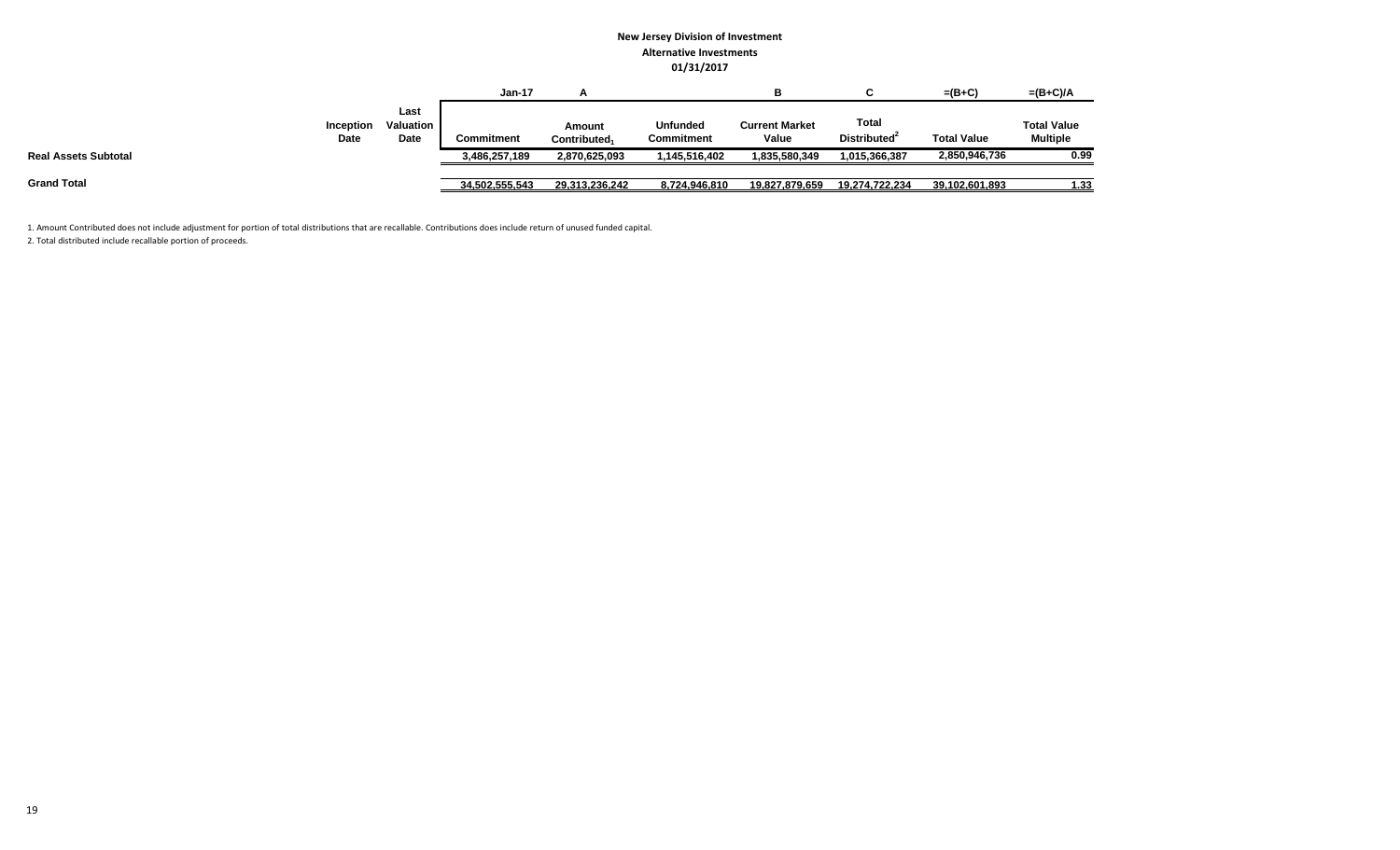#### **New Jersey Division of Investment Global Diversified Credit 01/31/17**

#### **Global Diversified Credit as of January 31, 2017**

Presents underlying fund level information including the Portfolio's original commitments, funded amounts to date, remaining commitments and the distributions to date.

|                                             |                       |                                  | <b>Jan-17</b>     | A                                  |                                      | в                              | C                                        | $=(B+C)$           | $=(B+C)/A$                            |
|---------------------------------------------|-----------------------|----------------------------------|-------------------|------------------------------------|--------------------------------------|--------------------------------|------------------------------------------|--------------------|---------------------------------------|
|                                             | <b>Inception Date</b> | Last<br><b>Valuation</b><br>Date | <b>Commitment</b> | Amount<br>Contributed <sub>1</sub> | <b>Unfunded</b><br><b>Commitment</b> | <b>Current Market</b><br>Value | <b>Total</b><br>Distributed <sup>2</sup> | <b>Total Value</b> | <b>Total Value</b><br><b>Multiple</b> |
| <b>BlackRock Credit Investors</b>           | Oct-07                | Jun-16                           | 400,000,000       | 400,000,000                        | $\Omega$                             |                                | 383,224,897                              | 383,224,897        | 0.96                                  |
| <b>BlackRock Credit Investors Co-Invest</b> | Oct-09                | Jun-16                           | 144,000,000       | 144,000,000                        |                                      |                                | 262,082,589                              | 262,082,589        | 1.82                                  |
| Blackstone TORO Fund - A L.P.               | Apr-16                | Sep-16                           | 250,000,000       | 101,301,825                        | 148,698,175                          | 99,903,353                     |                                          | 99,903,353         | 0.99                                  |
| Cerberus NJ Credit Opportunities Fund, L.P. | Apr-12                | Nov-16                           | 300,000,000       | 321,268,657                        | 46,393,035                           | 362,037,184                    | 67,661,692                               | 429,698,875        | 1.34                                  |
| Golden Tree Opportunities LP-Class D        | Sep-07                | Nov-16                           | 250,000,000       | 249,500,000                        | 500,000                              | 476,438,166                    | 4,676,086                                | 481,114,252        | 1.93                                  |
| Knight TAO, L.P.                            | $Oct-14$              | Sep-16                           | 700,000,000       | 329,892,217                        | 370,107,783                          | 355,924,612                    | 3,332,582                                | 359,257,194        | 1.09                                  |
| Knight/TPG NPL - C, L.P.                    | Mar-12                | Sep-16                           | 70,382,674        | 78,556,376                         | 5,000,000                            | 28,399,980                     | 91,157,887                               | 119,557,867        | 1.52                                  |
| Knight/TPG NPL - R, L.P.                    | Mar-12                | Sep-16                           | 59,054,236        | 55,554,236                         | 3,500,000                            | 6,525,431                      | 76,658,143                               | 83,183,574         | 1.50                                  |
| NJ/TCW Direct Lending LLC                   | Feb-16                | Sep-16                           | 150,000,000       | 40,689,000                         | 109,311,000                          | 40,956,327                     |                                          | 40,956,327         | 1.01                                  |
| Owl Rock Capital Corporation                | Sep-16                | N/A                              | 400,000,000       | 72,194,833                         | 327,805,167                          | 72,194,833                     |                                          | 72,194,833         | 1.00                                  |
| Owl Rock Capital Holdings LLC               | Sep-16                | N/A                              | 788,187           | 788,187                            | $\Omega$                             | 788,187                        |                                          | 788,187            | 1.00                                  |
| OZSC, LP                                    | Apr-10                | Nov-16                           | 350,000,000       | 454,572,090                        | 286,110,027                          | 662,022,155                    | 390,682,116                              | 1,052,704,271      | 2.32                                  |
| OZSC II, LP                                 | Mar-13                | Nov-16                           | 650,000,000       | 510,218,268                        | 173,030,647                          | 564,821,862                    | 33,248,915                               | 598,070,776        | 1.17                                  |
| OZNJ Private Opportunities LP               | Mar-13                | Nov-16                           | 400,000,000       | 575,977,521                        | 208,867,198                          | 255,368,635                    | 384,844,719                              | 640,213,354        | 1.11                                  |
| <b>TCW Direct Lending LLC</b>               | Mar-15                | Sep-16                           | 150,000,000       | 81,417,668                         | 73,331,596                           | 70,114,562                     | 13,293,093                               | 83,407,655         | 1.02                                  |
| TPG Opportunities Partners III (A), LP      | Apr-14                | Sep-16                           | 100,000,000       | 40,770,578                         | 60,533,758                           | 44,367,476                     | 1,318,644                                | 45,686,120         | 1.12                                  |
| Total                                       |                       |                                  | 4,374,225,097     | 3,456,701,455                      | 1,813,188,386                        | 3.039.862.761                  | 1,712,181,363                            | 4,752,044,124      | 1.37                                  |

1. Amount Contributed does not include adjustment for portion of total distributions that are recallable. Contributions does include return of unused funded capital.

2. Total distributed include recallable portion of proceeds.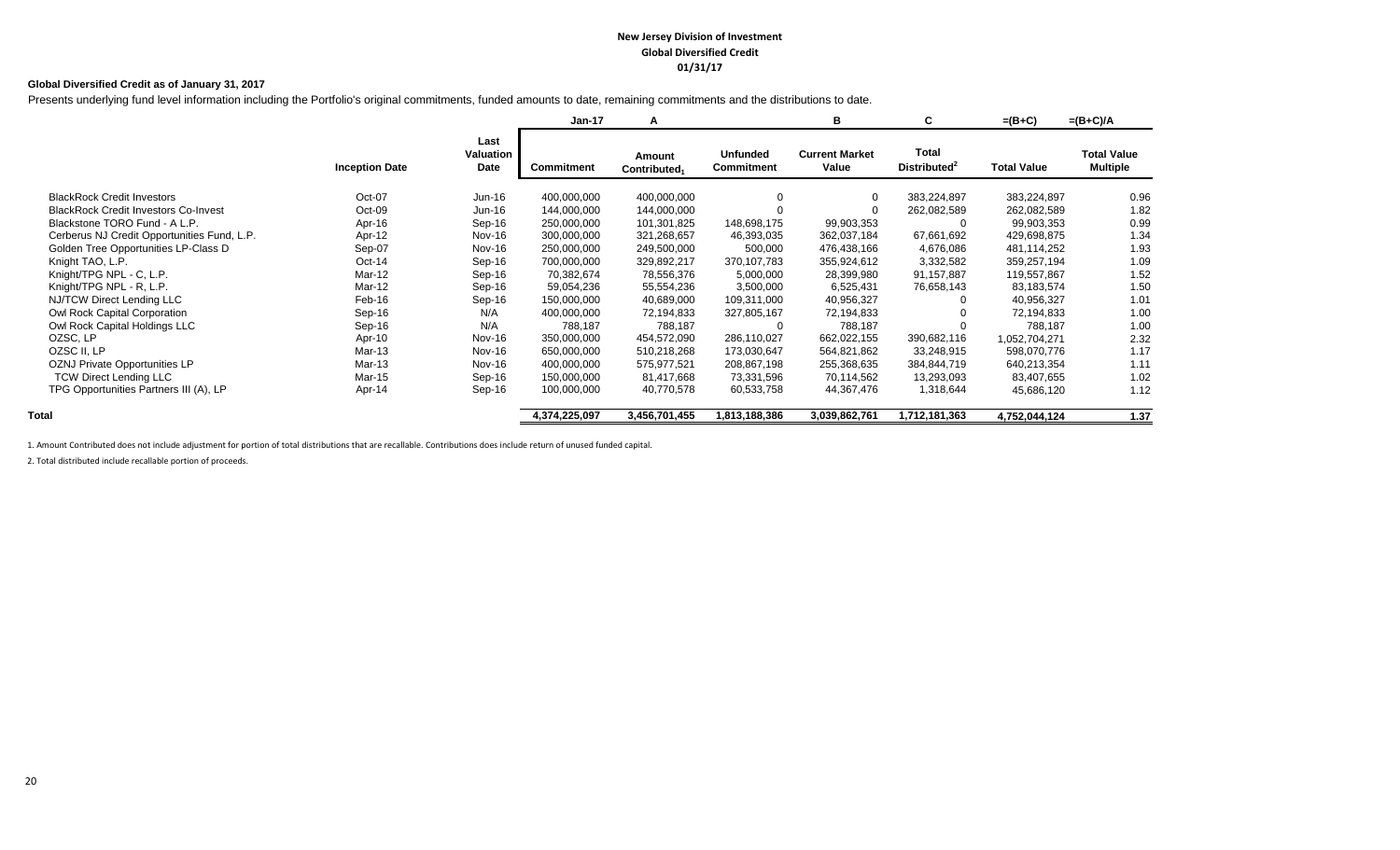# **New Jersey Division of Investment Opportunistic Investments**

# **1/31/17 Opportunistic Investments as of January 31, 2017**

Presents underlying fund level information including the Portfolio's original commitments, funded amounts to date, remaining commitments and the distributions to date.

|                            |                       |                           | <b>Jan-17</b> | <u>гч</u>                          |                                      | в                              |                                          | $=(B+C)$           | $=(B+C)/A$                            |
|----------------------------|-----------------------|---------------------------|---------------|------------------------------------|--------------------------------------|--------------------------------|------------------------------------------|--------------------|---------------------------------------|
|                            | <b>Inception Date</b> | Last<br>Valuation<br>Date | Commitment    | Amount<br>Contributed <sub>1</sub> | <b>Unfunded</b><br><b>Commitment</b> | <b>Current Market</b><br>Value | <b>Total</b><br>Distributed <sup>2</sup> | <b>Total Value</b> | <b>Total Value</b><br><b>Multiple</b> |
| Dyal NJ Investors, L.P.    | $Oct-12$              | Sep-16                    | 200,000,000   | 199,962,990                        | 26,612,150                           | 156,188,122                    | 87,815,831                               | 244,003,952        | 1.22                                  |
| Dyal II NJ Investors, L.P. | <b>Jul-14</b>         | Sep-16                    | 250,000,000   | 109,412,287                        | 148,542,361                          | 90,504,214                     | 19,701,954                               | 110,206,168        | 1.01                                  |
| Dyal III US Investors LP   | $Dec-15$              | $Jun-16$                  | 200,000,000   | 35,500,000                         | 168,427,004                          | 30,207,128                     | 5,395,165                                | 35,602,292         | 1.00                                  |
| Total                      |                       |                           | 650,000,000   | 344,875,278                        | 343,581,515                          | 276,899,464                    | 112,912,949                              | 389,812,413        | 1.13                                  |

1. Amount Contributed does not include adjustment for portion of total distributions that are recallable. Contributions does include return of unused funded capital.

2. Total distributed include recallable portion of proceeds.